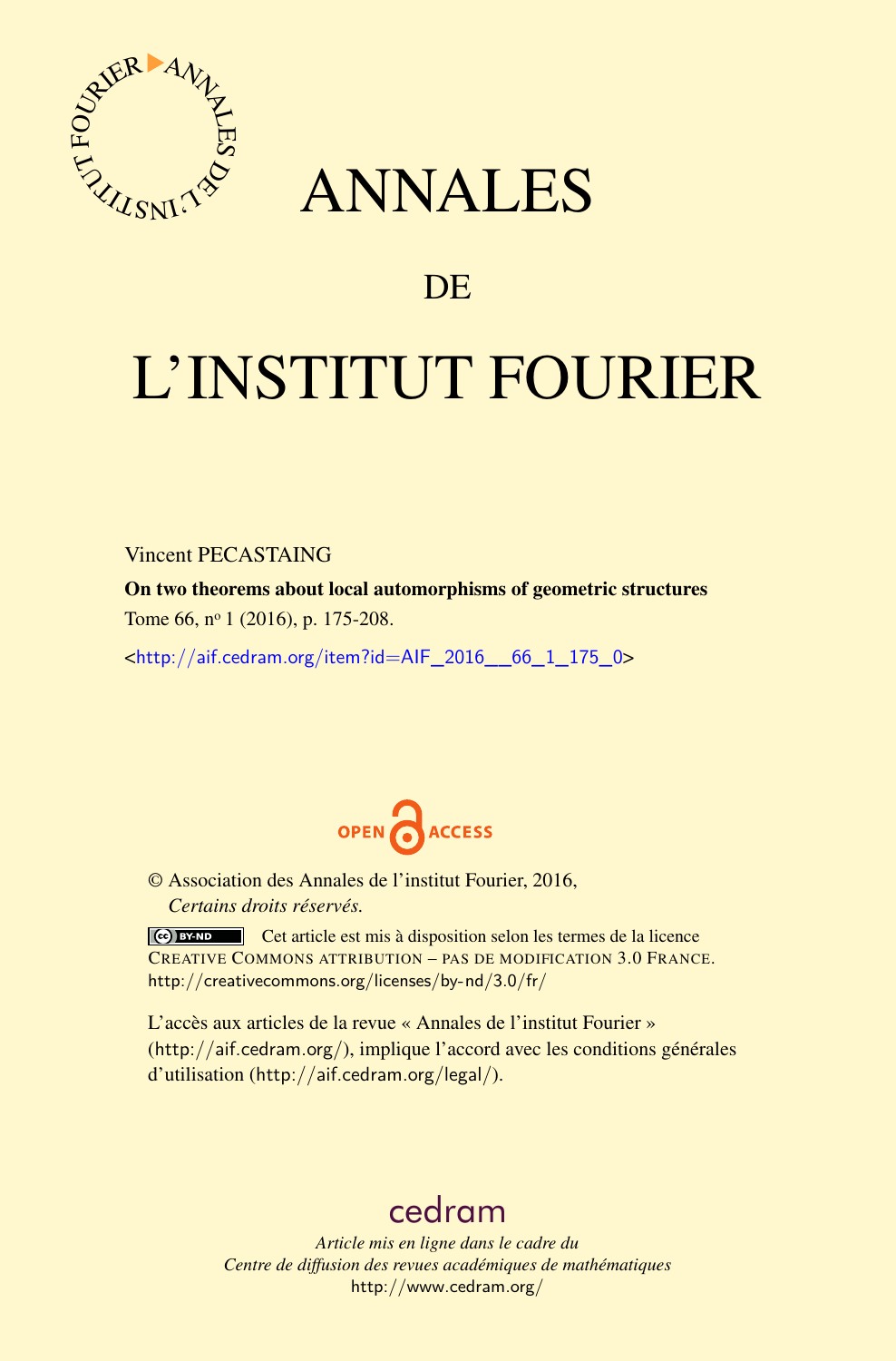### ON TWO THEOREMS ABOUT LOCAL AUTOMORPHISMS OF GEOMETRIC STRUCTURES

#### **by Vincent PECASTAING**

ABSTRACT. — This article investigates a few questions about orbits of local automorphisms in manifolds endowed with rigid geometric structures. We give sufficient conditions for local homogeneity in a broad class of such structures, namely Cartan geometries, extending a classical result of Singer about locally homogeneous Riemannian manifolds. We also revisit a strong result of Gromov which describes the structure of the orbits of local automorphisms of manifolds endowed with *A*rigid structures, and give a statement and a simpler proof of this result in the setting of Cartan geometries.

Résumé. — Cet article s'intéresse à des questions autour des orbites des automorphismes locaux de variétés munies de structures géométriques rigides. Nous formulons des conditions suffisantes assurant l'homogénéité locale d'un large spectre de structures géométriques rigides, les géométries de Cartan, étendant ainsi un résultat de Singer sur les variétés riemanniennes localement homogènes. Nous revisitons également un résultat très général de Gromov qui décrit l'agencement des orbites des automorphismes locaux des variétés munies de *A*-structures rigides. Nous donnons un énoncé et une preuve élémentaire de ce résultat dans le cadre des géométries de Cartan.

#### **1. Introduction**

The aim of this article is to revisit two classical results on orbits of local automorphisms of rigid geometric structures: Singer's theorem on infinitesimally homogeneous Riemannian manifolds and Gromov's result on *Isloc*-orbits in a manifold endowed with a rigid geometric structure. We present a new generalization to Cartan geometries of Singer's theorem and an alternative and elementary approach of Gromov's theorem in the same geometric context. These two results are based on the study of the behaviour of the curvature and its derivatives up to some fixed finite order.

Keywords: Cartan geometries, local homogeneity, orbits of local automorphisms. Math. classification: 53A40, 53B15, 53C24.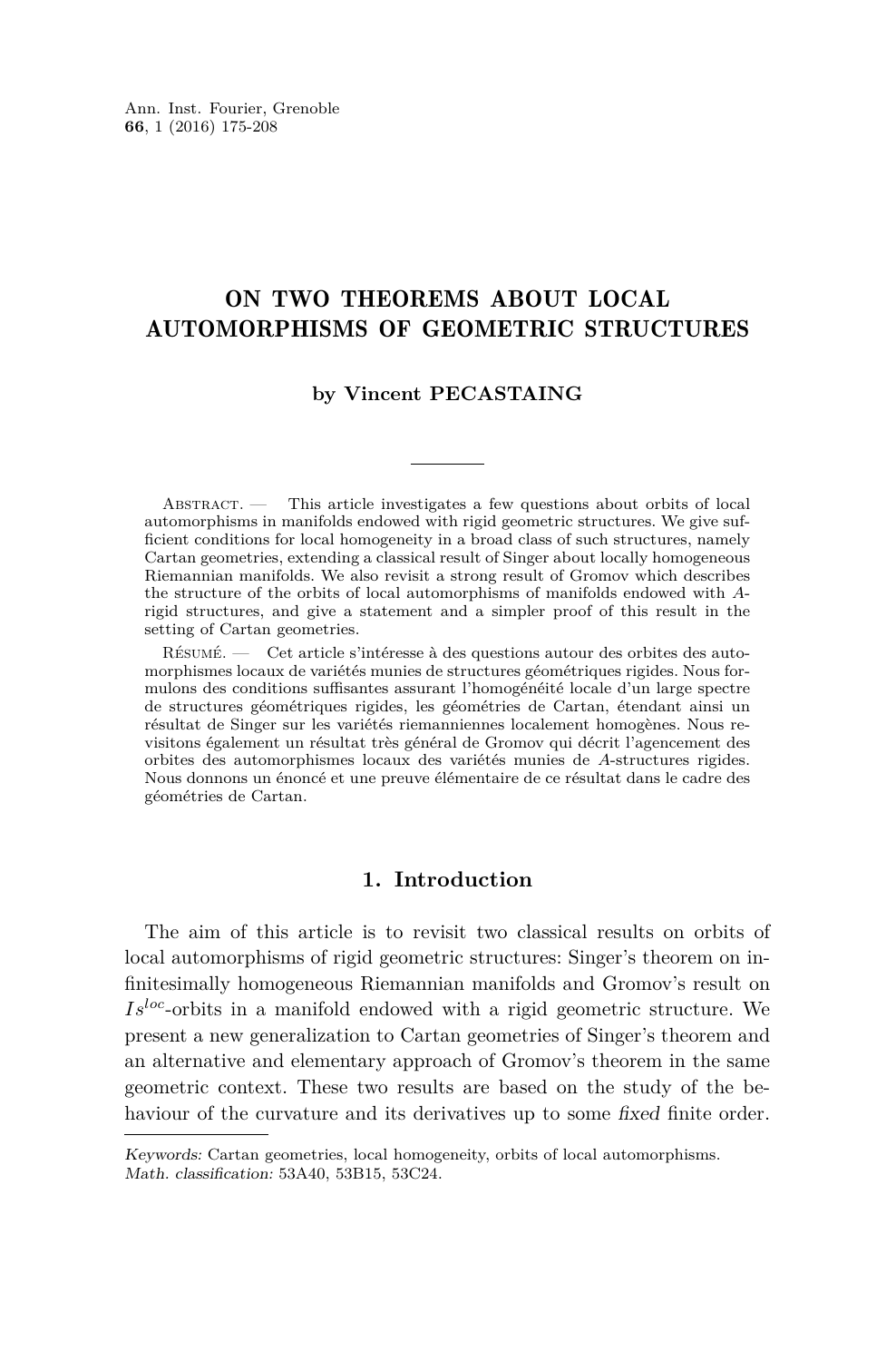This work is inspired and motivated by a recent paper of Melnick ([\[9\]](#page-34-0)) which deals with Gromov's result in the real-analytic case but seems to have a flaw when passing to general smooth structures.

#### **1.1. Around Singer's theorem**

Singer defined an infinitesimally homogeneous Riemannian manifold of order  $k$  as a Riemannian manifold such that for every two points  $x, y$ , there exists a linear isometry sending  $(\nabla^m R)_x$  to  $(\nabla^m R)_y$  for all  $m \leq$ *k*, where  $\nabla^m R$  denotes the *m*-th covariant derivative of the Riemannian curvature tensor  $R$  with respect to the Levi-Civita connection  $\nabla$ . He proved the following result.

THEOREM  $([16])$  $([16])$  $([16])$ . — Let  $(M^n, g)$  be a Riemannian manifold. There exists an integer  $k_M \leq \frac{n(n-1)}{2}$  such that if  $(M, g)$  is infinitesimally homogeneous of order  $k_M$ , then it is locally homogeneous.

If the manifold was locally homogeneous, then the existence of a local isometry sending *x* to *y* would imply infinitesimal homogeneity at any order *k*. Thus, Singer not only proved that the converse holds but that infinitesimal homogeneity of order at most  $\frac{n(n-1)}{2}$  is enough to ensure local homogeneity.

Following Singer, several generalizations of this theorem to other geometric structures have been proved by various people. In [\[14\]](#page-34-2), Podesta and Spiro extended Singer's result to pseudo-Riemannian manifolds. Then, Opozda proposed a version of Singer's theorem for analytic affine connections ([\[11\]](#page-34-3)) and also for *G*-structures endowed with a connection ([\[12\]](#page-34-4)). However, her results do not exhibit an analogous bound on the order of derivatives in [\[11\]](#page-34-3) and one has to check some additional algebraic condition in [\[12\]](#page-34-4). In a recent paper ([\[6\]](#page-34-5)), García-Río and al. gave a formulation in the setting of homothety homogeneity.

In the present paper, we propose a generalization of Singer's theorem to manifolds endowed with Cartan geometries. A Cartan geometry on a manifold is a rigid geometric structure, in the sense that everywhere, its infinitesimal automorphisms form a finite dimensional Lie algebra. This family of geometric structures includes most classical structures, such as pseudo-Riemannian metrics, conformal structures in dimension greater than 2, projective structures or affine connections. Section [2](#page-6-0) presents some basic definitions and properties for the reader not familiar with Cartan geometries.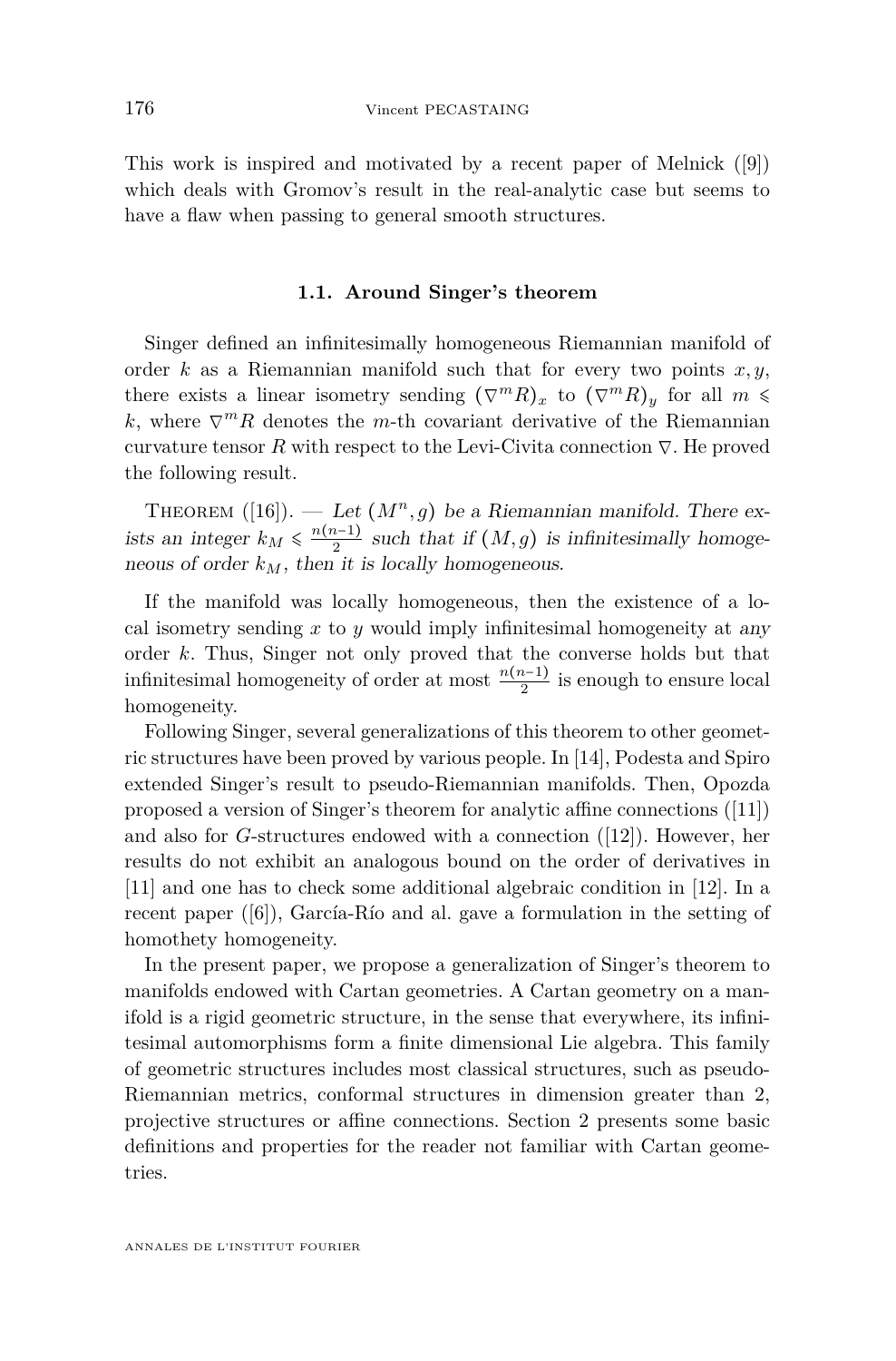In a Cartan geometry, there exists a notion of curvature and of derivatives of the curvature. Formally, a Singer-like result in this context would be to associate to each type of Cartan geometry a bound  $k_0$  such that if the curvature and all its derivatives up to order  $k_0$  are somehow constant, then the geometry is locally homogeneous (see Definitions [2.3](#page-9-0) and [2.7](#page-11-0) for local and infinitesimal homogeneity). This is the content of our first main result:

<span id="page-3-0"></span>THEOREM 1.1. — Let  $(M, \mathcal{C})$  be a Cartan geometry on a connected manifold *M*, modeled on a homogeneous space  $X = G/P$ . Set  $d = \dim P$ . If the geometry is *d*-infinitesimally homogeneous, then it is locally homogeneous.

In fact, if  $(M, \mathcal{C})$  is modeled on  $G/P$ , then dim  $M = \dim G/P$ . Therefore, the integer  $d$  only depends on dim  $M$  and the model space  $X$  of the Cartan geometry we are dealing with. Let us mention that Melnick's work on infinitesimal automorphisms of real-analytic Cartan geometries in [\[9\]](#page-34-0) can, with no significant difficulty, be adapted to get another proof of Theorem [1.1](#page-3-0) in the real-analytic case, but the bound *d* would be less tight.

As we shall later see, in the general case, our definition of infinitesimal homogeneity cannot be directly interpreted on the manifold, but on some principal fiber-bundle over *M*. However, Theorem [1.1](#page-3-0) completely contains Singer's original theorem and its generalization to pseudo-Riemannian metrics essentially because the curvature of the Cartan geometry associated to a metric canonically corresponds to the Riemann curvature tensor of the metric. In fact, as soon as the model  $G/P$  is reductive, infinitesimal homogeneity in the sense of Definition [2.7](#page-11-0) is a tensorial condition that can be read on the manifold *M* (see [\[15\]](#page-34-6) p.197). For instance, if  $(M^n, \nabla)$  is an affine manifold, we get the expected result: in that case, Theorem [1.1](#page-3-0) implies that if for every two points  $x, y$  in  $M$ , and every  $s \le n^2$ , there exists a linear transformation  $f: T_xM \to T_yM$  such that  $f^*(\nabla^s R^{\nabla})_y = (\nabla^s R^{\nabla})_x$ , then  $(M, \nabla)$  is locally homogeneous.

In addition to being a formulation of Singer's result in a larger geometric context, Theorem [1.1](#page-3-0) gives a short simple proof of the following result, adapted to Cartan geometries.

THEOREM (Dense orbit theorem, [\[7\]](#page-34-7), 3.3.A). — Let  $(M, \mathcal{C})$  be a Cartan geometry modeled on  $X = G/P$ . Assume the adjoint action of P on g algebraic. If the pseudo-group  $Aut^{loc}(M)$  admits a dense orbit, then there exists an open dense subset of *M* which is locally homogeneous.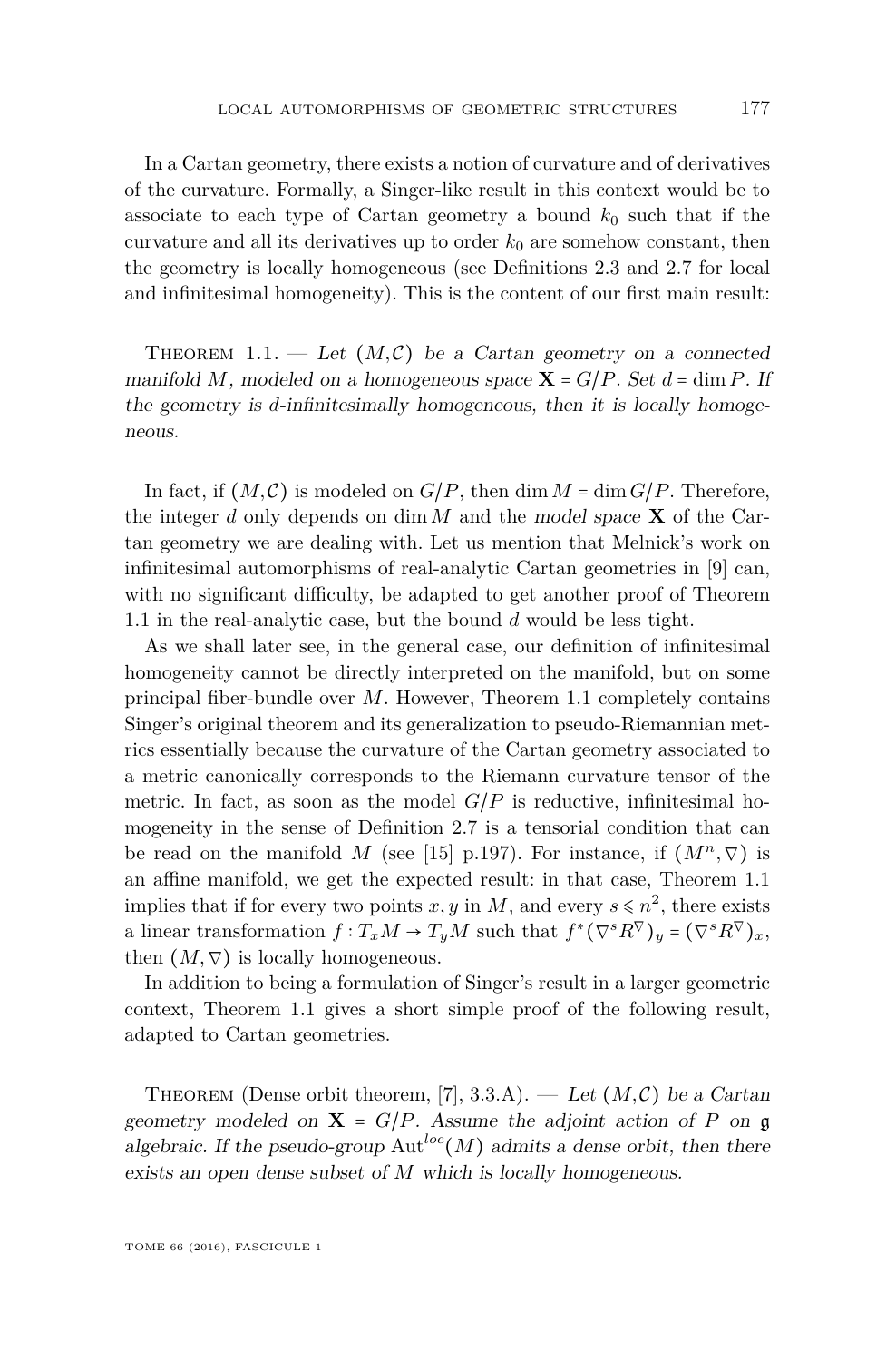Usually, this theorem is presented as a corollary of a more precise result which describes almost everywhere the structure of Aut*loc*-orbits. It is the object of the second half of this paper.

#### **1.2. Gromov's theorem**

The theorem of Gromov we are interested in says that given a manifold *M* endowed with an *A*-rigid geometric structure, there exists an open dense set of *M* on which the orbits of local isometries are closed submanifolds.

THEOREM  $([7])$  $([7])$  $([7])$ . — Let  $(M, \phi)$  be a manifold endowed with a rigid geometric structure of algebraic type  $\phi$ . Then, there exists an open dense subset on which orbits of local isometries of  $\phi$  are closed submanifolds.

Roughly speaking, Gromov's proof consists in considering, for some *r*, orbits of "isometric *r*-jet", called *I r* -orbits, that are in fact sets of points on which the *r*-jet of the structure  $\phi$  is the same everywhere. He proved that outside an exceptional set with empty interior, these orbits are the fibers of a submersion. The key point is then a result of integrability (a "Frobenius theorem") which stipulates that if the order  $r$  is chosen large enough, two points close enough in the same  $I^r$ -orbit are related by a local isometry of the structure, proving that *I r* -orbits coincide locally with orbits of local isometries.

Gromov's proof, even simplified in [\[1\]](#page-33-0) or [\[5\]](#page-34-8), remains technical and difficult, even when the structure is as elementary as the data of a global frame.

Recently, Melnick proposed an analogous theorem of integrability in the setting of Cartan geometries ([\[9\]](#page-34-0)). The point of view is closer to Singer's approach and generalizes results that Nomizu formulated in the Riemannian setting  $([10])$  $([10])$  $([10])$ . Melnick proved for instance that if  $(M, \mathcal{C})$  is a compact analytic Cartan geometry, there exist  $r_0$  such that two points are related by a local automorphism of the Cartan geometry if and only if the first  $r_0$ covariant derivatives of the curvature are equal at these points ([\[9\]](#page-34-0), Proposition 3.8).

In the smooth case, there is not such a global statement and it is more relevant to look at the tangent directions in which the first *r* derivatives of the curvature are constant, namely "Killing generators of order *r*" in Nomizu's terminology. The question is then: does there exist an  $r_0$  such that any Killing generator of order  $r_0$  can be integrated into a local Killing field ? Melnick answered positively to it when we restrict the study to an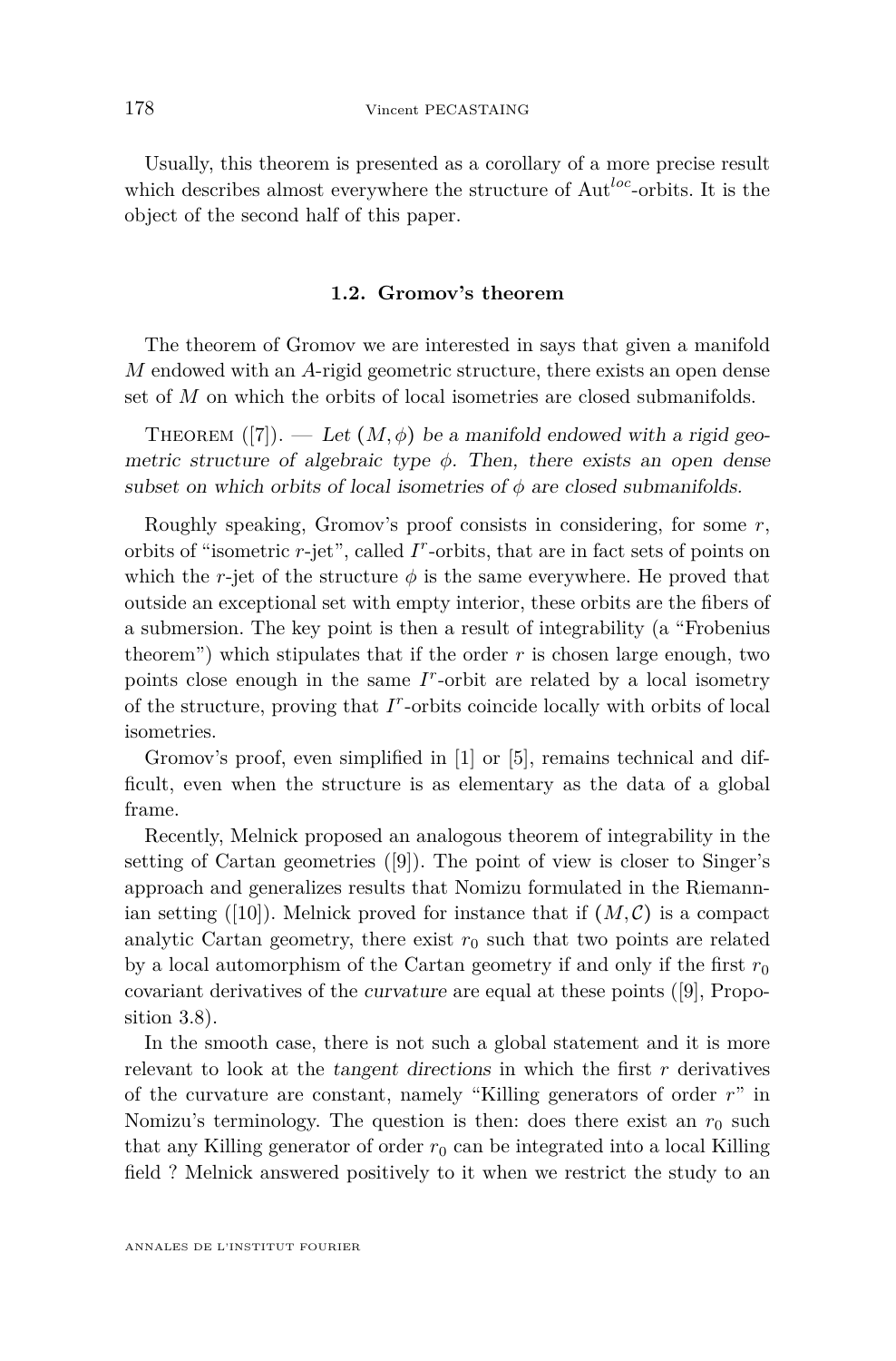open dense subset ([\[9\]](#page-34-0), Theorem 6.3). However, whereas Melnick's proof is convincing for analytic structures, there seems to be a significant gap in the proof of her general theorem ([\[9\]](#page-34-0), Theorem 6.3).

In the second half of this article, we propose a new approach of Melnick's result in the smooth case. Although we reuse most definitions of [\[9\]](#page-34-0) and give a similar statement, which is the content of the following Theorem [1.2,](#page-5-0) our proof is noticeably different and the existence of local Killing field is derived from the classical Frobenius theorem.

<span id="page-5-0"></span>THEOREM 1.2 (Integrability of Killing generators). — Let  $(M, \mathcal{C})$  be a Cartan geometry modeled on  $X = G/P$ . Set  $m = \dim G$ , note  $\pi : \widehat{M} \to M$  the associated *P*-principal bundle and  $\omega$  the Cartan connection. There exists an open dense subset  $\Omega \subset M$  such that for all  $\widehat{x} \in \pi^{-1}(\Omega)$  and  $A \in$  Kill<sup>m+1</sup> $(\widehat{x})$ a Killing generator of order  $m + 1$  at  $\hat{x}$ , there exists a local Killing field on a neighbourhood of *x* whose lift  $\widehat{A}$  satisfies  $\omega(\widehat{A}(\widehat{x})) = A$ .

Note that this result not only says that, on an open dense set, any Killing generator of a fixed and finite order extends into a local Killing field, but also that this order is completely determined by the model space **X**.

We then apply this to recover Gromov's result on the structure of orbits of local isometries for Cartan geometries. We obtain the following formulation.

<span id="page-5-1"></span>THEOREM 1.3 (Structure of Aut<sup>loc</sup>-orbits). — Let  $(M, \mathcal{C})$  be a Cartan geometry modeled on  $X = G/P$ . Assume the adjoint action of P on g algebraic. Then, there exists an open dense subset  $\Omega$  of M on which the orbits of Aut<sup>loc</sup> $(M, \mathcal{C})$  are closed submanifolds.

More precisely,  $\Omega$  admits a decomposition  $\Omega = \Omega_1 \cup \cdots \cup \Omega_k$  where each  $\Omega_i$  is an open subset, preserved by local automorphisms, and in which the Aut*loc*-orbits are closed submanifolds which all have the same dimension.

Our proof shows that in the class of Cartan geometries, the problem is fundamentally reduced to a question on the structure of the orbits of local automorphisms of a global framing on a manifold. This is why a section is devoted to the study of Aut*loc*-orbits in the geometric structure defined by an absolute parallelism. This question will be treated in an elementary way and we shall avoid the formalism of jets.

#### **1.3. Organization of the paper**

Section [2](#page-6-0) contains some generalities about Cartan geometries that will be used in this paper. The reader will find the definition of local and infinitesimal homogeneity in Section [2.3.](#page-10-0) We then expose in Section [3](#page-12-0) a short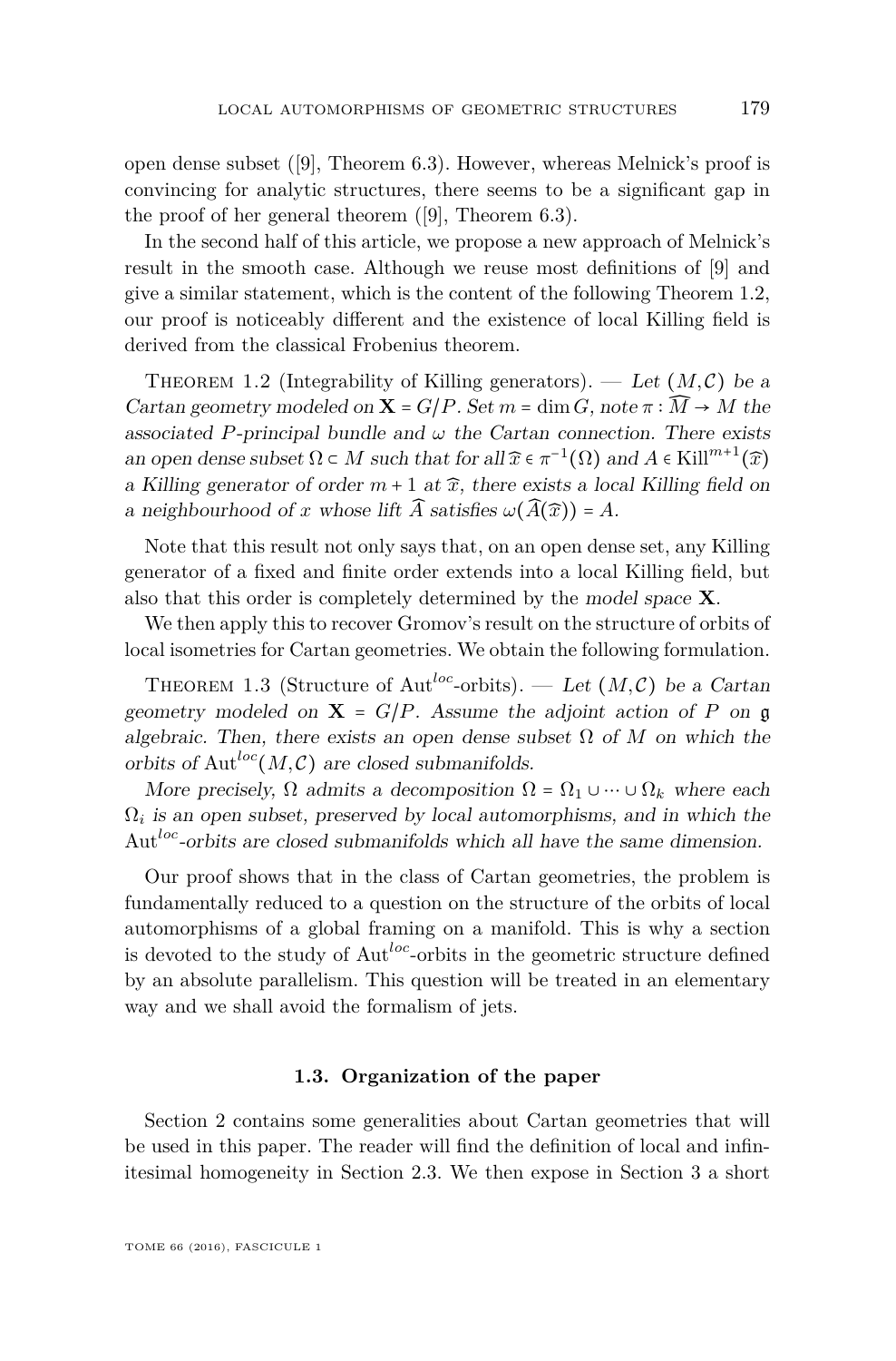and direct proof of the generalized Singer's theorem (Theorem [1.1\)](#page-3-0), and explain how to deduce the open dense orbit theorem from Singer's result. Section [4](#page-17-0) focuses mainly on the proofs of Theorems [1.2](#page-5-0) and [1.3.](#page-5-1) As explained above, we have chosen to split their proofs and we first give the proofs in the case of a parallelism, which is actually the core of the problem, before establishing the general statements. At last, we explain how our proof extends to more general geometric structures and that we can easily deduce the generalized Singer's theorem from Gromov's theorem, with a bound that is however less tight than in Theorem [1.1.](#page-3-0)

#### **Conventions and notations**

The Lie algebra of a Lie group will be denoted by the same symbol printed in the fraktur font (for instance,  $\mathfrak g$  will design Lie(*G*)). Often, we will deal with fiber bundles. We have chosen the following notation: the total space of a fibration over a manifold *M* will be denoted by  $\widehat{M}$ , and objects living in  $\widehat{M}$  over some object on the base  $M$  will be noted with "hats" over the corresponding objects of *M*. For example, a point in *M*̂ lying over a point  $x \in M$  will be denoted  $\hat{x}$  and a bundle automorphism of  $\widehat{M}$  over a diffeomorphism  $f \in \text{Diff}(M)$  will be denoted  $\widehat{f}$ .

In all this paper, *G* will denote a Lie group, *P* < *G* a closed subgroup and we will note  $X = G/P$ . We will always make the following assumptions:

- (1) *G* is connected ;
- (2) *P* contains no non-trivial normal subgroup of *G*, or equivalently *P* acts effectively on *G*/*P*.

We will say that a manifold is "algebraic" if it is a smooth quasi-projective real variety. The model space will be said of algebraic type when  $\text{Ad}_{q}(P)$  <  $GL(\mathfrak{g})$  is an algebraic subgroup.

#### **2. Geometric background: Cartan geometries**

<span id="page-6-0"></span>A Cartan geometry is a geometric structure associated to a certain homogeneous space, called the model space. Formally, a Cartan geometry on a manifold, modelled on **X**, is a geometric structure on that manifold that shares the infinitesimal properties of the homogeneous space.

<span id="page-6-1"></span>Definition 2.1. — Let *M* be a manifold. A Cartan geometry on *M* modeled on **X** is the data of  $(M, \widehat{M}, \omega)$ , where  $\widehat{M} \to M$  is a *P*-principal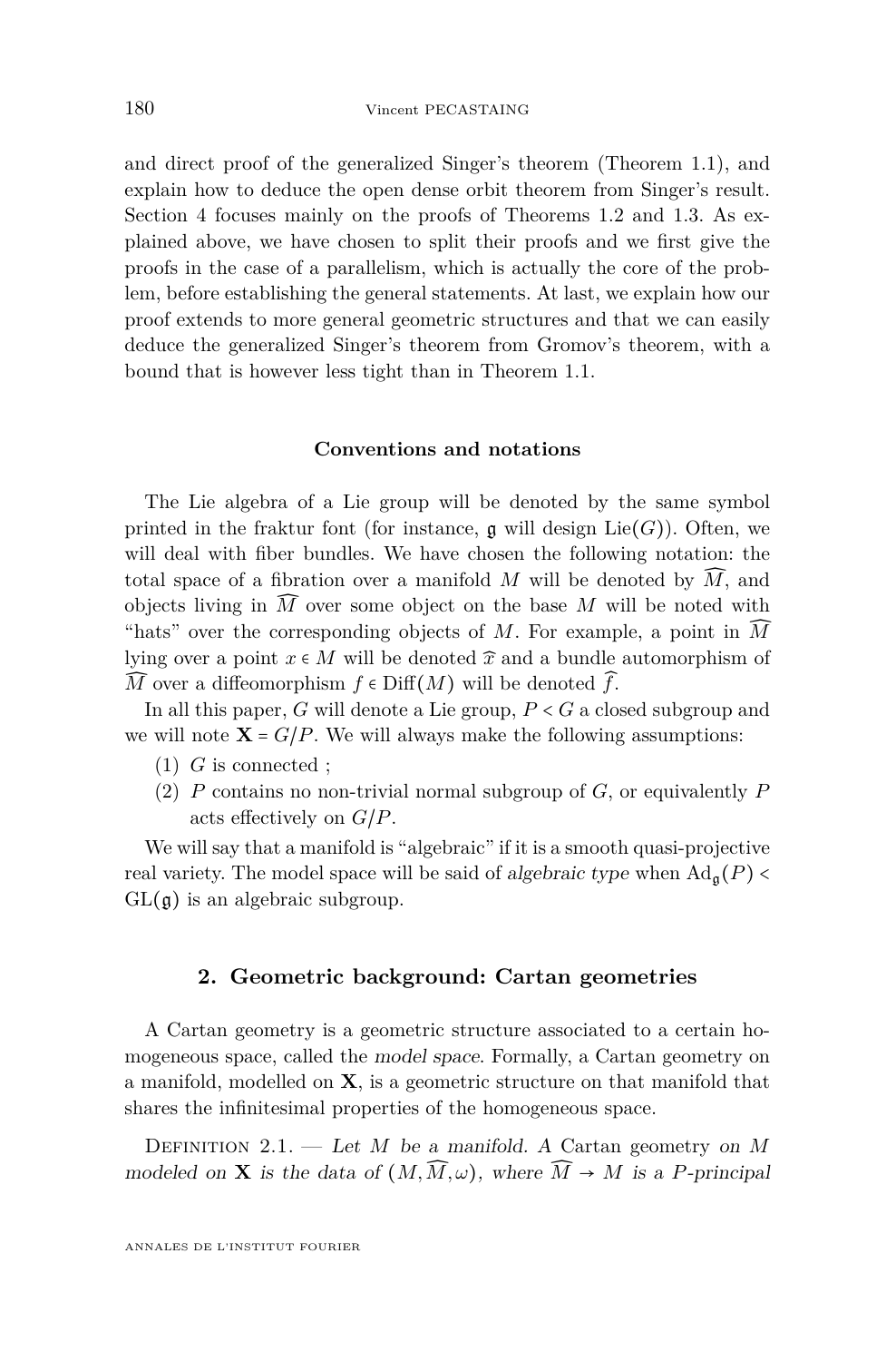fiber bundle and  $\omega$  is a g valued 1-form on  $\widehat{M}$ , called the Cartan form or the Cartan connection, satisfying the following conditions

- (1) For all  $\widehat{x} \in \widehat{M}$ ,  $\omega_{\widehat{x}} : T_{\widehat{x}}\widehat{M} \to \mathfrak{g}$  is a linear isomorphism;
- (2) For all  $X \in \mathfrak{p}$ ,  $\omega(X^*) = X$ , where  $X^*$  denotes the fundamental vector field associated to the right action of  $\exp(tX)$ :
- (3) For all  $p \in P$ ,  $(R_p)^* \omega = \text{Ad}(p^{-1}) \omega$ .

We now present some general facts and definitions about Cartan geometries. Fix a manifold  $(M, \mathcal{C})$  endowed with a given Cartan geometry modeled on **X**. We will always note  $\pi : \widehat{M} \to M$  the associated principal fiber bundle with structural group  $P$  and  $\omega$  its Cartan connection.

Note that the definition implies  $\dim M = \dim X$ . The Cartan form defines an absolute parallelism on  $\widehat{M}$ . If  $X \in \mathfrak{g}$ , note  $\widetilde{X} = \omega^{-1}(X)$  the  $\omega$ -constant vector field associated to *X*. We have a notion of exponential map in  $\widehat{M}$ : if  $\widehat{x} \in \widehat{M}$ , and  $A \in \mathfrak{g}$  is such that the flow  $\phi_i^t$  $\frac{t}{\widetilde{A}}$  is defined at time 1, set  $\exp(\widehat{x}, A)$  =  $\phi^1$  $A_{\tilde{A}}^{\perp}(\hat{x})$ . For all  $\hat{x}$ , this exponential map is defined in a neighbourhood of 0 in g and satisfies the following property

$$
\exp(\widehat{x}.p, A) = \exp(\widehat{x}, \mathrm{Ad}(p)A).p.
$$

An exponential neighbourhood of a point in  $\hat{x}$  is the image by  $\exp(\hat{x},.)$  of a small enough neighbourhood of 0 in g

Simplest examples of manifolds endowed with Cartan geometries modeled on **X** are open sets  $U \subset \mathbf{X}$ . The fibration will be the restriction to  $\pi^{-1}(U)$  of the canonical projection  $\pi: G \to \mathbf{X}$  and  $\omega$  will be the left Maurer-Cartan form. In this case, *ω*-constant vector fields are left invariant vector fields. As one shall expect, those examples are exceptional among all the possible Cartan geometries modeled on **X**. In fact, up to isomorphism, they are locally characterized by the vanishing of a 2-form on  $\widehat{M}$ , called the curvature form. Before detailing this last assertion, let us introduce the equivalence problem on some fundamental examples.

- (1) Let  $\mathbf{X} = (O(n) \times \mathbb{R}^n)/O(n)$  be the Euclidean space. To each Riemannian manifold  $(M^n, g)$  naturally corresponds a torsion free (see [\[15\]](#page-34-6), p.184) Cartan geometry  $(M^n, \mathcal{C})$  modeled on **X**. Conversely, to each torsion free Cartan geometry on *M* modeled on **X** canonically corresponds a Riemannian metric *g* on *M*. Local automorphisms of the Cartan geometry (see below) are exactly local isometries of the associated metric. If we replace  $O(n)$  by  $O(p,q)$ , we obtain pseudo-Riemannian metrics.
- (2) If  $n \geq 3$ , let  $X = O(1, n + 1)/P$  be the conformal round sphere, where  $P < O(1, n + 1)$  is the stabilizer of an isotropic line in the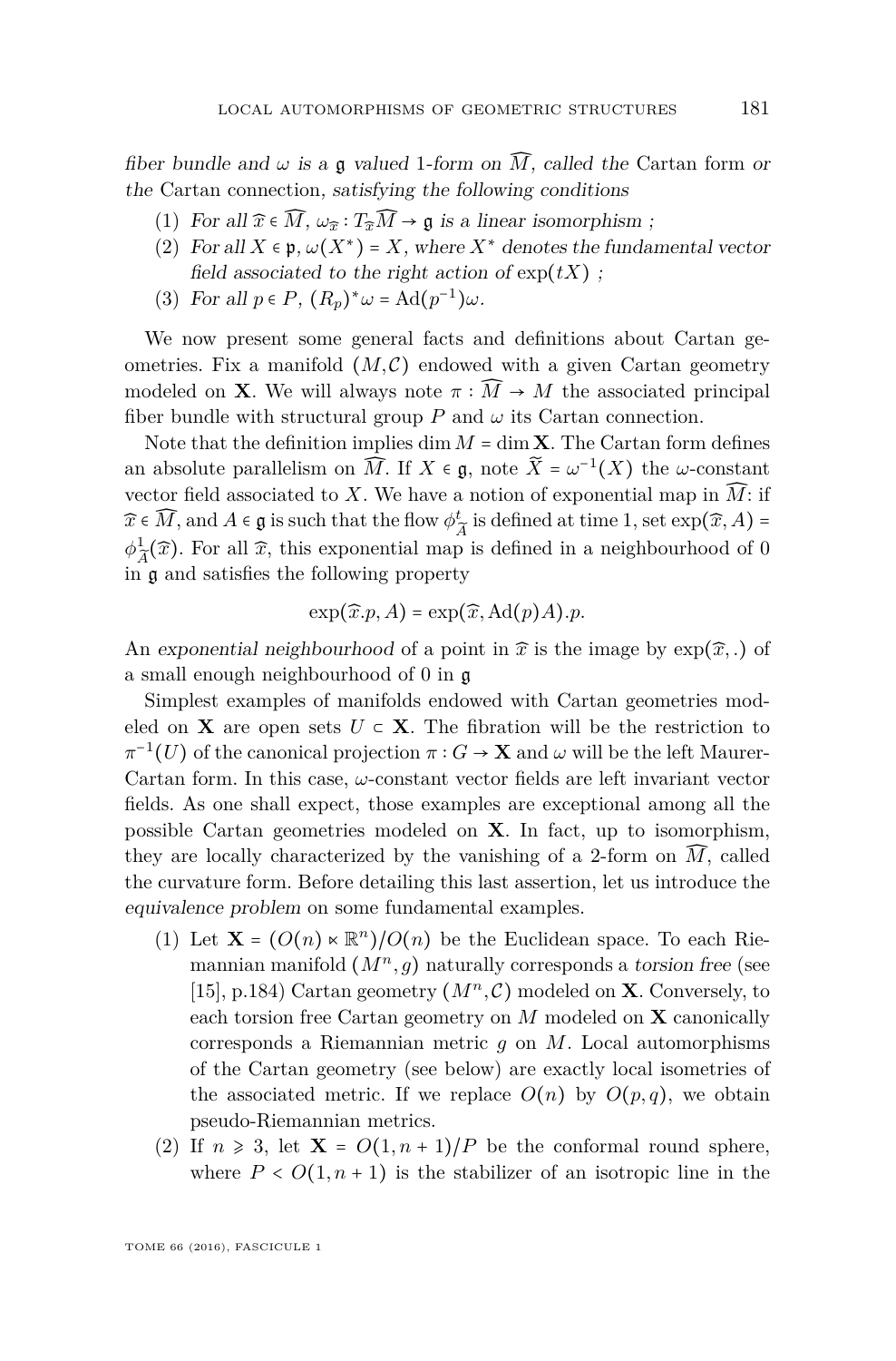(*n*+2)-dimensional Minkowski space. Then, there is also a 1−1 correspondence between Riemannian conformal structures on *M<sup>n</sup>* and normal Cartan geometries on  $M^n$  modeled on **X** (see [\[15\]](#page-34-6), p.280). Local automorphisms of such a Cartan geometry are exactly the local conformal diffeomorphisms of the associated conformal class of metrics. If we replace the round sphere by its pseudo-Riemannian generalization, namely the Einstein space  $\text{Ein}^{p,q}$ , Cartan geometries modeled on  $\text{Ein}^{p,q}$  correspond to conformal classes of metrics of signature (*p, q*).

(3) Let  $\mathbf{X} = (\mathrm{GL}_n(\mathbb{R}) \times \mathbb{R}^n)/\mathrm{GL}_n(\mathbb{R})$  be the affine space. Then, there exists a 1 − 1 correspondence between manifolds (*M<sup>n</sup> ,*∇) endowed with a linear connection and Cartan geometries  $(M, \mathcal{C})$  modeled on **X**. Local automorphisms of  $(M, \mathcal{C})$  are exactly local affine transformations of  $(M, \nabla)$ .

This list is not exhaustive. The procedure that consists in finding a natural "classic" geometric structure associated to Cartan geometries of a certain type is called the equivalence problem. It has been solved in other cases than those cited above (for instance projective structures or nondegenerate CR-structures, see [\[2\]](#page-33-1) or [\[17\]](#page-34-10)). Hence, Cartan geometries model a large class of geometric structures.

#### **2.1. Curvature of a Cartan geometry**

In the general case, let us introduce the 2-form  $\Omega = d\omega + \frac{1}{2}[\omega, \omega]$  on  $\widehat{M}$ , called the *curvature form*. The geometry will be said *flat* if  $\Omega = 0$ . Since in any Lie group, the left Maurer-Cartan form satisfies the structural equation, it is clear that any Cartan geometry that is locally isomorphic (see Definition [2.3](#page-9-0) below) to its model must be flat. Conversely, it turns out that any flat Cartan geometry must be locally isomorphic to its model (see [\[15\]](#page-34-6), theorem 5.5.1). It can be shown that such flat Cartan geometries on *M* are exactly the data of a  $(G, \mathbf{X})$ -structure on *M* (see for instance [\[3\]](#page-33-2), Remark 1.5.2).

The Cartan connection trivializes  $T\widehat{M}$ , and then the curvature 2-form gives rise to a map  $K : \widehat{M} \to \text{Hom}(\Lambda^2 \mathfrak{g}, \mathfrak{g})$ , called the *curvature map*. Since  $\Omega$  is horizontal, for all  $\widehat{x}$ ,  $K(\widehat{x})$  factors through  $\text{Hom}(\Lambda^2(\mathfrak{g}/\mathfrak{p}), \mathfrak{g})$ . The equivariance property of  $\omega$  implies that *K* is *P*-equivariant, when *P* acts on the right on  $\Lambda^2(\mathfrak{g}/\mathfrak{p})^* \otimes \mathfrak{g}$  via the tensor product of the representations  $\Lambda^2 \overline{\mathrm{Ad}}^*$  and Ad. At last, *K* satisfies the relation  $K(\widehat{x})(X,Y) = [X,Y] \omega_{\widetilde{x}}([\widetilde{X}, \widetilde{Y}])$  ([\[15\]](#page-34-6), p.192).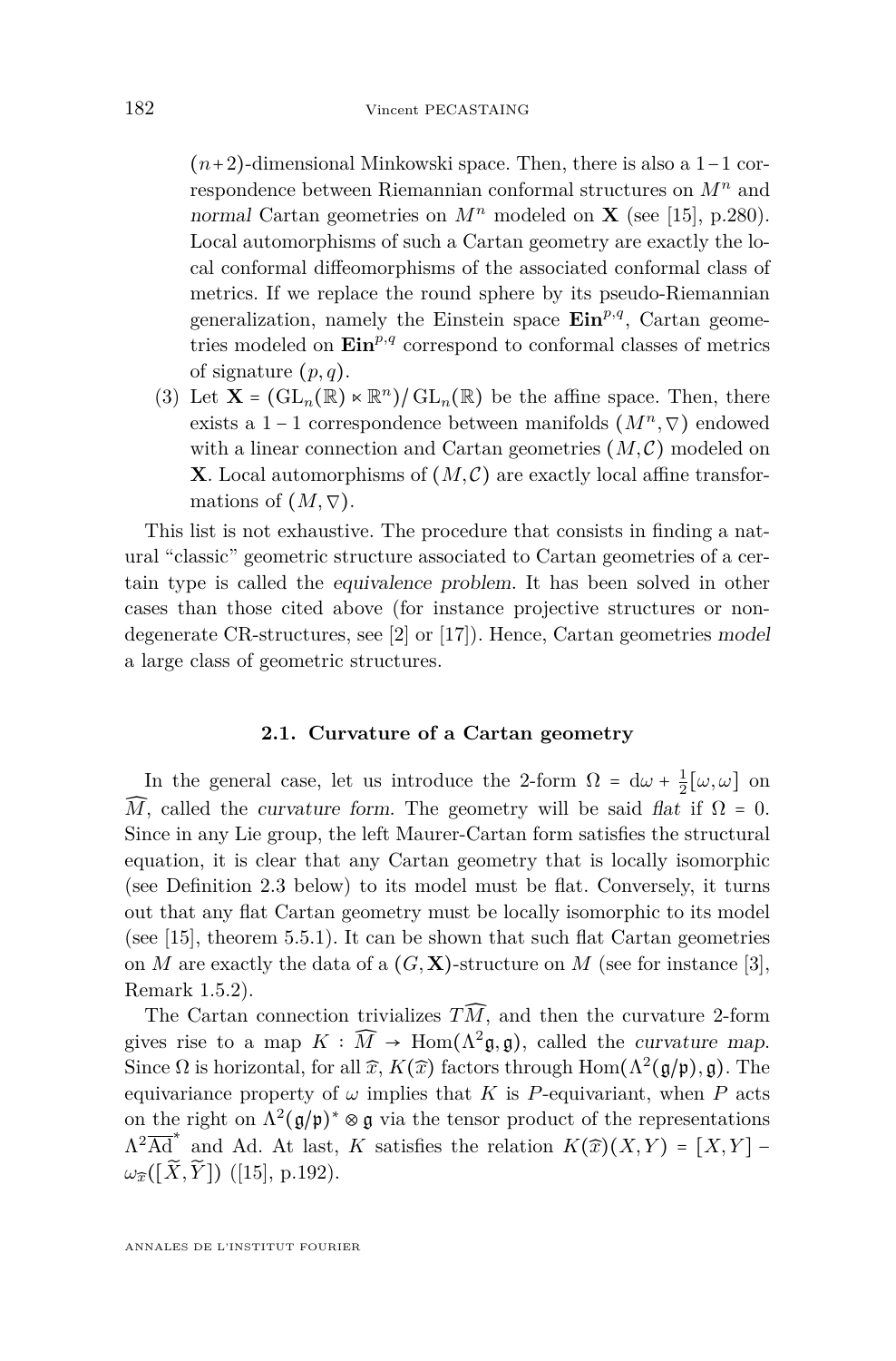#### **2.2. Isomorphisms and Killing fields**

Our hypothesis on the model space **X** implies the following lemma, fundamental in the study of local automorphisms of the Cartan geometry. The result is well known and a proof can be found in [\[3\]](#page-33-2), Proposition 1.5.3.

LEMMA 2.2. — Let  $U \subset M$  be an open set and F be a bundle automorphism of  $\pi^{-1}(U)$  over the identity such that  $F^*\omega = \omega$ . Then,  $F = id$ .

If we are given two Cartan geometries  $(M_i, \widehat{M}_i, \omega_i)$ ,  $i = 1, 2$ , on the same model **X**, an isomorphism between them is a diffeomorphism  $f : M_1 \rightarrow M_2$ that lifts to a bundle isomorphism  $\widehat{f}$  such that  $\widehat{f}^*\omega_2 = \omega_1$ . Such a lift must be unique according to the previous lemma. Automorphisms of a Cartan geometry  $(M, \mathcal{C})$  modeled on **X** are isomorphisms into itself. They form a finite dimensional Lie group Aut $(M, \mathcal{C})$ . This group acts on  $\widehat{M}$ , and its action is free and proper, since lifts of automorphisms preserve an absolute parallelism on *M*̂.

<span id="page-9-0"></span>DEFINITION 2.3 (Local automorphisms and Killing fields). — Let  $U, V \subset$ *M* be two open sets. A local isomorphism between *U* and *V* is a diffeomorphism  $f: U \to V$  that lifts to a bundle automorphism  $\widehat{f}: \pi^{-1}(U) \to \pi^{-1}(V)$ preserving the Cartan connection.

A Killing field (resp. local Killing field) is a vector field on *M* (resp. an open subset  $U \subset M$ ) whose local flow is composed with local automorphisms.

Let *X* be a local Killing field on an open set *U*. Then, *X* lifts to a field  $\widehat{X}$  on  $\pi^{-1}(U)$  whose flow  $\phi_{\widehat{X}}^t = \widehat{\phi_X^t}$  is the lift to  $\pi^{-1}(U)$  of the flow of *X*. Automatically,  $\widehat{X}$  commutes with the right action of the structural group *P* and satisfies  $\mathcal{L}_{\widehat{X}}\omega = 0$ . Conversely, if a field on  $\pi^{-1}(U)$  satisfies these properties, then its projection on *U* is a local Killing field.

If  $f: U \to V$  is a local automorphism between two connected open sets, then *f* is completely determined by the image  $\widehat{f}(\widehat{x})$  of an arbitrary point  $\widehat{x} \in \pi^{-1}(U)$  (recall  $\widehat{f}$  preserves a global frame). This implies that if  $\widehat{X}$  is the lift to  $\pi^{-1}(U)$  of a local Killing field *X* defined on an open set *U*, then  $\widehat{X}$  (and a fortiori X) is uniquely determined by its value at any point  $\widehat{x} \in \pi^{-1}(U)$ .

Note Kill<sup>loc</sup>(*x*) the set of germs of local Killing fields at  $x \in M$ . They form a vector space, and if  $\hat{x}$  lies over *x*, the evaluation  $X \in$  Kill<sup>loc</sup> $(x) \mapsto \hat{X}(\hat{x})$  is a linear injective map, and this proves that  $\text{Kill}^{loc}(x)$  is a finite dimensional vector space. In fact, Kill<sup>loc</sup>(*x*) is more than an abstract set of germs of vector fields. Consider a decreasing sequence of connected open sets  $U_i$  such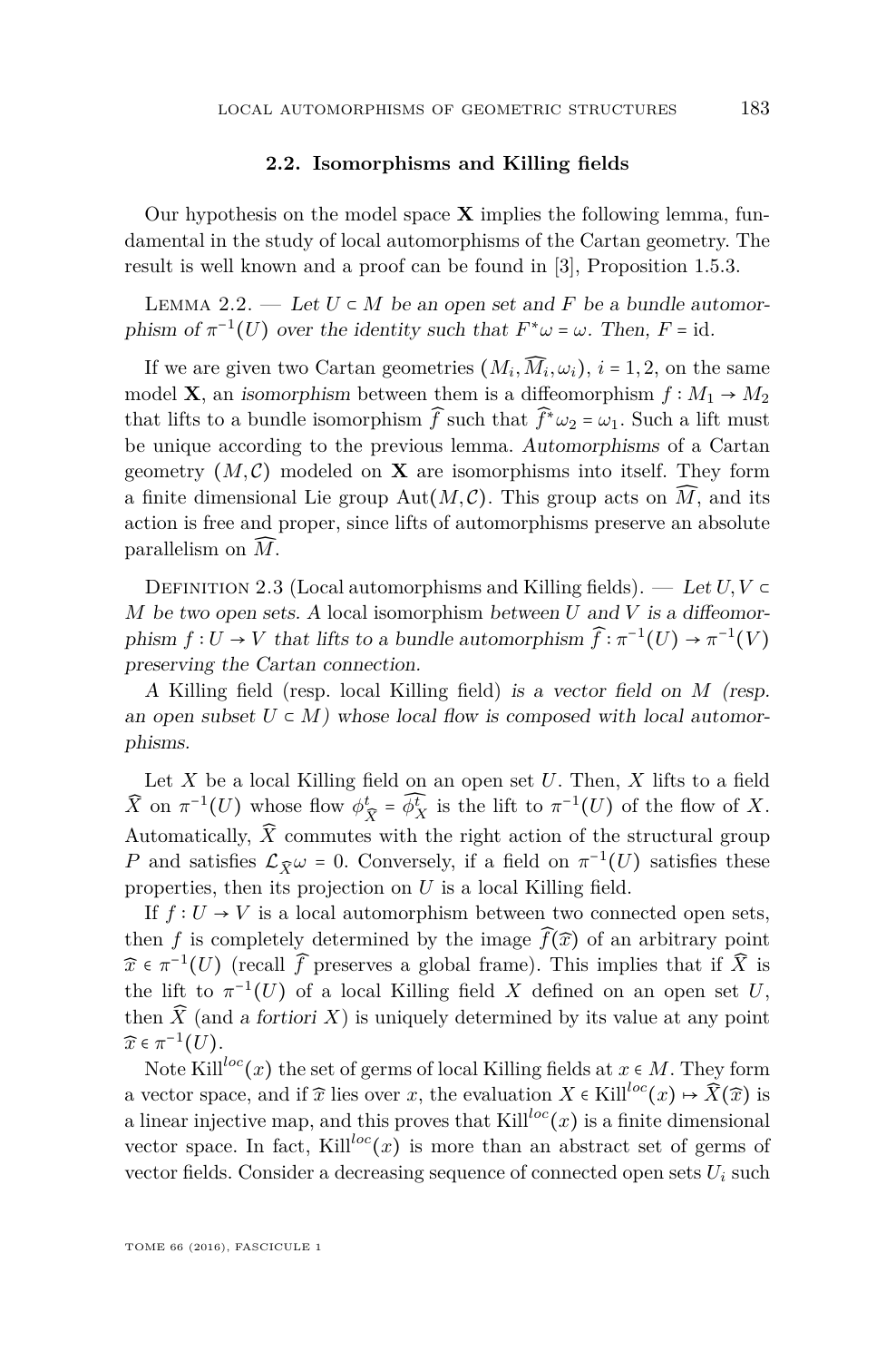that  $\bigcap_{i\geq 0} U_i = \{x\}$  and note  $\text{Kill}_i(x)$  the vector space of local Killing fields at *x* defined on  $U_i$ . Since Kill $_i(x) \in$  Kill $i_{i+1}(x)$  and Kill $_i(x) \rightarrow$  Kill $i^{loc}(x)$ for all  $i \ge 0$ , there exists  $i_0$  such that  $\text{Kill}^{loc}(x) \simeq \text{Kill}_{i_0}(x)$ , ie every local Killing field at *x* is defined at least on a common neighbourhood  $U_{i_0}$  of *x*.

<span id="page-10-1"></span>PROPOSITION 2.4. — Let  $F: U \rightarrow V$  be a diffeomorphism between two open sets of  $\widehat{M}$  that preserves the Cartan form. Assume that  $\mathcal U$  is connected and that for all  $x \in \pi(\mathcal{U})$ ,  $\mathcal{U} \cap \pi^{-1}(x)$  is connected. Set  $U = \pi(\mathcal{U})$  and  $V = \pi(V)$ . Then *F* extends to a bundle isomorphism  $\widehat{f}: \pi^{-1}(U) \to \pi^{-1}(V)$ that is the lift of a local isomorphism *f* between *U* and *V* .

Let  $\mathcal{U} \subset \widehat{M}$  be a connected open set such that for all  $x \in \pi(\mathcal{U}), \mathcal{U} \cap \pi^{-1}(x)$ is connected. Let  $\widehat{X}$  be a field on U such that  $\mathcal{L}_{\widehat{X}}\omega = 0$ . Then  $\widehat{X}$  is in fact the restriction to  $U$  of a local Killing field acting on the saturated open set  $\pi^{-1}(\pi({\mathcal U})).$ 

Proof. — There is no choice to build the extensions of *F* and *X* since they have to commute with the action of the structural group. The only condition is that this extension is well-defined. We explain it in the case of a vector field. Such a field  $\widehat{X}$  has to commute with the fundamental vector fields  $A^*$ ,  $A \in \mathfrak{p}$  (Definition [2.1\)](#page-6-1). Therefore, if two points  $\widehat{x} \in \mathcal{U}$  and  $\widehat{x} \cdot p \in \mathcal{U}$  lie in the same fiber, then  $\widehat{X}_{\widehat{x},p} = (R_p)_* \widehat{X}_{\widehat{x}}$ . Thus, we can define an extension of  $\widehat{X}$  to the saturated open set  $\mathcal{U}.P$ . One easily verifies that this extension is indeed a Killing field.

If we want to exhibit a local Killing field in the neighbourhood of a point  $x \in M$ , we only have to build a field on a convex exponential neighbourhood of some  $\hat{x} \in \widehat{M}$  lying over *x* that commutes with every *ω*-constant vector field, that is a local Killing field of a framing on this neighbourhood.

#### <span id="page-10-0"></span>**2.3. Orbits of local automorphisms, local and infinitesimal homogeneity**

The Aut*loc*-orbit of a point *x* in a manifold endowed with a Cartan geometry is the set of points *y* such that there exists a local automorphism sending *x* to *y*. The Kill<sup>loc</sup>-orbit of a point  $x \in M$  is the set of points of *M* that can be reached from *x* by a finite sequence of flows of local Killing fields. Obviously, any Kill*loc*-orbit is contained in an Aut*loc*-orbit.

DEFINITION 2.5 (Local homogeneity).  $- A$  Cartan geometry on a manifold *M* is said to be locally homogeneous if it contains only one Aut*loc*-orbit.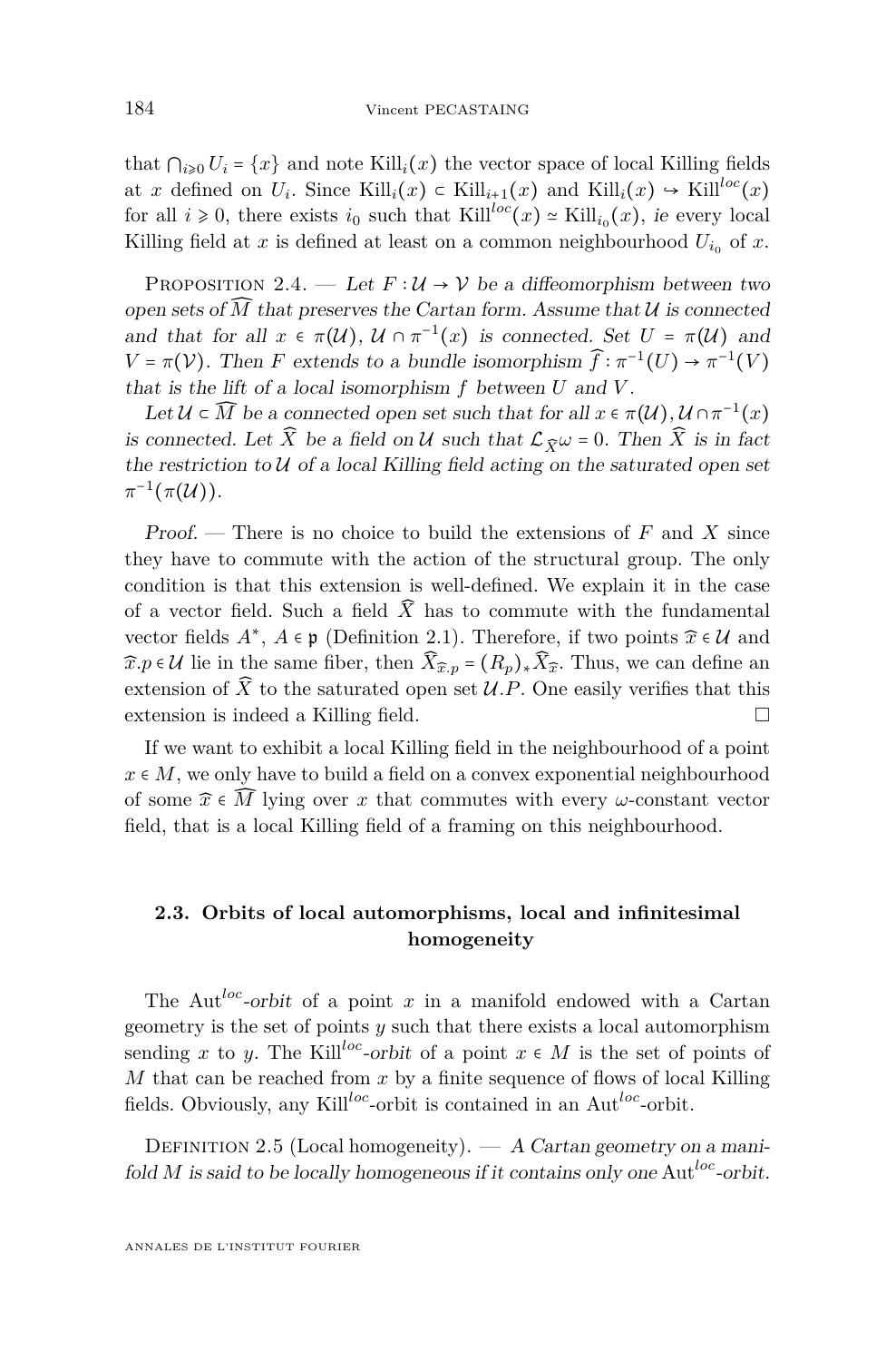If  $\widehat{f}$  is the lift of a local automorphism  $f: U \to V$ , we have  $(\widehat{f})^* \Omega = \Omega$ , and then  $K \circ \widehat{f} = K$  on  $\pi^{-1}(U)$ . Therefore, we see that if  $\mathcal{O} \subset M$  is an Aut<sup>loc</sup>-orbit,  $K(\pi^{-1}(\mathcal{O}))$  is a single *P*-orbit in Hom $(\Lambda^2(\mathfrak{g}/\mathfrak{p}), \mathfrak{g})$ .

#### 2.3.1. Universal covariant derivative

<span id="page-11-1"></span>Definition 2.6 (Universal covariant derivative, [\[15\]](#page-34-6), p.194). — Let *V* be a vector space and  $\rho : P \to GL(V)$  a linear representation. Let  $F : \widehat{M} \to$ *V* be a *P*-equivariant map. Since we are given an absolute parallelism on  $\widehat{M}$ , the differential  $TF : T\widehat{M} \to TV$  can be interpreted as an equivariant map  $\mathcal{D}^1 F : \widehat{M} \to V \oplus \text{Hom}(\mathfrak{g}, V)$  setting  $\forall \widehat{x} \in \widehat{M}$ 

$$
\mathcal{D}^1 F(\widehat{x}) = (F(\widehat{x}), D^1 F(\widehat{x})), \text{ where } \forall A \in \mathfrak{g}, D^1 F(\widehat{x}) (A) = T_{\widehat{x}} F(\widetilde{A}_{\widehat{x}}).
$$

The tangent map  $TF$  is of course completely determined by this equivariant map D*F*. A very nice aspect of this point of view is that the map *F* and its differential are of the same nature. Thus, we can iterate the process and get  $\mathcal{D}^r F$  the *r*-th derivative of  $F$ , defined after some identifications by

$$
\mathcal{D}^r F: \widehat{M} \rightarrow V \oplus \text{Hom}(\mathfrak{g}, V) \oplus \cdots \oplus \text{Hom}(\otimes^r \mathfrak{g}, V) \n\widehat{x} \mapsto (F(\widehat{x}), D^1 F(\widehat{x}), \ldots, D^r F(\widehat{x})),
$$

where  $D^r F(\hat{x}) (X_1 \otimes \cdots \otimes X_r) := (\widetilde{X_1} \ldots \widetilde{X_r} \cdot F)(\hat{x})$ . It is not difficult to prove that the  $r$ -th derivative of  $F$  is  $P$ -equivariant, where  $P$  acts on the right on each factor  $\text{Hom}(\otimes^r \mathfrak{g}, V)$  in the following way: for all  $w \in \text{Hom}(\otimes^r \mathfrak{g}, V)$ and  $p \in P$ ,

$$
w.p: X_1 \otimes \cdots \otimes X_r \mapsto \rho(p).w(\mathrm{Ad}(p)X_1, \ldots, \mathrm{Ad}(p)X_r).
$$

At last, if  $f: U \to V$  is a local automorphism of  $(M, \mathcal{C})$  such that  $F \circ \hat{f} = F$ on  $\pi^{-1}(U)$ , then for all  $r \ge 0$ , we have  $\mathcal{D}^r F \circ \widehat{f} = \mathcal{D}^r F$  on  $\pi^{-1}(U)$ .

#### 2.3.2. Infinitesimal homogeneity

Let  $V = \text{Hom}(\Lambda^2(\mathfrak{g}/\mathfrak{p}), \mathfrak{g})$  be the target space of the curvature map *K*. Note  $W^r = V \oplus \text{Hom}(\mathfrak{g}, V) \cdots \oplus \text{Hom}(\otimes^r \mathfrak{g}, V)$ . Since any local automorphism *f* satisfies  $K \circ \hat{f} = K$ , if  $\mathcal{O}$  is an Aut<sup>loc</sup>-orbit, then for all  $r \ge 0$ ,  $\mathcal{D}^r K(\pi^{-1}(\mathcal{O}))$ is a single  $P$ -orbit in  $W<sup>r</sup>$ . This motivates the last definition.

<span id="page-11-0"></span>DEFINITION 2.7 (Infinitesimal homogeneity). — The geometry of *M* is said *r*-infinitesimally homogeneous, for  $r \geq 1$ , if the *P*-equivariant map  $\mathcal{D}^r K$ takes values in a single *P*-orbit in  $W<sup>r</sup>$ .

TOME 66 (2016), FASCICULE 1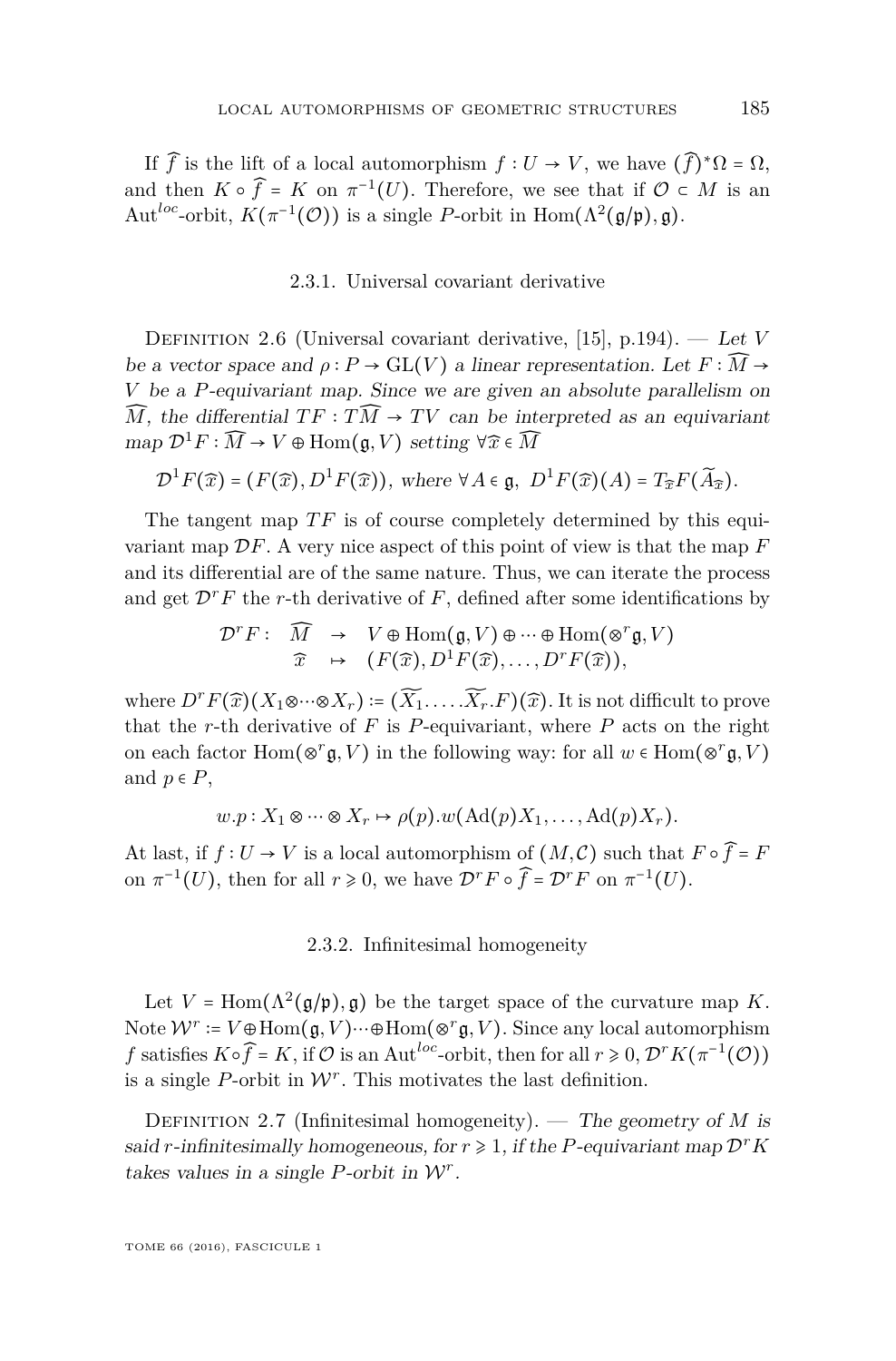#### **3. Singer's theorem for Cartan geometries**

<span id="page-12-0"></span>Let  $(M, \mathcal{C})$  be a Cartan geometry modeled on  $X = G/P$ , with M connected. Under the hypotheses of generalized Singer's theorem, subbundles with interesting properties appear, and infinitesimal homogeneity of  $(M, \mathcal{C})$ is derived from their study. We have isolated the essential properties of these objects, and we now present them. Theorem [1.1](#page-3-0) will follow easily.

#### **3.1. Parallel submanifolds in Cartan geometries**

DEFINITION 3.1. — A submanifold  $\Sigma \subset \widehat{M}$  is said to be parallel if there exists a vector subspace  $\mathfrak{h} \subset \mathfrak{g}$  such that for each  $\widehat{x} \in \Sigma$ ,  $\omega(T_{\widehat{x}}\Sigma) = \mathfrak{h}$ .

Parallel submanifolds appear in the following context.

<span id="page-12-1"></span>LEMMA 3.2. — Let  $F : \widehat{M} \to V$  be a map taking values in a vector space. Assume *F* has constant rank and note  $\Sigma = F^{-1}(v_0)$  for  $v_0 \in V$ . If  $\mathcal{D}^1 F : \widehat{M} \to V \oplus \text{Hom}(\mathfrak{g}, V)$  is constant over  $\Sigma$ , then  $\Sigma$  is parallel.

Proof. — Remind that for us,  $\mathcal{D}^1 F(\widehat{x}) = (F(\widehat{x}), D^1 F(\widehat{x}))$ , where we note  $D^1F(\hat{x})$ (*A*) =  $T_{\hat{x}}F(\widetilde{A}_{\hat{x}})$ . Here,  $D^1F$  is constant equal to  $w_0 \in \text{Hom}(\mathfrak{g}, V)$ all over  $\Sigma$ . Since for all  $\widehat{x} \in \Sigma$ ,  $T_{\widehat{x}}\Sigma = \text{Ker } T_{\widehat{x}}F$ , we have

$$
\omega(T_{\widehat{x}}\widehat{\Sigma}) = \{A \in \mathfrak{g} : (\mathcal{L}_{\widetilde{A}}, F)(\widehat{x}) = 0\}
$$

$$
= \{A \in \mathfrak{g} : D^1 F(\widehat{x})(A) = 0\}
$$

$$
= \text{Ker } w_0.
$$

Hence,  $\Sigma$  is parallel.

If  $\Sigma$  is a parallel submanifold, it is natural to consider the restrictions to  $\Sigma$  of  $\omega$ -constant fields  $\widetilde{X}$ , for  $X \in \mathfrak{h}$ . Those vector fields are tangent to  $\Sigma$  and we name them (h, ω)-constant vector fields. Those fields define an absolute parallelism on  $\Sigma$  noted  $\mathcal{P}^{\Sigma}$ .

If the curvature map of  $(M, \mathcal{C})$  is moreover constant over a parallel submanifold, then we are almost able to prove the local homogeneity of  $(M, \mathcal{C})$ . This is the content of the following proposition.

<span id="page-12-2"></span>PROPOSITION 3.3 (Parallel submanifolds with constant curvature). — Let  $\Sigma$  be a connected parallel submanifold of  $\widehat{M}$  with "space" h.

(1) If the curvature map *K* is constant over  $\Sigma$ , then  $(\Sigma, \mathcal{P}^{\Sigma})$  is locally homogeneous.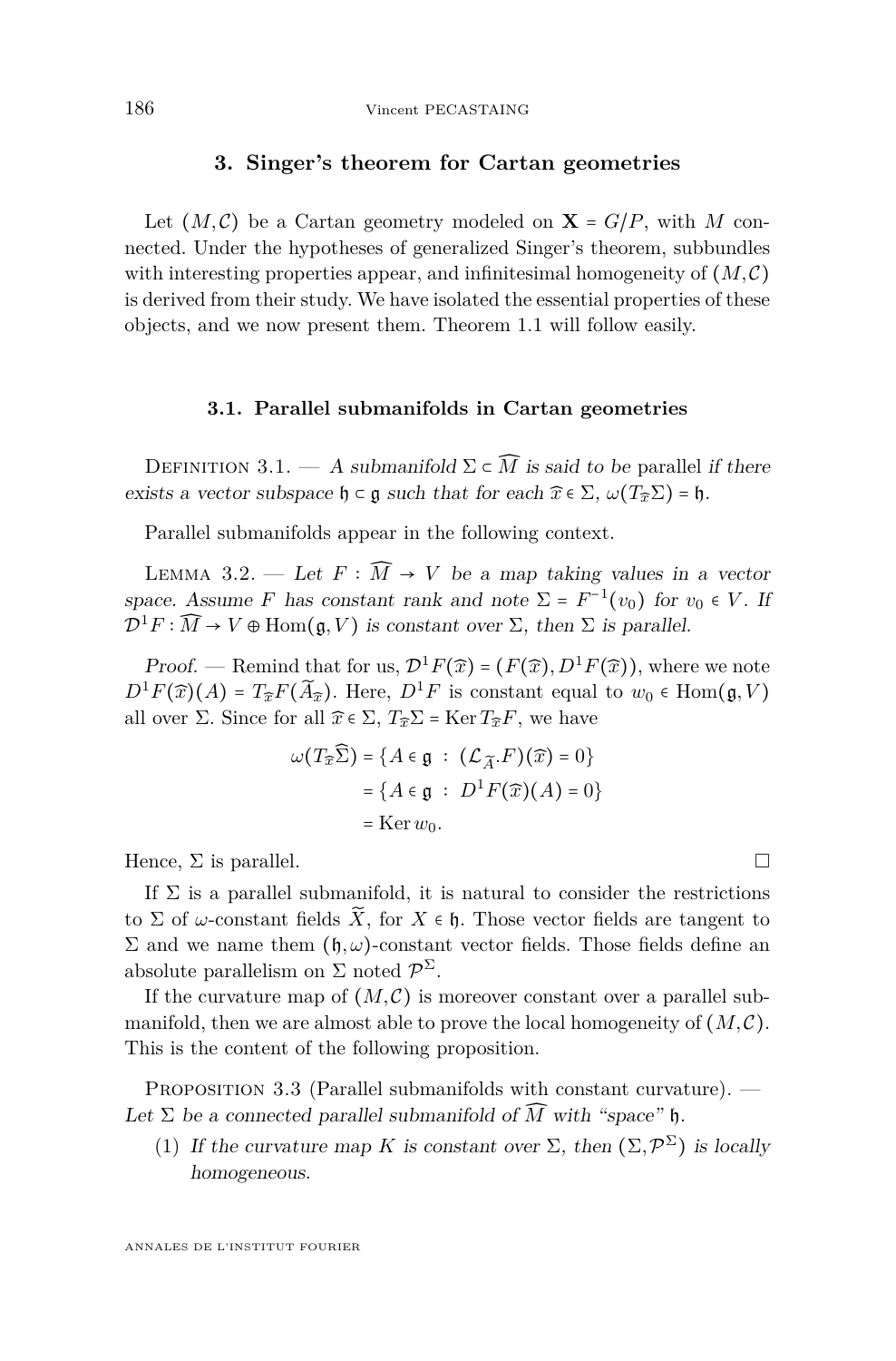(2) If moreover, h and p intersect transversally, then  $\pi|_{\Sigma} : \Sigma \to M$ is a submersion and the connected components of  $\pi(\Sigma)$  are open Kill<sup>loc</sup>-orbits. In particular, if  $\pi(\Sigma) = M$ , then  $(M, \mathcal{C})$  is locally homogeneous.

Proof. — 1. Take  $\Sigma$  a parallel submanifold of  $\widehat{M}$  such that  $\omega(T_{\widehat{\tau}}\Sigma) = \mathfrak{h}$ . Assume  $K(\hat{x}) = K_0 \in \text{Hom}(\Lambda^2(\mathfrak{g}/\mathfrak{p}), \mathfrak{g})$  all over  $\Sigma$ . The first step is to prove that  $(\mathfrak{h}, \omega)$ -constant vector fields on  $\Sigma$  form a (finite dimensional) Lie subalgebra of  $\Gamma(T\Sigma)$ . This fact comes from the general relation  $K_{\widehat{x}}(X,Y)$  =  $[X, Y] - \omega_{\widehat{x}}([\widetilde{X}, \widetilde{Y}])$  holding for every pair of  $\omega$ -constant vector fields. Indeed, if  $X, Y \in \mathfrak{h}$ , since  $K \equiv K_0$  on  $\Sigma$ , we must have for  $\widehat{x} \in \Sigma$ 

$$
\omega_{\widehat{x}}([\widetilde{X},\widetilde{Y}])=[X,Y]-K_0(X,Y),
$$

this equality meaning that  $[\widetilde{X}, \widetilde{Y}]$  is *ω*-constant on  $\Sigma$ . Moreover, because  $[\widetilde{X}, \widetilde{Y}]$  is tangent to  $\Sigma$ , we get  $\omega_{\widehat{x}}([\widetilde{X}, \widetilde{Y}]) \in \mathfrak{h}$ , meaning  $[\widetilde{X}, \widetilde{Y}]$  is itself  $(h, \omega)$ -constant.

This observation encourages us to consider [,]' a Lie bracket on  $\mathfrak h$  defined by  $[X, Y]' = [X, Y] - K_0(X, Y)$ . It naturally corresponds to that of  $(h, \omega)$ -constant vector fields on  $\Sigma$ , and hence satisfies the axioms of brackets. We note  $\mathfrak{h}'$  for  $(\mathfrak{h}, [, ]')$ . Thus, we have exhibited an infinitesimal Lie group action  $\iota : \mathfrak{h}' \to \Gamma(T\Sigma)$ . According to Palais' work on infinitesimal actions (see [\[13\]](#page-34-11), theorem XI, p. 58), if *H*′ is any Lie group with Lie algebra isomorphic to  $\mathfrak{h}'$ , one has a local action of  $H'$  on the manifold  $\Sigma$  integrating the infinitesimal action *ι*. This means that for all  $\hat{x} \in \Sigma$  and  $X \in \text{Lie}(H'),$  $\frac{d}{dt}\Big|_{t=0} \exp(tX).\widehat{x} = -\iota(X)\widehat{x}.$ 

*t*<sub> $t=0$ </sub>  $\sum_{t=0}^{t+1}$  (ετέλλες του τρατικό τηλεία). It is enough to prove that any point of Σ admits a locally homogeneous neighbourhood. Take a point  $\widehat{x}_0 \in \Sigma$ . Because a non-zero *ω*-constant vector field never vanishes, the local  $H'$ -action is everywhere locally free on  $\Sigma$ . Hence, there exists an open neighbourhood *U* of  $\widehat{x}_0$  in  $\Sigma$  and an open neighbourhood *V* of *e* in  $H'$  such that the orbital application at  $\widehat{x}_0$  gives us an identification  $\psi : V \to U$ . Assume *U* and *V* connected. Now, the point is that under this identification,  $(h, \omega)$ -constant vector fields on *U* correspond to right-invariant vector fields on *V* (this is a simple consequence of the definition of the local *H*′ -action). We can formulate this fact more formally saying that if  $\omega^{H'}$  denotes the right Maurer-Cartan form on  $H'$ , we have  $\psi^*(\omega|_{TU}) = \omega^{H'}|_{TV}.$ 

Finally, for all  $X \in \mathfrak{h}'$ , note  $\widehat{X} = \psi_*(LX)$  the push-forward of the leftinvariant vector field corresponding to *X* on *V* . Then, because left-invariant and right-invariant vector fields commute, we see that for all  $X$ ,  $\widehat{X}$  commutes with every  $(\mathfrak{h}, \omega)$ -constant vector field on *U*. Thus,  $\{\widehat{X}, X \in \mathfrak{h}'\}$  is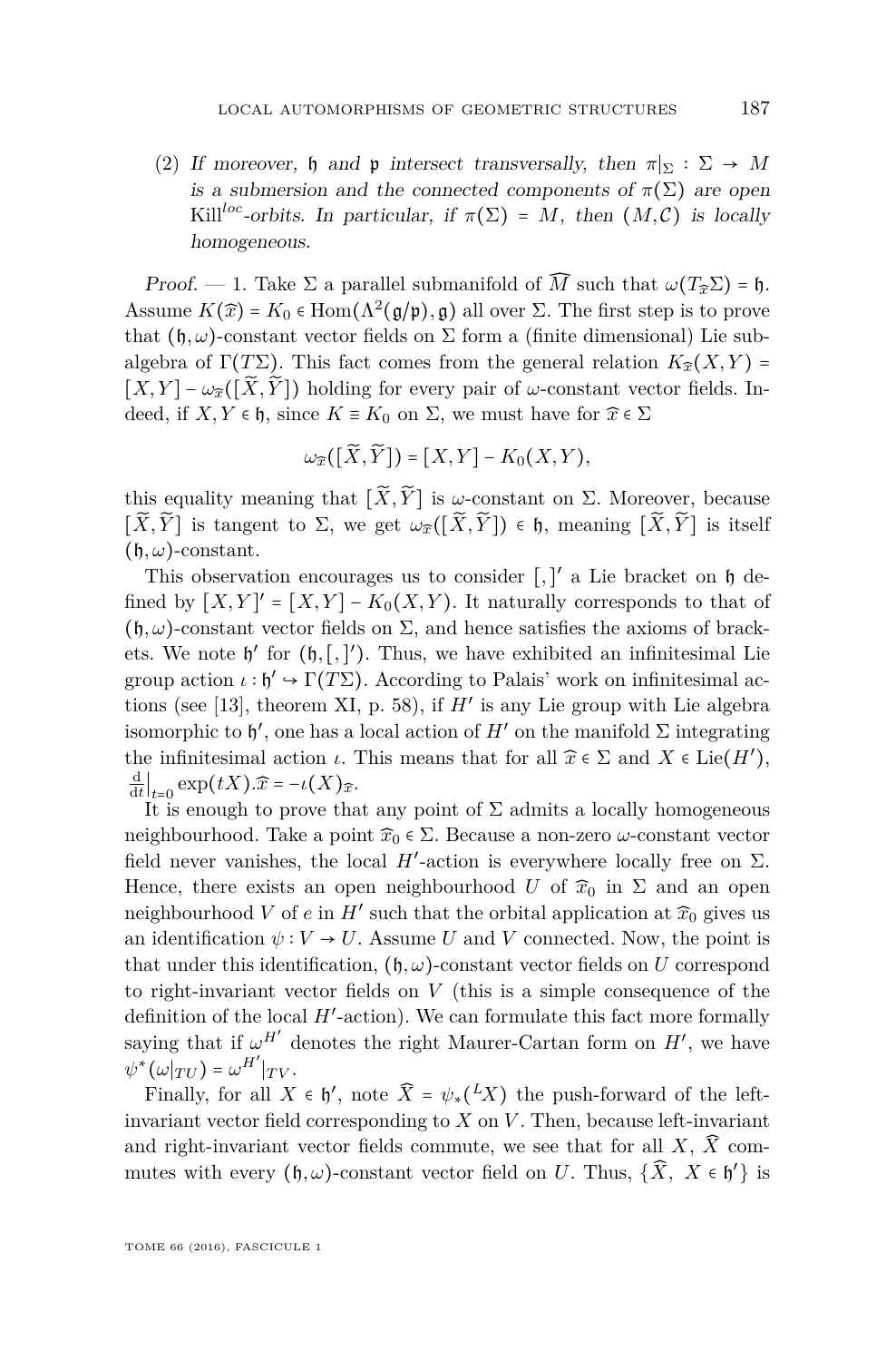a Lie algebra of Killing fields of  $(U, \mathcal{P}^{\Sigma})$ . Since they span  $T_{\widehat{x}}\Sigma$  everywhere, any two points in *U* can be joined by a finite sequence of flows of  $\widehat{X}$ 's. Thus, *U* is locally homogeneous and we have proved the first part of the proposition.

2. Now, assume moreover that  $\mathfrak h$  and  $\mathfrak p$  intersect transversally. This implies that when restricted to  $\Sigma$ ,  $\pi$  realizes a submersion since  $T_{\hat{x}}\pi(\omega_{\hat{x}}^{-1}(\mathfrak{h}))$  =  $T_{\tilde{x}}$ <sup>π</sup>( $\omega_{\tilde{x}}^{-1}$ (h + p)) =  $T_xM$ . Let  $\mathfrak{s} = \mathfrak{h} \cap \mathfrak{p}$ . If  $X_1, X_2 \in \mathfrak{s}$ , since the curvature form is horizontal, one has  $[X_1, X_2] = [X_1, X_2]' \in \mathfrak{h}$ , proving  $\mathfrak s$  is a Lie subalgebra of  $\mathfrak p$ . Choose  $S < P$  a connected Lie subgroup of  $P$  whose Lie algebra is isomorphic to  $\epsilon$ . Note that because  $(\epsilon, \omega)$ -constant fields generate flows which correspond to the right action on  $\widehat{M}$  of elements of *S*,  $\Sigma$  is preserved by the right *S*-action.

Let  $\hat{x}_0$  be a point in  $\Sigma$  and U its locally homogeneous neighbourhood exhibited previously. Fix t an arbitrary complement of  $\mathfrak s$  in  $\mathfrak h$  and choose 0 ∈ U ⊂ t a small neighbourhood of the origin such that  $\exp_{\widehat{x}} : U \to \Sigma$ is a diffeomorphism onto its image and  $\exp_{\widehat{x}}(\mathcal{U}) =: U' \subset U$ . If  $\mathcal{U}$  is small enough, there exists  $V_S$  a convex neighbourhood of the identity in  $S$  such that  $U_1 = U'.V_S \subset U$ . Since the fields  $\widehat{X}$  commute with  $(\mathfrak{s}, \omega)$ -constant vectors fields, if two points  $\hat{x} \in U_1$  and  $\hat{x}.s \in U_1$  lie in the same fiber, then  $\widehat{X}_{\widehat{x}.s} = (R_s)_*\widehat{X}_{\widehat{x}}$ . Therefore, there is a well defined extension of the  $\widehat{X}$ 's to the saturated open set  $\pi^{-1}(\pi(U_1))$  by setting  $\widehat{X}_{\widehat{x},p} = (R_p)_*\widehat{X}_{\widehat{x}}$ . We are left to prove that the extension of the  $\widehat{X}$ 's to the saturated open set are in fact the lifts of local Killing fields of  $(M, \mathcal{C})$ .

We have seen that by construction, for all  $\hat{x} \in U$ ,  $(\mathcal{L}_{\hat{X}}\omega)_{\hat{x}}(v) = 0$  for all  $v \in T_{\widehat{x}}\Sigma$ . We claim that  $\widehat{X}$  satisfies

(1) for all  $\hat{x} \in \pi^{-1}(\pi(U_1)),$   $(\mathcal{L}_{\hat{X}} \omega)_{\hat{x}}$  vanishes on all vertical directions ;

(2) the following equivariance relation for all  $\hat{x} \in \pi^{-1}(\pi(U_1))$  and  $A \in \mathfrak{g}$ 

$$
\left(\mathcal{L}_{\widehat{X}}\omega\right)_{\widehat{x},p}(\widetilde{A})=\mathrm{Ad}(p^{-1})\left(\mathcal{L}_{\widehat{X}}\omega\right)_{\widehat{x}}(\widehat{\mathrm{Ad}(p)}A)=0.
$$

Those facts are actually true for every vector field that commutes with the *P*-action. It comes from the following computations:

(1) Since the curvature 2-form is horizontal, for all  $\hat{x} \in \pi^{-1}(\pi(U_1))$  and  $A \in \mathfrak{p}$ , we have  $\Omega_{\widehat{x}}(\widehat{X}_{\widehat{x}}, \widetilde{A}_{\widehat{x}}) = d\omega_{\widehat{x}}(\widehat{X}_{\widehat{x}}, \widetilde{A}_{\widehat{x}}) + [\omega(\widehat{X}_{\widehat{x}}), A] = 0$ . Take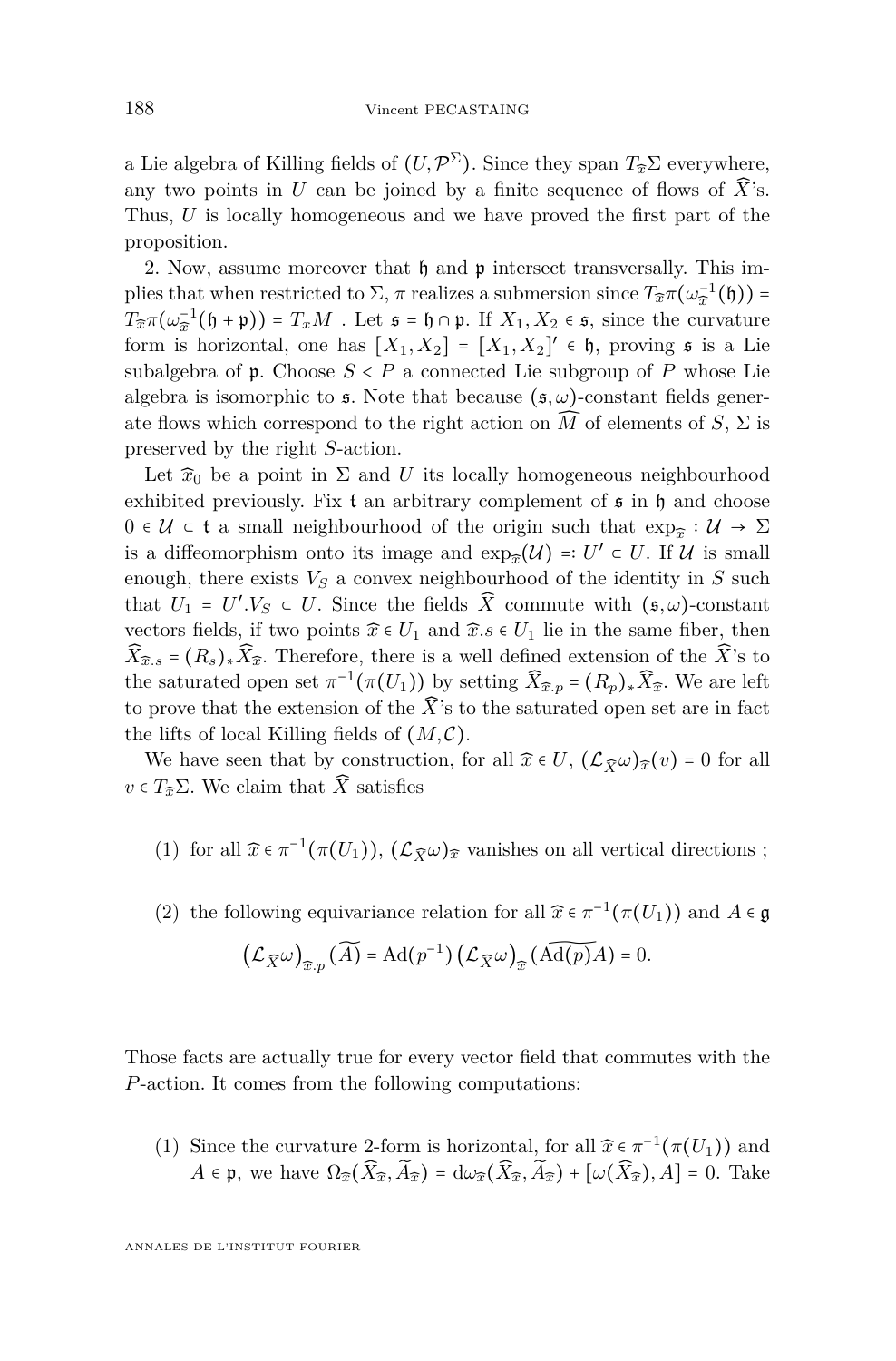any 
$$
\widehat{x} \in \pi^{-1}(\pi(U_1))
$$
. We compute  
\n
$$
(\mathcal{L}_{\widehat{X}}\omega)_{\widehat{x}}(\widetilde{A}) = d\omega_{\widehat{x}}(\widehat{X}, \widetilde{A}) + (\widetilde{A}.\omega(\widehat{X}))_{\widehat{x}}
$$
\n
$$
= [A, \omega_{\widehat{x}}(\widehat{X})] + \frac{d}{dt}\Big|_{t=0} \omega(\widehat{X})(\widehat{x} \cdot e^{tA})
$$
\n
$$
= [A, \omega_{\widehat{x}}(\widehat{X})] + \frac{d}{dt}\Big|_{t=0} (R_{e^{tA^*}\omega})_{\widehat{x}}(\widehat{X})
$$
\n
$$
= [A, \omega_{\widehat{x}}(\widehat{X})] + \frac{d}{dt}\Big|_{t=0} Ad(e^{-tA})\omega_{\widehat{x}}(\widehat{X})
$$
\n
$$
= 0,
$$

(2) For  $A \in \mathfrak{g}$  and small enough  $t$ 

$$
[(\phi_{\widehat{X}}^t)^* \omega]_{\widehat{x},p} (\widetilde{A}) = [(\phi_{\widehat{X}}^t)^* \omega]_{\widehat{x},p} ((R_p)_* \widetilde{\mathrm{Ad}(p)} A_{\widehat{x}})
$$
  
\n
$$
= [(R_p)^* (\phi_{\widehat{X}}^t)^* \omega]_{\widehat{x}} (\widetilde{\mathrm{Ad}(p)} A_{\widehat{x}})
$$
  
\n
$$
= [(\phi_{\widehat{X}}^t)^* (R_p)^* \omega]_{\widehat{x}} (\widetilde{\mathrm{Ad}(p)} A_{\widehat{x}})
$$
  
\n
$$
= \mathrm{Ad}(p^{-1}) ((\phi_{\widehat{X}}^t)^* \omega)_{\widehat{x}} (\widetilde{\mathrm{Ad}(p)} A_{\widehat{x}})
$$

Taking derivative at *t* = 0, we get

$$
\left(\mathcal{L}_{\widehat{X}}\omega\right)_{\widehat{x},p}(\widetilde{A})=\mathrm{Ad}(p^{-1})\left(\mathcal{L}_{\widehat{X}}\omega\right)_{\widehat{x}}(\widetilde{\mathrm{Ad}(p)}A)=0.
$$

Finally, the fields  $\widehat{X}$ ,  $X \in \mathfrak{h}$ , satisfy  $\mathcal{L}_{\widehat{X}} \omega = 0$  on  $\pi^{-1}(\pi(U_1))$ . According to Proposition [2.4,](#page-10-1) they are the lifts of Killing vector fields defined on a neighbourhood of  $x_0$  in M. Thus, we have exhibited a Lie algebra  $\mathfrak{h}' \subset$ Kill<sup>loc</sup>(*x*<sub>0</sub>) of local Killing fields defined on an open neighbourhood of *x*<sub>0</sub>. Since  $\pi|_{\Sigma}$  is a submersion, we have  $\mathfrak{h}'_x = \{X(x), X \in \mathfrak{h}'\} = T_xM$  for all x in this neighbourhood. Therefore, any connected component of  $\pi(\Sigma)$  is locally homogeneous.

#### **3.2. Proof of the generalized Singer's theorem**

We now prove Theorem [1.1.](#page-3-0) Note  $d = \dim \mathfrak{p}$  and assume that  $(M, \mathcal{C})$  is *d*-infinitesimally homogeneous. Then the maps  $\mathcal{D}^i K$  take values in a single orbit in  $\mathcal{W}^i$ , for  $i \le d$ . Let us fix an arbitrary point  $\widehat{x}_0$  in  $\widehat{M}$ . For  $0 \le i \le d$ , let  $S_i =$ Stab<sub>*P*</sub>( $\mathcal{D}^i K(\hat{x}_0)$ ) and  $\mathfrak{s}_i =$ Lie( $S_i$ ). There is an integer  $k(\hat{x}_0) \le d$  such that  $\mathfrak{s}_0 \ncong \mathfrak{s}_1 \ncong \dots \ncong \mathfrak{s}_{k(\widehat{x}_0)+1}$ . Remark that if  $\widehat{x}$  is another point, for all  $i \le d$ , Stab<sub>P</sub> $(\mathcal{D}^i K(\hat{x}))$  and Stab<sub>P</sub> $(\mathcal{D}^i K(\hat{x}_0))$  are conjugated in *P*. This implies  $k(\hat{x}) = k(\hat{x}_0) = k$ . We call *k* the Singer integer of  $(M, C)$ . Recall the following well-known result: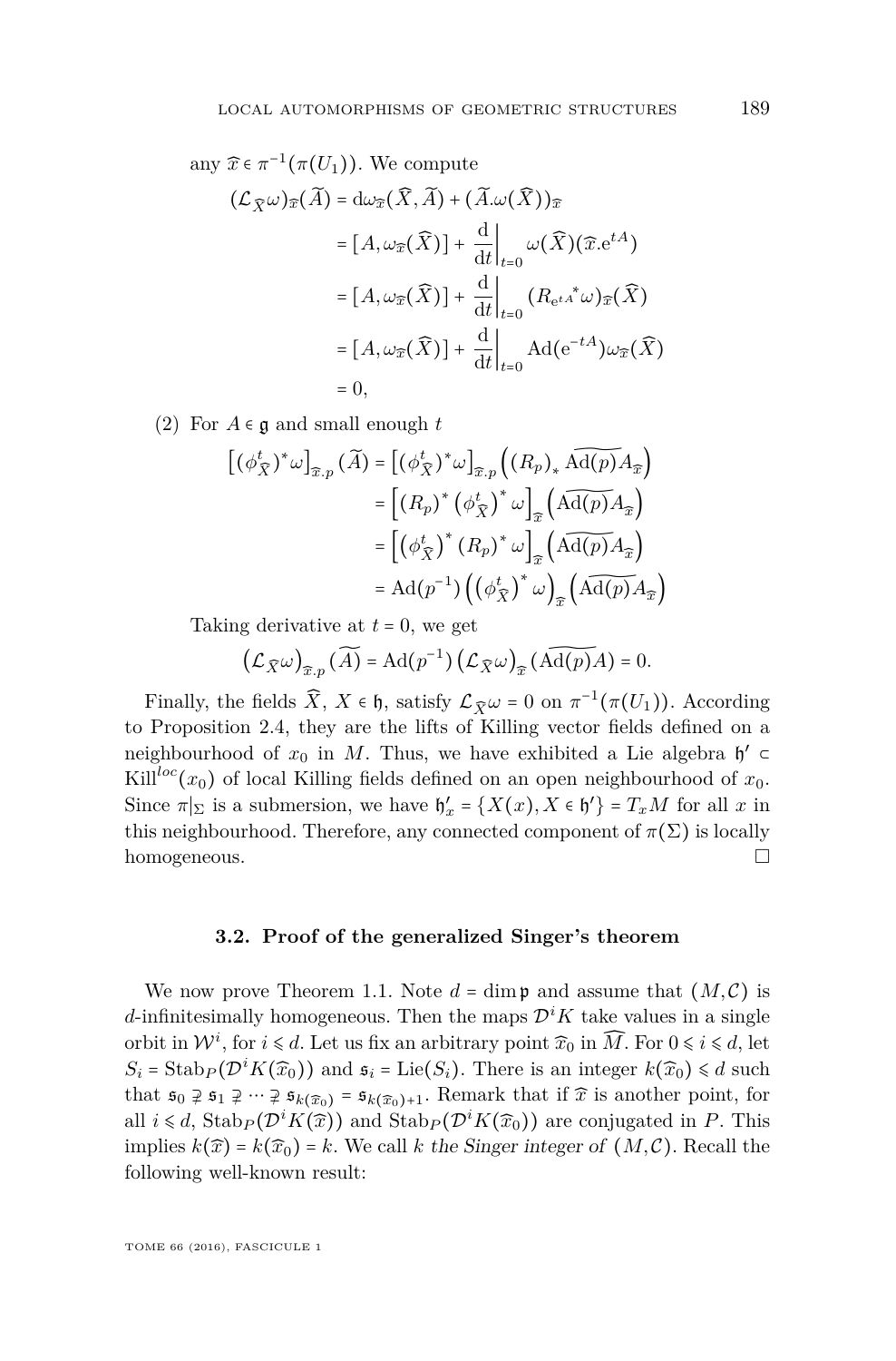LEMMA 3.4. — Let  $(P, \pi, M, G)$  be a principal fibre bundle over a connected manifold M with group  $G$  and  $H \leq G$  a closed subgroup. Then *P* admits a reduction to an *H*-subbundle if and only if there exists a *G*equivariant map  $\Phi : P \to G/H$ . In that case, for all  $u \in P$ ,  $\Phi^{-1}(\Phi(u))$  is a principal subbundle of *P*, whose structural group is conjugated to *H*.

For each  $i \in \{0, \ldots, d\}$ , let  $\widehat{N_i}$  be the connected component of the level set  $\mathcal{D}^i K^{-1}(\mathcal{D}^i K(\hat{x}_0))$  containing  $\hat{x}_0$ . Then  $\widehat{N_i}$  is a principal subbundle of  $\widehat{M}$ with group  $(S_i)_0$ , the identity component of  $S_i$ . Because of the definition of *k*, we must have  $\widehat{N_k} = \widehat{N_{k+1}}$ . Note  $\widehat{N}$  this subbundle and *S* its group.

The definition of Singer's integer ensures that  $\mathcal{D}^k K$  satisfies the hy-potheses of Lemma [3.2.](#page-12-1) Indeed, if we set  $F = \mathcal{D}^k K$ , then the derivative  $\mathcal{D}^1 F = (K, \ldots, D^k K, D^1 K, \ldots, D^{k+1} K)$  must be constant over  $\widehat{N}$  since  $\mathcal{D}^{k+1}K$  is itself constant over this subbundle. Thus,  $\widehat{N}$  is a parallel submanifold, which is also a principal subbundle of  $\widehat{M}$ . Moreover, *K* is constant over  $\hat{N}$ . Therefore, Proposition [3.3](#page-12-2) implies that *M* is locally homogeneous.

#### **3.3. Proof of the dense orbit theorem**

Theorem [1.1](#page-3-0) gives us a direct proof of the dense orbit theorem for Cartan geometries, which we will now explain.

Let  $(M, \mathcal{C})$  be a Cartan geometry, modeled on a space  $X = G/P$  of algebraic type, and such that the pseudo-group  $\mathrm{Aut}^{loc}(M)$  admits a dense orbit  $\mathcal{O}$  in *M*. Let  $d = \dim P$ . Let  $\Phi = \mathcal{D}^d K$  be the *d*-th covariant derivative of the curvature. Since Aut<sup>loc</sup>(*M*) acts on  $\widehat{M}$  preserving every derivative of the curvature,  $\mathcal{O}' = \Phi(\pi^{-1}(\mathcal{O}))$  must be a single *P*-orbit in  $\mathcal{W}^d$ . Let *F* be the closure of  $\mathcal{O}'$  in  $\mathcal{W}^d$ . Then, the map  $\Phi$  takes values in *F*. Recall that  $\text{Ad}_{\mathfrak{a}}(P) \subset \text{GL}(\mathfrak{g})$  is an algebraic subgroup. Since the *P*-action on  $\mathcal{W}^d$  is algebraic, every *P*-orbit in  $\mathcal{W}^d$  is open in its closure (the closure is taken relatively to the Hausdorff topology of  $\mathcal{W}^d$ ). Thus,  $\mathcal{O}'$  is open in *F* and the open set  $\Phi^{-1}(\mathcal{O}')$  projects on an open subset of *M* containing O, and thus has to be dense itself. Call it *U*. Therefore, the restricted Cartan geometry  $(U, \pi^{-1}(U), \omega)$  satisfies the hypotheses of Theorem [1.1.](#page-3-0) Therefore, each connected component of *U* is locally homogeneous. Take *x*, *y* ∈ *U* and  $V_x$ ,  $V_y$  ⊂ *U* connected neighbourhoods of *x* and *y* respectively. These neighbourhoods are locally homogeneous. Since  $\mathcal O$  is dense, it meets  $V_x$  and  $V_y$ . Therefore, there exists a local automorphism sending *x* to *y*.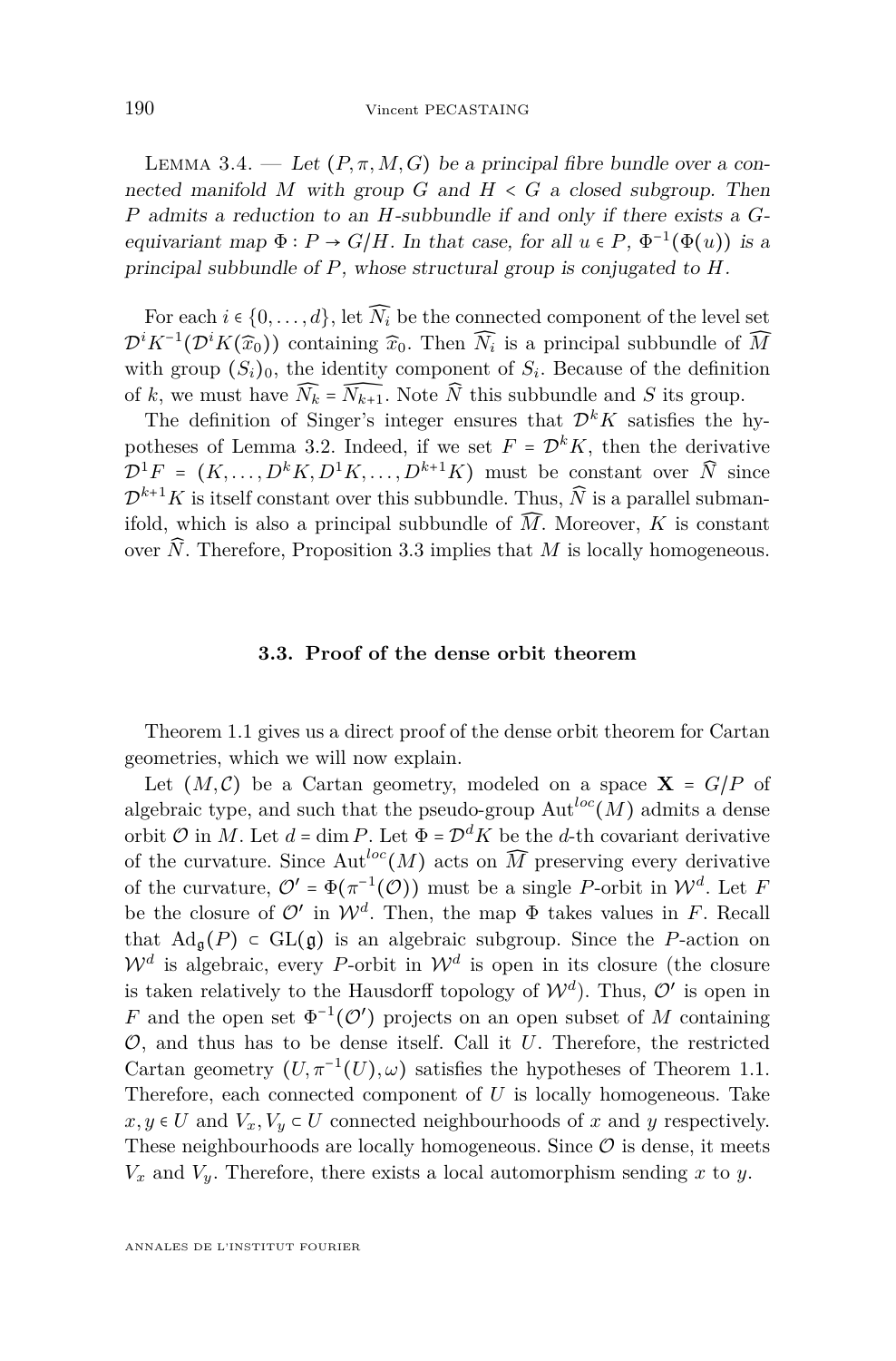#### <span id="page-17-0"></span>**4. Gromov's Theorem on orbits of local isometries**

Our presentation of Gromov's result can be seen as a refinement of Singer's theorem. Indeed, in Singer's theorem we assumed that the maps  $\mathcal{D}^r K : \widehat{M} \to \mathcal{W}^r$  take values in a single *P*-orbit and concluded that there is only one Aut*loc*-orbit. In the general case, the principle will be to derive properties of Aut*loc*-orbits from the study of preimages D*<sup>r</sup>K*−<sup>1</sup> (*P.w*) of *P*-orbits in  $W^r$ , for  $r \leq \dim G$ .

Let  $m = \dim G$  and  $\Phi = \mathcal{D}^m K$ , the *m*-th covariant derivative of the curvature. The general idea used to prove Theorem [1.3](#page-5-1) is that there exists an open dense subset  $\Omega \subset M$ , that splits into a union of Aut<sup>loc</sup>-invariant open sets  $\Omega = \Omega_1 \cup \cdots \cup \Omega_k$  such that for all *i*, the restriction  $\Phi : \pi^{-1}(\Omega_i) \to \mathcal{W}^r$ has constant rank and every level set of  $\Phi$  in  $\pi^{-1}(\Omega_i)$  is projected by  $\pi$  onto an Aut<sup>*loc*</sup>-orbit in  $\Omega_i$ .

In section [4.2,](#page-18-0) we focus on the elementary case of a Cartan geometry associated to an absolute parallelism on *M*. In this situation, the proof of Theorem [1.3](#page-5-1) will be easier once we will have exhibited  $\Omega$  and established Theorem [1.2:](#page-5-0) orbits of local automorphisms will essentially be level sets of a map with constant rank. Nonetheless, it will be helpful to treat this case since in the general case, that will be exposed in section [4.3,](#page-24-0) the idea is to deduce regularity properties of the orbits from the fact that they are the projections of the Aut<sup>loc</sup>-orbits of a parallelism on  $\pi^{-1}(\Omega)$ .

#### **4.1. Killing generators and integrability domain**

Let  $(M, \mathcal{C})$  be a manifold endowed with a Cartan geometry, with model space  $X = G/P$  satisfying the standard hypotheses. Recall that we denote by *V* the target space  $\text{Hom}(\Lambda^2(\mathfrak{g}/\mathfrak{p}), \mathfrak{g})$  of the curvature map *K*, and that  $\mathcal{D}^r K : \widehat{M} \to \mathcal{W}^r$  denotes the *r*-th covariant derivative of the curvature map.

DEFINITION 4.1 (Killing generator). — For any  $A \in \mathfrak{g}$ , we define a linear morphism

$$
\mathsf{L}\mathit{A}:\mathrm{Hom}(\otimes^r\mathfrak{g},V)\to \mathrm{Hom}(\otimes^{r-1}\mathfrak{g},V),
$$

given by  $\forall W \in \text{Hom}(\otimes^r \mathfrak{g}, V), \ \forall X_1, \dots, X_{r-1} \in \mathfrak{g},$ 

 $(W \cup A)(X_1, \ldots, X_{r-1}) = W(A, X_1, \ldots, X_{r-1}).$ 

We extend ∟*A* to a linear map  $W^r \to W^{r-1}$  defined by

$$
(W_0,\ldots,W_r)\sqcup A=(W_1\sqcup A,\ldots,W_r\sqcup A).
$$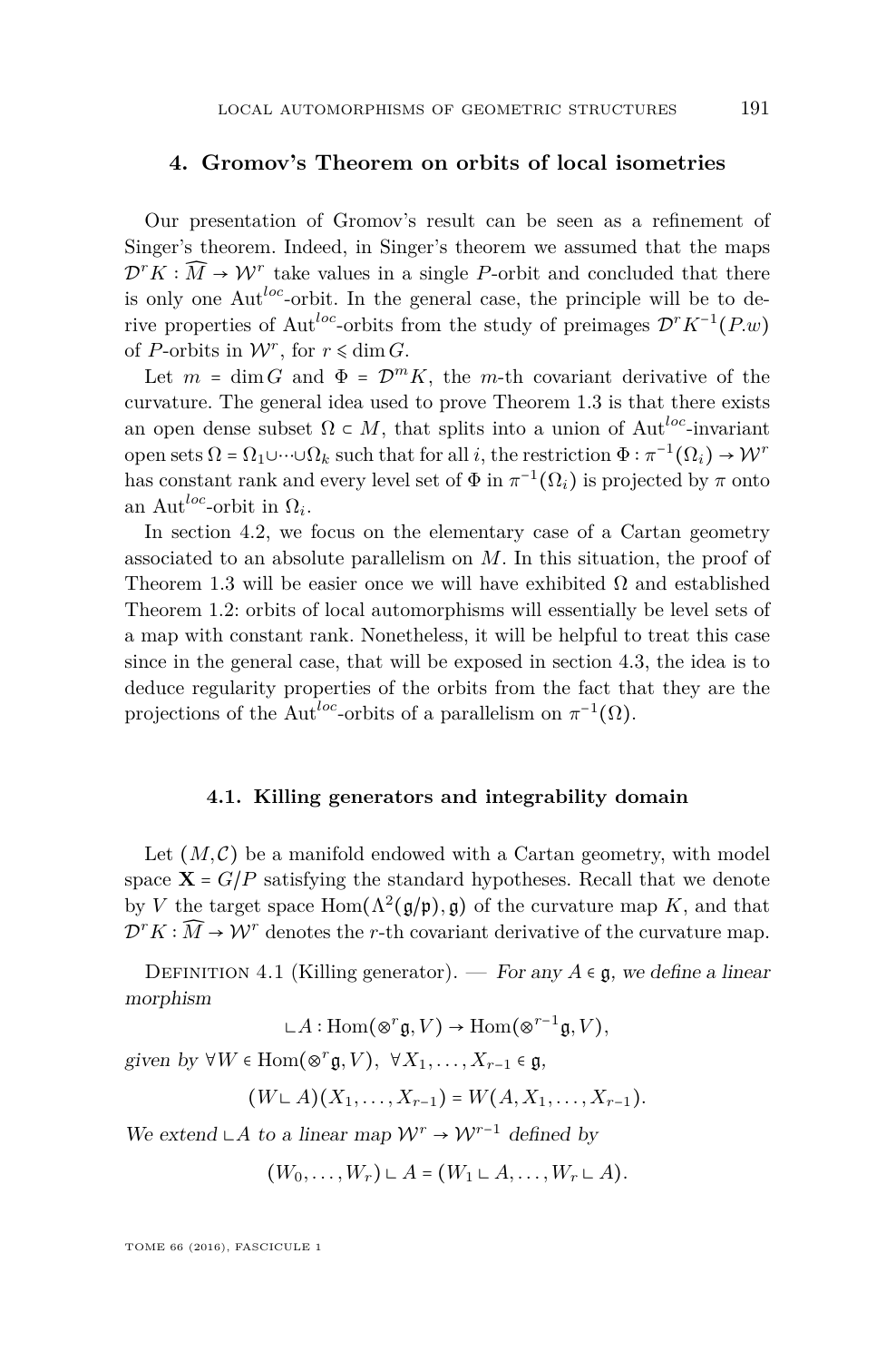For  $r \geq 1$ , A will be a Killing generator of order r at  $\hat{x}$  if

$$
\mathcal{D}^r K(\widehat{x}) \cup A = 0.
$$

We note Kill<sup> $r$ </sup>( $\hat{x}$ ) ⊂  $\mathfrak g$  the set of all Killing generators of order *r* at  $\hat{x}$  and  $\text{Kill}^{\infty}(\widehat{x}) = \bigcap_{r=1}^{\infty} \text{Kill}^r(\widehat{x}).$ 

Remark 4.2. — If *X* is a local Killing field of  $(M, \mathcal{C})$  and if  $\widehat{X}$  is its lift, then for all *x* where *X* is defined and for all  $\hat{x} \in \pi^{-1}(x)$ , we have  $\widehat{X}(\widehat{x})$  ∈ Kill<sup>∞</sup> $(\widehat{x})$ .

For all  $1 \leq r \leq \infty$ , Kill<sup>r</sup>( $\hat{x}$ ) =  $\omega_{\hat{x}}(\text{Ker }T_{\hat{x}}(\mathcal{D}^{r-1}K))$  and for all  $p \in P$ , we have Kill<sup>*r*</sup>( $\hat{x}$ </sup>*.p*) = Ad( $p^{-1}$ ) Kill<sup>*r*</sup>( $\hat{x}$ ). Therefore, if  $x \in M$ , the dimension dim Kill<sup>*r*</sup> is constant over the fiber  $\pi^{-1}(x)$ .

DEFINITION  $4.3.$  — If  $1 \le r < \infty$ , we note  $k_r(x) = \dim \mathrm{Kill}^r(\widehat{x})$  for any *x*̂ lying over *x*.

For  $r \geq 1$ , Kill<sup>r</sup>( $\widehat{x}$ ) is the kernel of a linear map depending continuously on  $\hat{x}$ . Therefore, the maps  $k_r$  are upper semi-continuous.

DEFINITION 4.4 (Integrability domain). — We define the integrability domain of  $(M, \mathcal{C})$  to be the subset

Int $(M, C) = \{x \in M \mid k_1, \ldots, k_{m+2} \text{ are locally constant at } x\}.$ 

If there is no ambiguity on which geometry we are considering, we will also note  $M^{int}$  for  $Int(M, \mathcal{C})$ .

Since the maps  $k_r$  are upper semi-continuous, the integrability domain is an open dense subset of *M*. Moreover, since for all  $f \in \text{Aut}^{loc}(M, \mathcal{C})$  and  $r \geq 1$ ,  $k_r \circ f = k_r$ , Int $(M, \mathcal{C})$  is Aut<sup>loc</sup>-invariant.

#### **4.2. Gromov's results for absolute parallelisms**

<span id="page-18-0"></span>In this section, we prove Theorem [1.2](#page-5-0) and Theorem [1.3](#page-5-1) in the special case where the Cartan geometry is simply the data of an absolute parallelism on the manifold *M*. The proof of Theorem [1.2](#page-5-0) consists in exhibiting a local Killing field and we do it by building its graph using standard techniques of integration of an involutive distribution.

The geometric structure defined by a parallelism is an elementary case of Cartan geometry. Let us explain it briefly.

Consider *M* an *n*-dimensional manifold endowed with an abolute parallelism  $P$ , ie a set of *n* vector fields  $(X_1, \ldots, X_n)$  on *M* everywhere linearly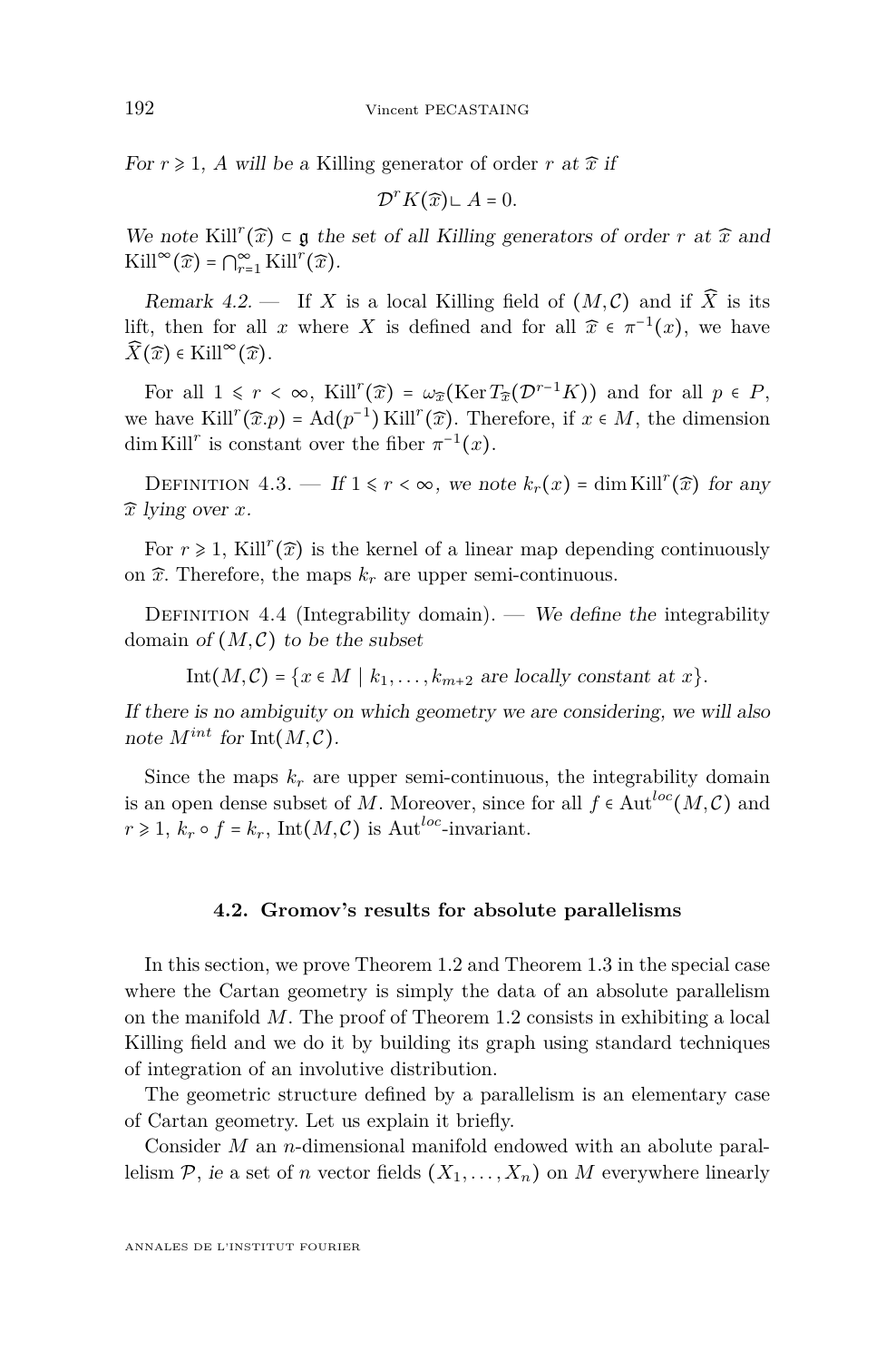independent. Then, let  $\omega = (\omega_1, \ldots, \omega_n)$  be the dual parallelism of the cotangent bundle. The data of  $P$  is equivalent to the one of the 1-form  $\omega$ , that takes values in  $\mathbb{R}^n$ . Let  $\widehat{M} = M$  and  $\pi : \widehat{M} \to M$  be the trivial principal fibration with group  $\{0\}$ , *G* be the additive group  $\mathbb{R}^n$  and  $P = \{0\}$ . Then, the 1-form  $\omega$  obviously satisfies the axioms of a Cartan connection on this bundle. We will say that the Cartan geometry  $(M, \widehat{M}, \omega)$  built above is the Cartan geometry associated to the parallelism  $P$ . Moreover, local automorphisms of this Cartan geometry are exactly the local automorphisms of  $(M, \mathcal{P})$ , ie local diffeomorphisms of M commuting with the fields  $X_1, \ldots, X_n$ .

Conversely, consider  $(M, \widehat{M}, \omega)$  a Cartan geometry with model space *G*/*P* with *G* =  $\mathbb{R}^n$  and *P* = {0}. The projection  $\pi : \widehat{M} \to M$  identifies  $\widehat{M}$ with *M*. The Cartan connection  $\omega$  can be viewed as a parallelism of  $T^*M$ , and we associate to it the dual parallelism of *TM*.

Since the total space of this fibration coincides with the base, we omit in this section the notation with "hats".

From now on, fix  $(M, \mathcal{P})$  an *n*-dimensional manifold together with a parallelism defined by the vector fields  $(X_1, \ldots, X_n)$ , and note  $(M, \overline{M}, \omega)$ its associated Cartan geometry. All of the definitions and properties we have established above make sense in this geometric context (curvature, domain of integrability and Killing generators). Recall that if  $X \in \mathbb{R}^n$ , we note  $\widetilde{X} = \omega^{-1}(X)$  the  $\omega$ -constant vector field associated to *X*. Those fields are linear combinations of the  $X_i$ 's. At last, there exists maps  $\gamma_{ij}^k$  such that:

$$
\forall 1 \leq i, j \leq n, \ [X_i, X_j] = \sum_k \gamma_{ij}^k X_k.
$$

Therefore, the curvature map  $K$  is defined for all  $i, j$  by

$$
K(x)(e_i,e_j)=[e_i,e_j]-\omega_x([X_i,X_j])=-(\gamma_{ij}^1(x),\ldots,\gamma_{ij}^n(x)).
$$

#### 4.2.1. Integrating Killing generators

<span id="page-19-0"></span>The problem is the following: we are given  $A \in$  Kill<sup>n+1</sup>( $x_0$ ) a Killing generator of order  $n+1$  at a point  $x_0 \in \text{Int}(M, \mathcal{P})$ , and we want to find a vector field defined on a neighbourhood of  $x_0$  that commutes with the *n* vector fields of  $P$ . Since this problem is local, without loss of generality, we assume that  $M = U \subset \mathbb{R}^n$  is a connected open subset such that  $\text{Int}(M, \mathcal{P}) =$ *M*, or equivalently such that the maps  $k_1, \ldots, k_{n+2}$  are constant over *M*. The parallelism P provides us a particular trivialization of *TM* which is the map  $\phi : (x, v) \in TM \mapsto (x, \omega_x(v)) \in M \times \mathbb{R}^n$ . We have chosen to make all the computations through this trivialization. Thus, a vector field will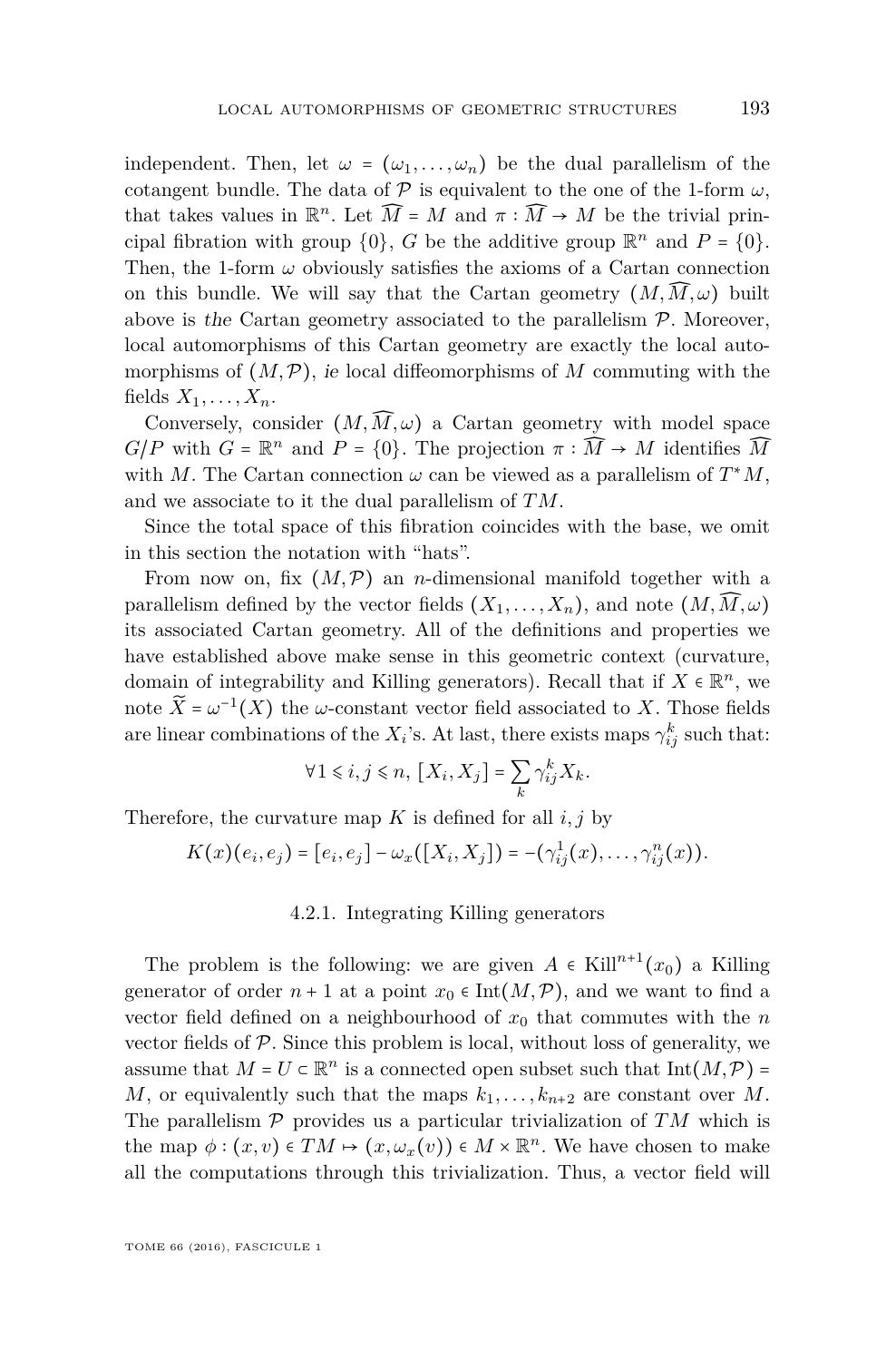be seen as a smooth map  $M \to \mathbb{R}^n$ . If *f* is a local diffeomorphism, we note  $f_*: M \times \mathbb{R}^n \to M \times \mathbb{R}^n$  the action of its differential map, read in the trivialization *φ*.

To exhibit the local Killing field of Theorem [1.2,](#page-5-0) we will build its graph in  $M \times \mathbb{R}^n$ . Identify canonically  $T_{(x,u)}(M \times \mathbb{R}^n)$  with  $T_xM \times \mathbb{R}^n$ , note  $(\partial_1, \ldots, \partial_n)$  the standard basis of the second factor  $\mathbb{R}^n$  and consider  $\Delta$ the *n*-dimensional distribution on  $M \times \mathbb{R}^n$  defined by

$$
\Delta_{(x,u)} = \text{Span}(X_i - \sum_{jk} u_j \gamma_{ij}^k \partial_k, \ 1 \leq i \leq n).
$$

The introduction of this object is motivated by the following lemma.

<span id="page-20-1"></span>LEMMA 4.5.  $-$  Let X be a vector field on M. Then X is a Killing field if and only if its graph in  $M \times \mathbb{R}^n$  integrates the distribution  $\Delta$ .

Proof. — Let  $\Gamma_X = \{(x, u_1(x), \ldots, u_n(x)) = (x, X(x)), x \in M\}$  be the graph of *X*, read in the trivialization  $\phi$ . Then, for all  $x \in M$ , the *n*dimensional tangent space  $T_{(x,X(x))}\Gamma_X$  is spanned by the tangent vectors  $X_i(x) + \sum_k (X_i.u_k)(x)\partial_k \in T_xM \times \mathbb{R}^n, \ 1 \leq i \leq n.$ 

When we develop the equations  $[X_i, \sum_j u_j X_j](x) = 0$  for  $1 \leq i \leq n$ , we get that *X* is a Killing field if and only if for all  $1 \leq i, k \leq n$ 

$$
(X_i.u_k)(x) + \sum_j u_j(x)\gamma_{ij}^k(x) = 0.
$$

Thus, if *X* is a Killing field, the tangent space  $T_{(x,X(x))}\Gamma_X$  is in fact spanned by the

$$
X_i(x) - \sum_{jk} u_j(x)\gamma_{ij}^k(x)\partial_k, \ 1 \le i \le n,
$$

meaning  $T_{(x,X(x))}\Gamma_X = \Delta_{(x,X(x))}$ . Conversely, if we assume  $T_{(x,X(x))}\Gamma_X =$  $\Delta_{(x,X(x))}$ , then for all *i*,  $T_{(x,X(x))}\Gamma_X$  contains  $X_i(x) - \sum_{jk} u_j(x)\gamma_{ij}^k(x)\partial_k$ . Therefore, we must have for all  $i, k$ ,  $(X_i, u_k)(x) = \sum_j u_j(x) \gamma_{ij}^k(x)$ .

<span id="page-20-0"></span>LEMMA 4.6. — Let  $x \in \text{Int}(M, \mathcal{P})$ . Let  $X \in \mathbb{R}^n$  in the injectivity domain of  $\exp_x$ ,  $A \in$ Kill<sup>s</sup> $(x)$  and  $\gamma(t) = \exp_x(tX) = \phi^t$  $\frac{t}{\widetilde{X}}(x), t$  ∈ [−1, 1]. Assume that for some  $s \geq 1$ , the maps  $k_s$  and  $k_{s+1}$  are constant and equal in a neighbourhood of *γ*. Then, we have for all *t*

$$
\left(\phi_{\widetilde{X}}^t\right)_*A\in \text{Kill}^s(\gamma(t)).
$$

Proof. — This result corresponds to Proposition 6.2 of [\[9\]](#page-34-0), with a slight modification. In fact, the original idea goes back to Nomizu, [\[10\]](#page-34-9) Lemma 3 (concerning Riemannian manifolds). For the sake of completeness, we give a detailed proof in Appendix [4.5.](#page-32-0)

ANNALES DE L'INSTITUT FOURIER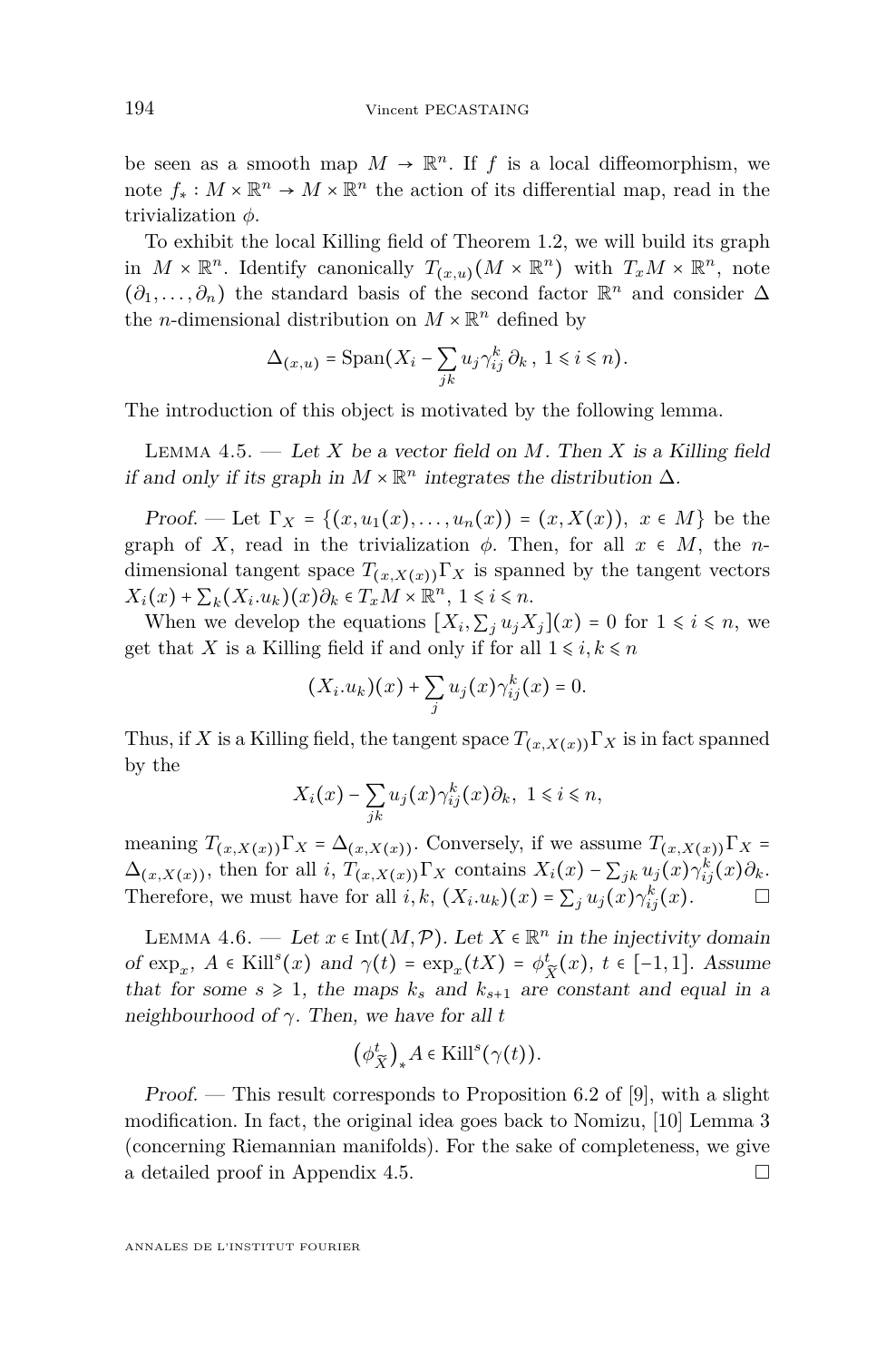We can now begin the proof. Let  $x_0 \in M$  and  $A \in$  Kill<sup>n+1</sup> $(x_0)$ . There exists an integer  $s_0 \leq n+1$  such that

$$
k_1(x_0) > \cdots > k_{s_0}(x_0) = k_{s_0+1}(x_0).
$$

Since the maps  $k_1, \ldots, k_{n+2}$  are constant on *M*, the maps  $k_{s_0}$  and  $k_{s_0+1}$  are constant and equal. We define

$$
\Sigma = \{(x, v) \mid v \in \mathrm{Kill}^{s_0}(x)\} \subset M \times \mathbb{R}^n.
$$

Note that for an arbitrary local Killing field *X* on *M*, we must have  $X(x)$ Kill<sup>∞</sup> $(x)$  everywhere *X* is defined. Therefore the graph we are looking for has to be included in  $\Sigma$  and must contain the point  $(x_0, A)$ .

<span id="page-21-0"></span>LEMMA 4.7. —  $\Sigma$  is a submanifold of  $M \times \mathbb{R}^n$ 

Proof. — Take  $x \in M$  and consider  $B = B(0, \delta) \subset \mathbb{R}^n$  a ball (for an arbitrary norm) such that  $\exp_x$  is defined and injective on *B*. If  $Y \in B$  and  $y = \exp_x(Y)$ , since Kill<sup>so</sup>(*y*) and Kill<sup>so</sup>(*x*) have same dimension, Lemma [4.6](#page-20-0) implies Kill<sup>s<sub>0</sub></sup>(*y*) =  $(\phi_{\tilde{\mathbf{v}}}^1)$  $\frac{1}{\tilde{Y}}$   $\star$  Kill<sup>s</sup><sup>0</sup>(*x*). Thus, Kill<sup>s<sub>0</sub></sup>(*x*) depends smoothly of *x* and  $\Sigma$  is indeed a submanifold of  $M \times \mathbb{R}^n$ . — Первый процесс в постановки программа в серверном становки производительно становки производите с производ<br>В серверном становки производительно становки производительно становки производительно становки производительн

We now prove that  $\Delta$  can be restricted into a distribution on  $\Sigma$ , and that this restricted distribution is involutive. From now on for the reader's convenience, we note  $V_i = V_i(x, u_1, \dots, u_n) = \sum_{jk} u_j \gamma_{ij}^k \partial_k$ .

<span id="page-21-1"></span>LEMMA 4.8. — The distribution  $\Delta$  is everywhere tangent to  $\Sigma$ .

Proof. — According to Lemma [4.6,](#page-20-0)  $(\phi^t_{X_i})_* : M \times \mathbb{R}^n \to M \times \mathbb{R}^n$  preserves  $\Sigma$  if *t* is small enough. Take  $(x, u_1, \ldots, u_n) = (x, u) \in \Sigma$  and let  $c(t) = (\phi_{X_i}^t)_*(x, u)$ . Then  $\frac{d}{dt}\Big|_{t=0} c(t) \in T_{(x, u)}\Sigma$ . Let us compute this tangent vector. According to the definition of  $\phi$ , we have

$$
\frac{\mathrm{d}}{\mathrm{d}t}\bigg|_{t=0}c(t)=(X_i(x),\sum_j u_j\left.\frac{\mathrm{d}}{\mathrm{d}t}\right|_{t=0}\omega((T_x\phi^t_{X_i})X_j(x))).
$$

Moreover,

$$
\frac{\mathrm{d}}{\mathrm{d}t}\bigg|_{t=0} \omega((T_x \phi_{X_i}^t) X_j(x)) = (\mathcal{L}_{X_i} \omega)_x (X_j(x))
$$

$$
= (\mathrm{d}\omega)_x (X_i, X_j),
$$

since  $\omega(X_i)$  is constant equal to  $e_i$ . The curvature form of the Cartan geometry associated to the parallelism  $P$  is  $\Omega = d\omega + \frac{1}{2}[\omega, \omega] = d\omega$  since the Lie algebra  $\mathfrak{g} = \mathbb{R}^n$  is abelian. Therefore,  $(d\omega)_x(X_i, \bar{X}_j) = \Omega_x(X_i, X_j) =$ 

TOME 66 (2016), FASCICULE 1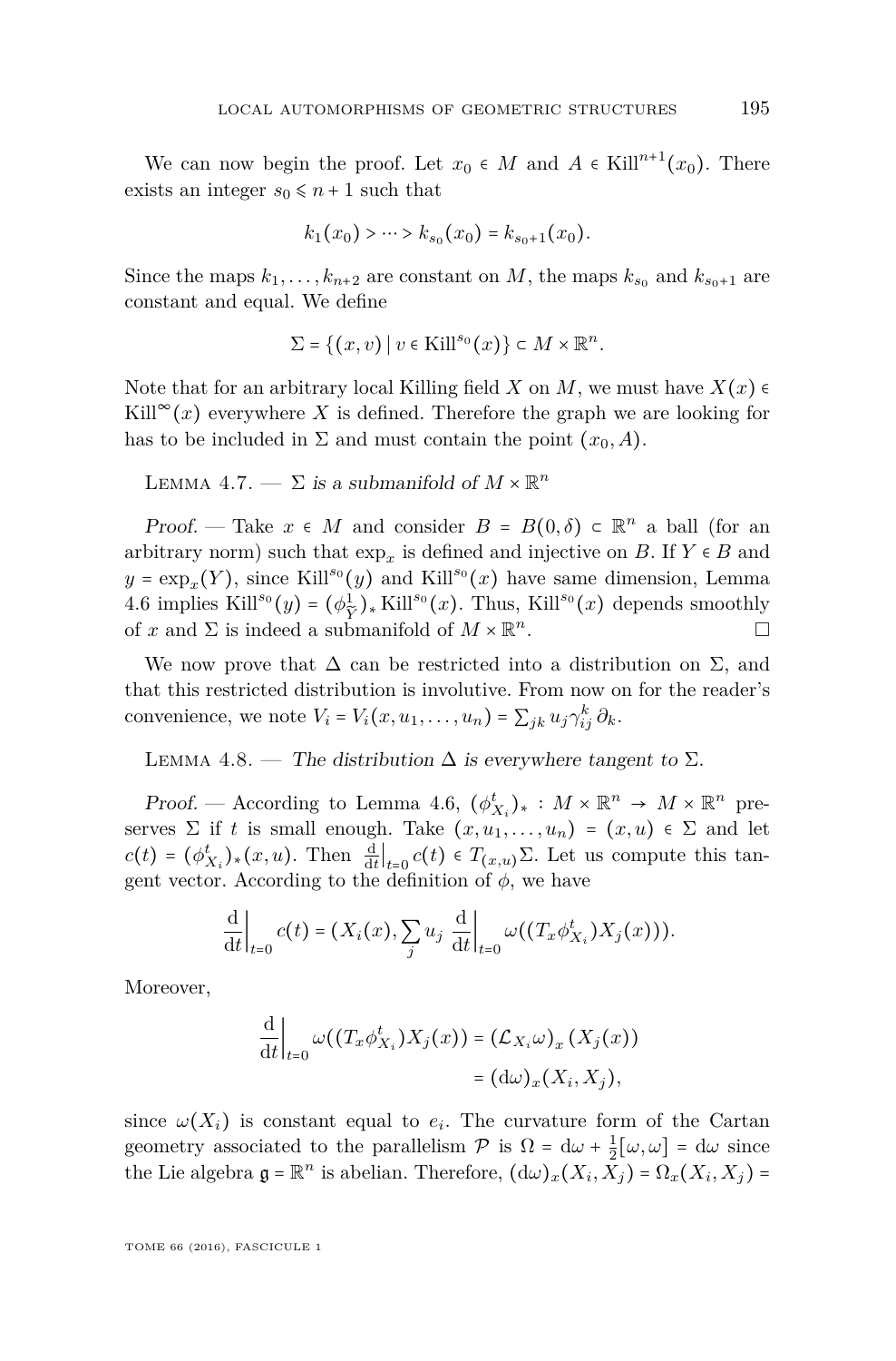*K*(*x*)(*e*<sub>*i*</sub>, *e*<sub>*j*</sub>) = −( $\gamma_{ij}^1(x)$ , ...,  $\gamma_{ij}^n(x)$ ). Finally, we get d d*t* ∣ *t*=0  $c(t) = X_i(x) - \sum_{jk}$  $u_j \gamma_{ij}^k(x) \partial_k$  $=X_i - V_i \in T_{(x,u)}\Sigma$ .

Thus, for all *i*,  $X_i - V_i$  is tangent to  $\Sigma$  and we have  $\Delta_{(x,u)} \subset T_{(x,u)}\Sigma$ .  $\Box$ From now on, we will consider ∆ as a distribution in *T*Σ.

<span id="page-22-0"></span>LEMMA 4.9. — When restricted to  $\Sigma$ , the distribution  $\Delta$  is involutive. Proof. — Let us compute the bracket of  $X_1 - V_1$  and  $X_2 - V_2$ . We get:

$$
[X_1, V_2] = \sum_{jk} (X_1 \cdot \gamma_{2j}^k) u_j \, \partial_k
$$
  
\n
$$
[V_1, X_2] = -\sum_{jk} (X_2 \cdot \gamma_{1j}^k) u_j \, \partial_k
$$
  
\n
$$
[V_1, V_2] = \sum_{jklm} \gamma_{1j}^k \gamma_{2m}^l (\delta_{km} u_j \, \partial_l - \delta_{jl} u_m \, \partial_k), \text{ where } \delta_{ij} = 1 \text{ if } i = j, 0 \text{ else.}
$$

Note  $C_p$  the component of  $[X_1 - V_1, X_2 - V_2]$  on  $\partial_p$ , for  $1 \leq p \leq n$ .

$$
C_p = \sum_{j} \left( \sum_{k} \gamma_{j1}^{k} \gamma_{k2}^{p} + \gamma_{2j}^{k} \gamma_{k1}^{p} \right) u_j - \sum_{j} (X_1 \cdot \gamma_{2j}^{p}) u_j + \sum_{j} (X_2 \cdot \gamma_{1j}^{p}) u_j.
$$

Projecting on  $X_p$  the Jacobi relation involving  $X_1$ ,  $X_2$  and  $X_j$ , we get:

$$
(X_j, \gamma_{12}^p + \sum_k \gamma_{12}^k \gamma_{jk}^p) + (X_1, \gamma_{2j}^p + \sum_k \gamma_{2j}^k \gamma_{1k}^p) + (X_2, \gamma_{j1}^p + \sum_k \gamma_{j1}^k \gamma_{2k}^p).
$$
  
comes from  $[X_j, [X_1, X_2]]$  comes from  $[X_1, [X_2, X_j]]$  comes from  $[X_2, [X_j, X_1]]$ 

Therefore, we have for all *j* and *p*

$$
\sum_{k} \gamma_{12}^{k} \gamma_{kj}^{p} + \gamma_{2j}^{k} \gamma_{k1}^{p} + \gamma_{j1}^{k} \gamma_{k2}^{p} = X_{j} \cdot \gamma_{12}^{p} + X_{1} \cdot \gamma_{2j}^{p} + X_{2} \cdot \gamma_{j1}^{p}.
$$

Then we have:

$$
C_p = \sum_{j} \left[ (X_j \cdot \gamma_{12}^p) u_j - \sum_{k} \gamma_{12}^k \gamma_{kj}^p u_j \right]
$$

$$
= \left( \sum_j u_j X_j \right) \cdot \gamma_{12}^p - \sum_k \gamma_{12}^k \sum_j \gamma_{kj}^p u_j
$$

ANNALES DE L'INSTITUT FOURIER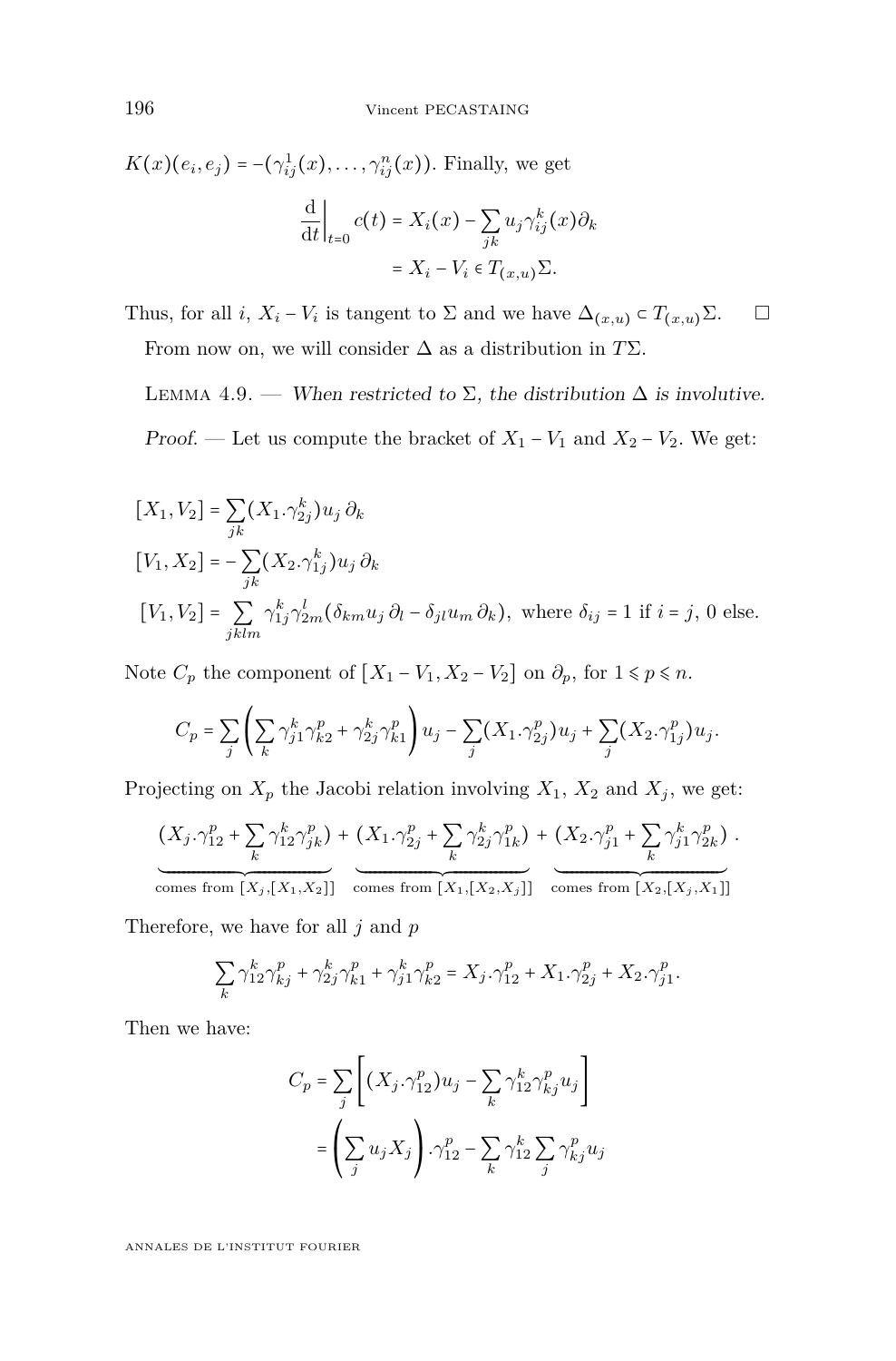Therefore,

$$
[X_1 - V_1, X_2 - V_2] = [X_1, X_2] + \sum_p C_p \partial_p
$$
  
\n
$$
= \sum_k \gamma_{12}^k X_k - \sum_p \left( \sum_k \gamma_{12}^k \sum_j \gamma_{kj}^p u_j \right) \partial_p + \sum_p \left( \sum_j u_j X_j \right) \cdot \gamma_{12}^p \partial_p
$$
  
\n
$$
= \sum_k \gamma_{12}^k \left( X_k - \sum_{jp} \gamma_{kj}^p u_j \partial_p \right) + \sum_p \left( \sum_j u_j X_j \right) \cdot \gamma_{12}^p \partial_p
$$
  
\n
$$
= \sum_k \gamma_{12}^k (X_k - V_k) + \sum_p \left( \sum_j u_j X_j \right) \cdot \gamma_{12}^p \partial_p
$$
  
\n
$$
\underbrace{\left( \sum_k v_j X_k \right)}_{\in \Delta} \cdot \underbrace{\left( \sum_k v_j X_k \right)}_{\in \Delta} \cdot \underbrace{\left( \sum_k v_j X_k \right)}_{\in \Delta} \cdot \underbrace{\left( \sum_k v_j X_k \right)}_{\in \Delta} \cdot \underbrace{\left( \sum_k v_j X_k \right)}_{\in \Delta} \cdot \underbrace{\left( \sum_k v_j X_k \right)}_{\in \Delta} \cdot \underbrace{\left( \sum_k v_j X_k \right)}_{\in \Delta} \cdot \underbrace{\left( \sum_k v_j X_k \right)}_{\in \Delta} \cdot \underbrace{\left( \sum_k v_j X_k \right)}_{\in \Delta} \cdot \underbrace{\left( \sum_k v_j X_k \right)}_{\in \Delta} \cdot \underbrace{\left( \sum_k v_j X_k \right)}_{\in \Delta} \cdot \underbrace{\left( \sum_k v_j X_k \right)}_{\in \Delta} \cdot \underbrace{\left( \sum_k v_j X_k \right)}_{\in \Delta} \cdot \underbrace{\left( \sum_k v_j X_k \right)}_{\in \Delta} \cdot \underbrace{\left( \sum_k v_j X_k \right)}_{\in \Delta} \cdot \underbrace{\left( \sum_k v_j X_k \right)}_{\in \Delta} \cdot \underbrace{\left( \sum_k v_j X_k \right)}_{\in \Delta} \cdot \underbrace{\left( \sum_k v_j X_k \right)}_{\in \Delta} \cdot \underbrace{\left( \sum_k v_j X_k \right)}_{\in \Delta} \cdot \underbrace{\left( \sum_k v_j X_k \right)}_{\in \Delta} \
$$

Since  $(x, u) \in \Sigma$ ,  $(u_1, \ldots, u_n) \in$  Kill<sup>so</sup> $(x)$  is a Killing generator of order  $s_0 \geq 1$  at *x*, we get  $[(u_1X_1 + \cdots + u_nX_n)$ *.K* $](x) = 0$ *.* Therefore, the second term of the sum is 0. Hence  $[X_1-V_1, X_2-V_2] \in \Delta$ . Of course, this calculation is still valid for an arbitrary bracket  $[X_i - V_i, X_j - V_j]$  and we have proved that  $\Delta$  is involutive.

Conclusion. — The distribution  $\Delta$  gives rise to a foliation  $\mathcal F$  in  $\Sigma$ . Consider the leaf  $\mathcal{F}_0$  containing  $(x_0, A)$  and note  $p : \Sigma \to M$  the projection on the first factor. Since  $X_1, \ldots, X_n$  are everywhere in the image of the tangent map of  $p|_{\mathcal{F}_0}$ , this map is a local diffeomorphism from  $\mathcal{F}_0$  to M by the inverse mapping theorem. In a small enough neighbourhood of  $x_0$ , set  $\widehat{A}(x) = p|_{\mathcal{F}_0}^{-1}(x)$ . Then  $\widehat{A}$  is a field near  $x_0$  whose graph integrates the distribution  $\Delta$ . Therefore  $\widehat{A}$  is a Killing field and  $\widehat{A}(x_0) = A$ .

#### 4.2.2. Orbits of local automorphisms of a parallelism

<span id="page-23-0"></span>We still consider an *n*-dimensional manifold *M* endowed with an absolute parallelism  $P$ , and note  $\omega$  the Cartan connection of its associated Cartan geometry. We shall now prove Theorem [1.3](#page-5-1) in this situation. Set  $\Omega = \text{Int}(M, \mathcal{P}).$ 

We first study the Kill<sup>loc</sup>-orbits in  $\Omega$ . Fix  $x_0 \in \Omega$  and note  $\mathcal O$  its Kill<sup>loc</sup>orbit. The orbit  $\mathcal O$  must be included in the connected component *U* of  $\Omega$ containing  $x_0$ . The map  $k_{n+1}(x)$  is constant equal to  $k_0$  over *U*. This means that Kill<sup>n+1</sup>(*x*) has constant dimension  $k_{n+1}^0$  on *U*. Thus, the map  $\mathcal{D}^n K$ :  $U \to \mathcal{W}^n$  has constant rank  $n-k_0$  since Kill<sup>n+1</sup>(*x*) =  $\omega_x(\text{Ker } T_x \mathcal{D}^n K)$  for all  $x \in U$ . Therefore, its level sets are properly embedded submanifolds of  $U$ . Let  $\mathcal{F} \subset U$  be the connected component of the level set  $\mathcal{D}^n K^{-1}(\mathcal{D}^n K(x_0))$ in *U* containing  $x_0$ . Note first that  $\mathcal F$  is preserved by the flows of local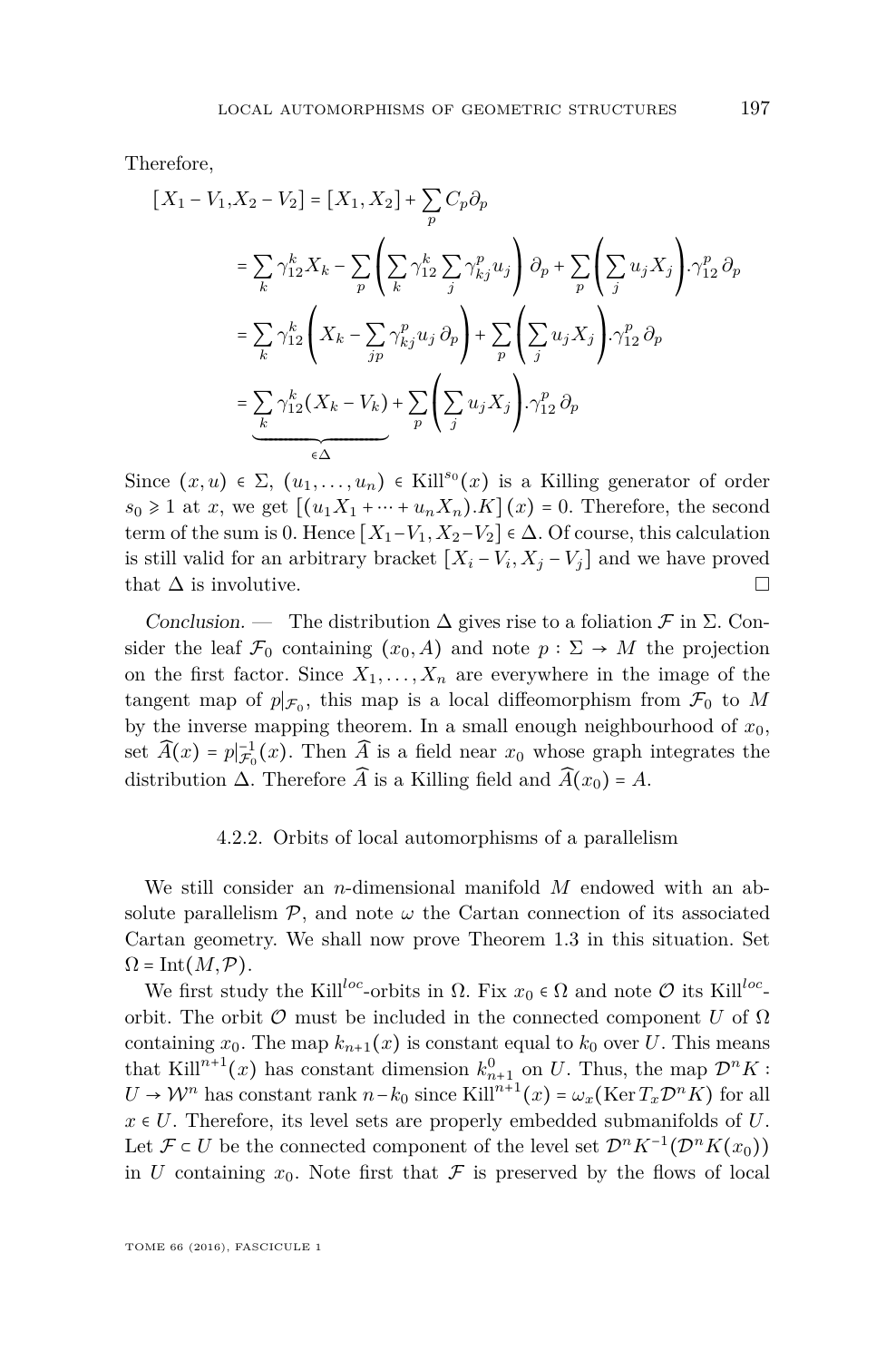Killing fields of  $P$ . By construction, Theorem [1.2](#page-5-0) ensures that for all  $x \in \mathcal{F}$ ,  $T_x \mathcal{F}$  = Kill<sup>loc</sup>(*x*)|*x* = {*X*(*x*)*, X* ∈ Kill<sup>loc</sup>(*x*)} since we have  $\omega_x(T_x \mathcal{F})$  =  $\omega_x(\text{Ker } T_x \mathcal{D}^n K) = \text{Kill}^{n+1}(x)$  and  $x \in \text{Int}(M, \mathcal{P})$ . Therefore, for all  $x \in \mathcal{F}$ , the Kill<sup>loc</sup>-orbit of *x* is contained in  $\mathcal F$  and has dimension  $k_0 = \dim \mathcal F$ . By connectedness,  $\mathcal{O} = \mathcal{F}$ .

We conclude that for all  $x \in U$ , the Kill<sup>loc</sup>-orbit of x is exactly the connected component containing *x* of the level set of  $\mathcal{D}^n K$  passing through *x*.

Now, consider  $\mathcal{O}'$  an Aut<sup>loc</sup> orbit in Ω. It is enough to prove that the intersection between  $\mathcal{O}'$  and any connected component of  $\Omega$  is a closed submanifold of this component. Let *U* be a connected component and  $x \in \mathbb{R}$ *U*∩ $\mathcal{O}'$ . Then  $\mathcal{O}' \cap U$  is included in  $\mathcal{D}^n K^{-1}(\mathcal{D}^n K(x)) \cap U$ . Since  $\mathcal{O}'$  is stable under the action of flows of local Killing fields, what has been proved above implies that  $\mathcal{O}' \cap U$  is a union of connected component of  $\mathcal{D}^n K^{-1}(\mathcal{D}^n K(x)) \cap$ *U*, and therefore it is a closed submanifold of *U*.

#### <span id="page-24-0"></span>**4.3. From parallelisms to general Cartan geometries**

Let  $(M, \mathcal{C})$  be a manifold endowed with a Cartan geometry modeled on  $X = G/P$ . We still note  $\pi : \widehat{M} \to M$  the associated *P*-principal bundle and  $\omega$  the Cartan connection. The Cartan form defines an absolute parallelism on  $\widehat{M}$ , denoted  $\mathcal{P}_{\omega}$ : identify once for all in an arbitrary way the vector space **g** with  $\mathbb{R}^m$  and note  $(e_1, \ldots, e_m)$  its standard basis. Let  $X_i = \omega^{-1}(e_i)$ , for  $1 \leq i \leq m$  and set  $\mathcal{P}_{\omega} = (X_1, \ldots, X_m)$ .

Thus, we have two different geometric structures on two different manifolds: a Cartan geometry on *M*, namely  $(M, \mathcal{C})$ , and a parallelism on  $\widehat{M}$ , namely  $(\widehat{M}, \mathcal{P}_{\omega})$ . We then have two curvature maps:

- (1) The curvature map  $K : \widehat{M} \to \text{Hom}(\Lambda^2 \mathfrak{g}, \mathfrak{g}) \simeq \text{Hom}(\Lambda^2 \mathbb{R}^m, \mathbb{R}^m)$  of the Cartan geometry  $(M, \mathcal{C})$ ;
- (2) The curvature map  $K^{\mathcal{P}_{\omega}} : \widehat{M} \to \text{Hom}(\Lambda^2 \mathbb{R}^m, \mathbb{R}^m)$  of  $(\widehat{M}, \mathcal{P}_{\omega})$ , as defined in section [4.2.](#page-18-0)

Those maps satisfy the relation  $\forall \hat{x} \in \widehat{M}$ ,  $K(\hat{x}) = [ , ]_{\mathfrak{g}} + K^{\mathcal{P}_{\omega}}(\hat{x})$  since we have for all  $X, Y \in \mathfrak{g}, K(\widehat{x})(X, Y) = [X, Y]_{\mathfrak{g}} - \omega_{\widehat{x}}([\widetilde{X}, \widetilde{Y}])$ . Therefore, for all  $r \ge 1$ ,  $D^r K = D^r K^{\mathcal{P}_{\omega}}$  as maps on  $\widehat{M}$ .

We deduce that for all  $\widehat{x} \in \widehat{M}$  and  $A \in \mathfrak{g}$ , A is a Killing generator of order  $r \geq 1$  at  $\hat{x}$  of  $(M, C)$  if and only if it is a Killing generator of order *r* at  $\hat{x}$ of  $(\widehat{M}, \mathcal{P}_\omega)$ . Consequently, the integrability domain of  $(\widehat{M}, \mathcal{P}_\omega)$  coincides with  $\pi^{-1}(\text{Int}(M,\mathcal{C}))$ .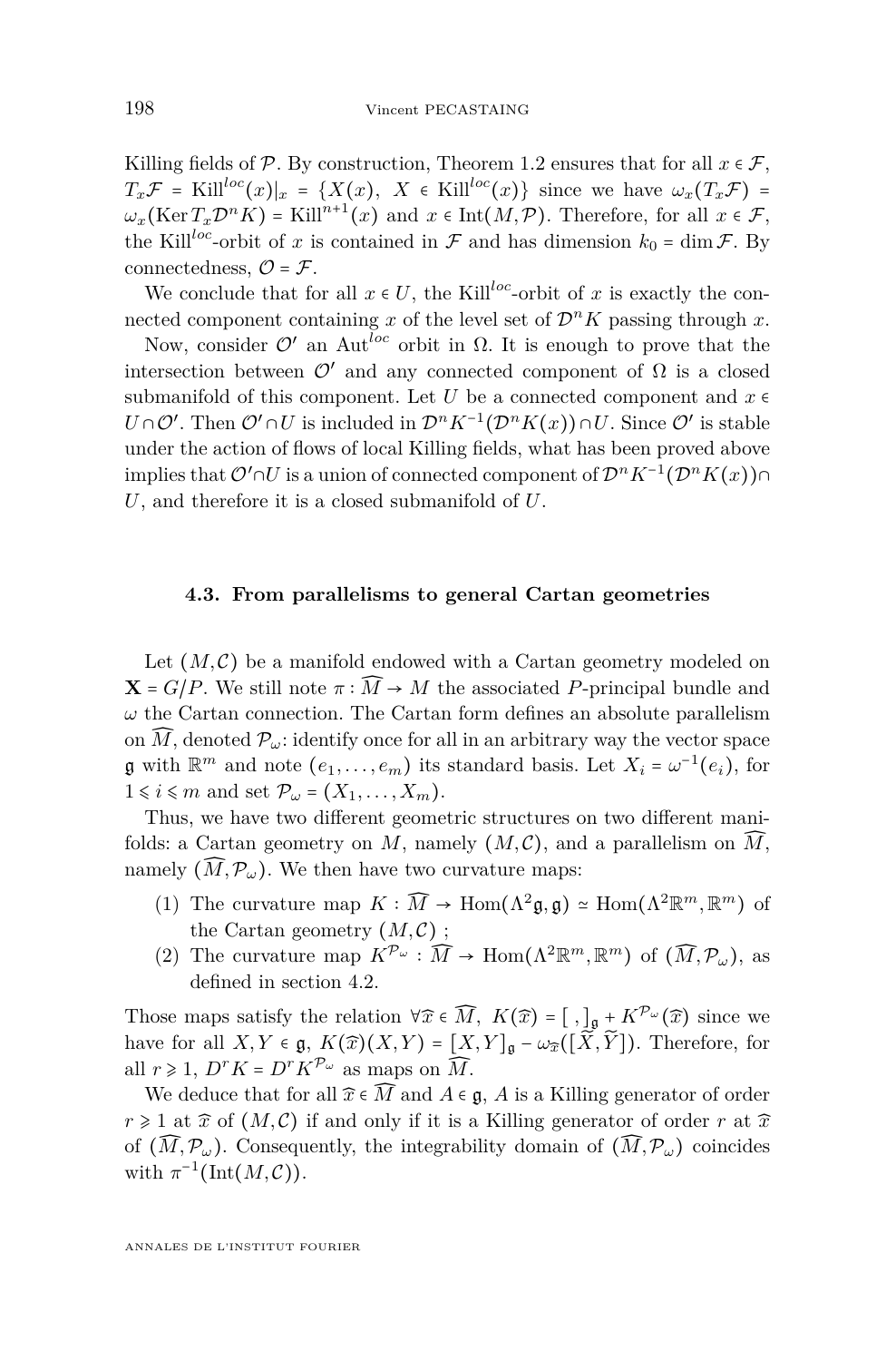#### 4.3.1. Integrability theorem

We first explain how to deduce from the previous study the proof of Theorem [1.2](#page-5-0) on the integrability of Killing generators in a general Cartan geometry. It is the easiest part.

Take  $\Omega = \text{Int}(M, \mathcal{C})$ . Fix  $x \in \Omega$ ,  $\widehat{x} \in \widehat{M}$  lying over  $x$  and  $A \in \text{Kill}^{m+1}(\widehat{x})$ a Killing generator of order  $m + 1$  of  $(M, \mathcal{C})$  at  $\hat{x}$ . According to what has been said above,  $\hat{x} \in \text{Int}(\widehat{M}, \mathcal{P}_{\omega})$  and A is a Killing generator of order  $m+1$ of  $(\widehat{M}, \mathcal{P}_\omega)$  at  $\widehat{x}$ . Then there exists  $\widehat{A}$  a local Killing field at  $\widehat{x}$  of  $(\widehat{M}, \mathcal{P}_\omega)$ , defined on an open set  $\mathcal{U} \subset \widehat{M}$  and such that  $\omega_{\widehat{\tau}}(\widehat{A}) = A$ . Shrinking  $\mathcal{U}$  if necessary, we can apply Proposition [2.4](#page-10-1) to conclude that  $\widehat{A}$  extends to the saturated open set  $\mathcal{U}.P$  and that this new vector field is the lift of a local Killing field of  $(M, \mathcal{C})$  defined near x.

#### 4.3.2. Structure of orbits

<span id="page-25-1"></span>The Theorem [1.3](#page-5-1) on Aut*loc*-orbits will be more difficult to prove. The study of the orbits of a parallelism ensures that in  $\pi^{-1}(\text{Int}(M,\mathcal{C}))$ , the orbits of the parallelism  $\mathcal{P}_{\omega}$  are closed submanifolds. Moreover, Proposi-tion [2.4](#page-10-1) implies that orbits of  $(M, \mathcal{C})$  are the projection on M of orbits of  $(M, \mathcal{P}_{\omega})$ . We are then left to prove that these projections are closed submanifolds. This will not be true if we consider orbits in the whole domain Int $(M, \mathcal{C})$  and we will fix this problem by shrinking this open dense set.

Recall that we need to assume that the model space  $X = G/P$  is of algebraic type. In particular, the group  $\text{Ad}_{\mathfrak{a}}(P) < \text{GL}(\mathfrak{g})$  acts algebraically on g and the *P*-orbits in every space  $W<sup>r</sup>$  are properly embedded submanifolds. We will make use of the following property of algebraic actions (see [\[8\]](#page-34-12), Proposition of §8.3, p. 60).

<span id="page-25-0"></span>PROPOSITION 4.10. — Let *G* be a real algebraic group and  $G \times V \rightarrow V$ an algebraic action of *G* on a real variety *V*. Let  $v \in V$  and  $v'$  in the boundary of the orbit  $G.v.$  Then,  $\dim G.v' < \dim G.v.$ 

Let  $\Phi$  :  $\widehat{x} \in \pi^{-1}(M^{int}) \mapsto \mathcal{D}^m K(\widehat{x}) \in \mathcal{W}^m$ . Define  $d : x \in M^{int} \mapsto$ dim( $P.\Phi(\widehat{x})$ ), for any  $\widehat{x}$  lying over *x* (recall  $\Phi$  is *P*-equivariant). The map *d* is lower semi-continuous and Aut<sup>loc</sup>-invariant since  $w \in \mathcal{W}^m \mapsto \dim P.w$ is itself lower semi-continuous and  $\Phi \circ \hat{f} = \Phi$  for all  $f \in \text{Aut}^{loc}$ . Therefore, there exists  $\Omega \subset M^{int}$  an Aut<sup>loc</sup>-invariant open dense subset on which *d* is locally constant. Since  $k_{m+1}$  and *d* are locally constant on this open set,  $\Omega$ decomposes into a finite union of open sets  $\Omega = \Omega_1 \cup \cdots \cup \Omega_l$  such that for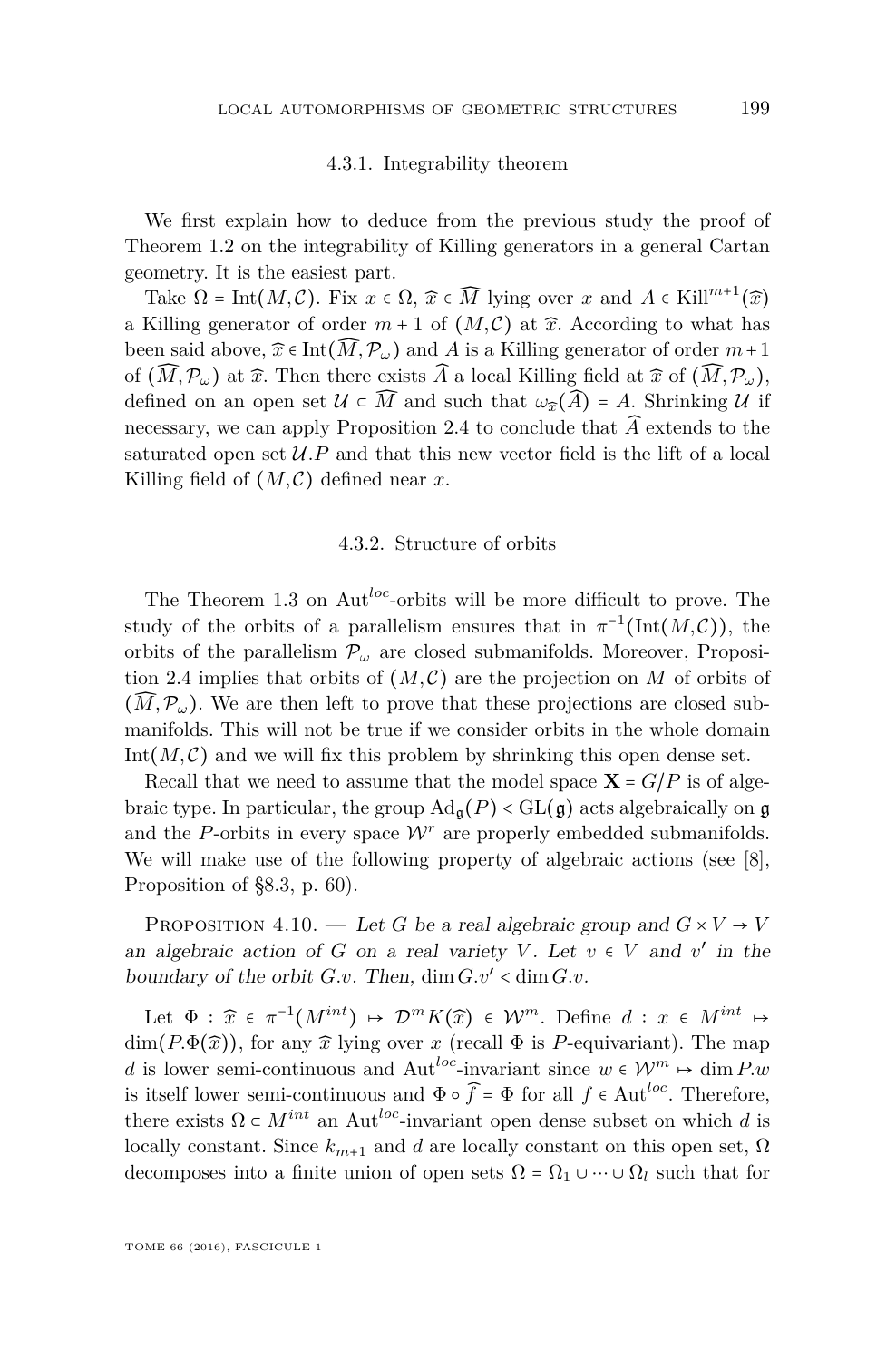all  $1 \leq i \leq l$ , the maps  $k_{m+1}$  and *d* are constant equal to  $k_{m+1}^i$  and  $d_i$  on  $\Omega_i$ . If we assume this decomposition to be minimal (or equivalently that the  $\Omega_i$ 's are intersections of level sets of  $k_{m+1}$  and *d*), then each  $\Omega_i$  will be Aut*loc*-invariant. We now focus on the behaviour of Aut*loc*-orbits in each  $\Omega_i$  and prove that for all *i*, the Aut<sup>loc</sup>-orbits in  $\Omega_i$  are closed submanifold with the same dimension.

Let  $\widehat{\Omega}_i = \pi^{-1}(\Omega_i)$ . We note  $\Phi_i = \Phi|_{\widehat{\Omega}_i}$ . Then  $\Phi_i$  has constant rank  $m - k_{m+1}^i$ on  $\widehat{\Omega}_i$ . Let  $\mathcal O$  be the Aut<sup>loc</sup>-orbit of a point  $x \in \Omega_i$ . Let  $\mathcal P_i$  be the restriction to  $\Omega_i$  of the parallelism  $\mathcal{P}_{\omega}$  defined by the Cartan connection. Take  $\hat{x}$  lying over *x* and note  $\mathcal{O}'$  the Aut<sup>loc</sup>-orbit of  $\widehat{x}$  for the structure  $(\widehat{\Omega}_i, \mathcal{P}_i)$ . As we saw in section [4.2.2,](#page-23-0)  $\mathcal{O}'$  is in fact a union of connected components of the level set  $\Phi_i^{-1}(\Phi_i(\hat{x}))$ . According to Proposition [2.4,](#page-10-1)  $\mathcal{O} = \pi(\mathcal{O}')$ . This observation invites us to study the union of the Aut*loc*-orbits of every point  $\widehat{x}$  in the fiber  $\pi^{-1}(x)$ , that is  $\pi^{-1}(\mathcal{O})$ .

Fix  $\hat{x}$  in  $\pi^{-1}(x)$ , note  $w = \Phi_i(\hat{x})$ . We claim that  $\Phi_i^{-1}(P_w) = \pi^{-1}(Q)$  is a closed submanifold of  $\widehat{\Omega}_i$ , saturated by the *P*-action.

First,  $\Phi_i^{-1}(P_w)$  has the structure of a submanifold since  $\Phi_i$  has constant rank and  $P.w$  is a submanifold of  $\mathcal{W}^m$  included in the image of  $\Phi_i$ . Note that dim  $\Phi_i^{-1}(P.w) = \dim P.w + (\dim \Omega_i - \text{Rk} \Phi_i) = d_i + k_{m+1}^i$ . *m*+1

Let  $\widehat{x}_n$  be a sequence of  $\Phi_i^{-1}(P_w)$  that converges to a point  $\widehat{x}_\infty$  in  $\widehat{\Omega}_i$ . The limit  $\Phi_i(\hat{x}_{\infty})$  belongs to the closure of *P.w* for the Hausdorff topology in  $\mathcal{W}^m$ , and a fortiori to its Zariski closure. Since the *P*-action on  $\mathcal{W}^m$  is algebraic, if  $\Phi_i(\widehat{x}_{\infty})$  were not in *P.w*, Proposition [4.10](#page-25-0) would imply dim( $P.\Phi_i(\widehat{x}_\infty)$ ) <  $d_i$ , contradicting  $\widehat{x}_\infty \in \widehat{\Omega}_i$ . Then,  $\widehat{x}_\infty \in \Phi_i^{-1}(P.w)$ .

Finally, since the projection  $\pi$  is open,  $\pi(\Phi_i^{-1}(P_w))$  is a closed submanifold of  $\Omega_i$ . Moreover,  $\pi(\Phi_i^{-1}(w)) = \pi(\Phi_i^{-1}(P_w))$ . Since the orbit  $\mathcal{O}'$  is a union of connected components of  $\Phi_i^{-1}(w)$  and since  $\mathcal{O} = \pi(\mathcal{O}')$ ,  $\mathcal{O}$  is a union of connected components of the manifold  $\pi(\Phi_i^{-1}(P_w))$ . Thus  $\mathcal O$  is itself a closed submanifold of  $\Omega_i$ . Moreover, dim  $\mathcal{O} = \dim \Phi_i^{-1}(P \cdot w) - \dim P =$  $d_i + k_{m+1}^i$  – dim **p**. This dimension does not depend on the orbit  $\mathcal{O} \subset \Omega_i$ .

#### **4.4. Extension to more general structures**

If we are interested in the orbits of automorphisms of a given Cartan geometry that also preserve some tensor, we cannot a priori find a Cartan geometry that models the structure resulting from the union of the initial Cartan geometry and the tensor. We have in mind the proof of a theorem of D'Ambra whose statement is: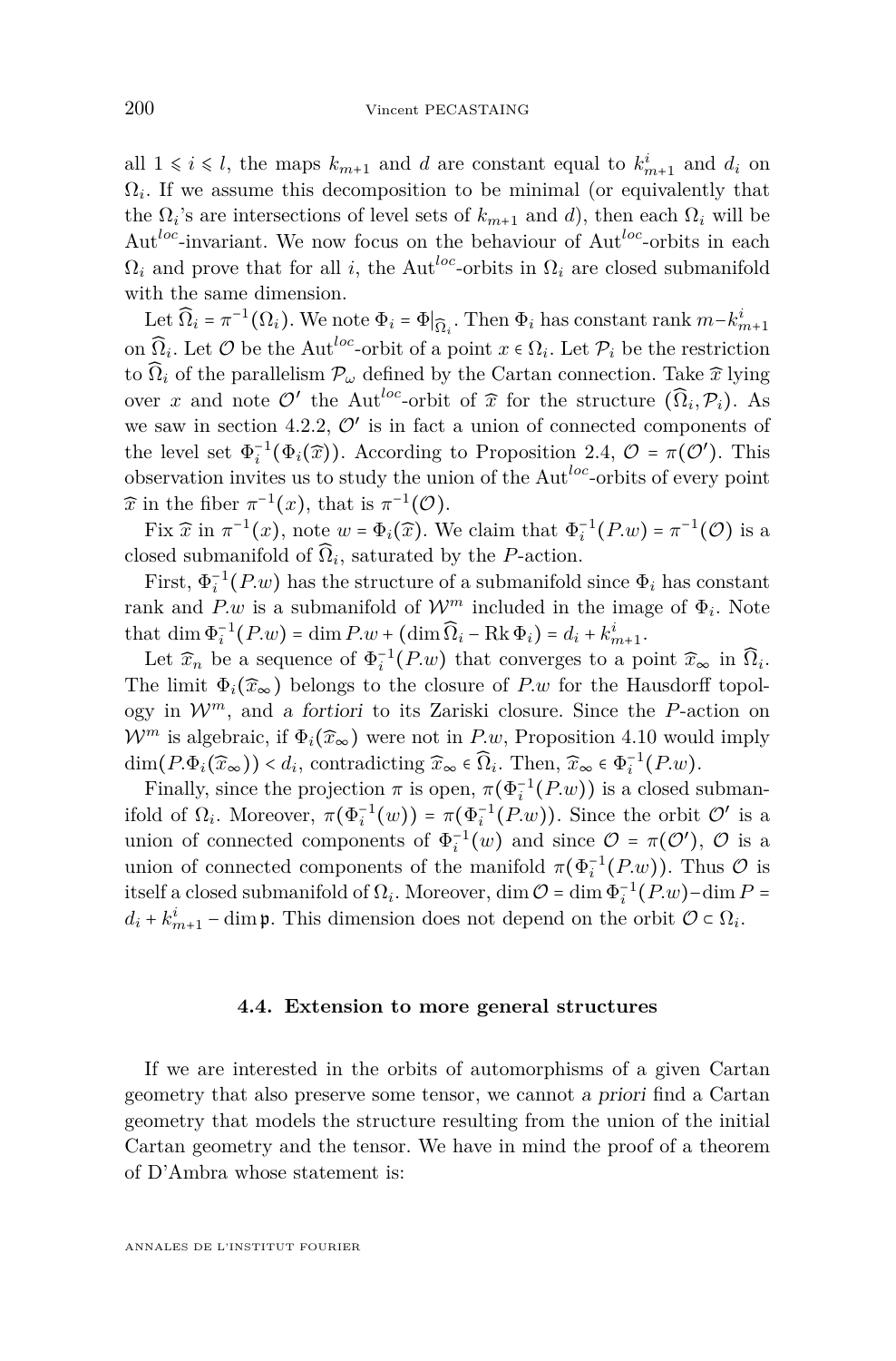THEOREM  $([4], 0.12.A)$  $([4], 0.12.A)$  $([4], 0.12.A)$ . — Let  $(M, g)$  be a simply connected, compact, real-analytic Lorentz manifold. Then the isometry group  $\text{Isom}(M, g)$  is compact.

D'Ambra used Gromov's result on  $(M, \varphi)$ , where  $\varphi$  is the geometric structure resulting from the union of *g* and a well chosen set of vector fields  $(X_1, \ldots, X_s)$ . That is, in an open dense subset of M, the orbits of local automorphisms that preserve the metric  $g$  and each field  $X_i$  are closed submanifolds.

Also, one can remark that Theorem [1.3](#page-5-1) has an awkward weakness with regard to Gromov's statement, since *A*-rigid structures include structures similar to  $\varphi$ , whereas Cartan geometries do not. Thus, the motivation of this section is to fill this gap and to obtain a formulation of Theorem [1.3](#page-5-1) for geometric structures more general than Cartan geometries.

#### 4.4.1. Cartan geometries with additional geometric structure

In any Cartan geometry, the tangent bundle *TM* is naturally isomorphic to  $\widehat{M} \times_{P} \mathfrak{g}/\mathfrak{p}$ , where P acts on  $\mathfrak{g}/\mathfrak{p}$  via the representation  $\overline{Ad}$  (see [\[15\]](#page-34-6), p.188). Therefore, many geometrical objects on *M* can be interpreted as *P*-equivariant maps from *M*̂ to some manifold endowed with a *P*-action. For instance, one can see tensors of type  $(r, s)$  on  $M$  as  $P$ -equivariant maps  $\widehat{M} \to \mathcal{T}_{r}^{s}(\mathfrak{g}/\mathfrak{p})$ , where  $\mathcal{T}_{r}^{s}(\mathfrak{g}/\mathfrak{p})$  denotes the space of tensors of type  $(r, s)$  on  $\mathfrak{g}/\mathfrak{p}$ , endowed with the action induced by  $\overline{\mathrm{Ad}}_{\mathfrak{g}/\mathfrak{p}}(P)$ . Moreover, any *k*-dimensional distribution on *M* can be seen has a *P*-equivariant map  $\widehat{M}$   $\rightarrow$   $Gr_k(g/\mathfrak{p})$ , where  $Gr_k(g/\mathfrak{p})$  denotes the *k*-dimensional Grassmanian of g/p, *P* acting on it via the adjoint representation.

DEFINITION 4.11. — Let  $X = G/P$  be a model space and *W* be a manifold endowed with a right action of the group *P*. A generalized Cartan geometry  $(M, \mathcal{C}, \varphi)$  of type  $(\mathbf{X}, W)$  on a manifold M is the data of a Cartan geometry  $(M, \mathcal{C})$  modeled on **X** together with a *P*-equivariant map  $\varphi : \widehat{M} \to W$ .

Local automorphisms of such a geometric structure are local automorphisms  $f: U \to V$  of  $(M, \mathcal{C})$  whose lift  $\widehat{f}$  satisfies  $\varphi \circ \widehat{f} = \varphi$  on  $\pi^{-1}(U)$ . A local Killing field of  $(M, \mathcal{C}, \varphi)$  at a point  $x \in M$  is a vector field X defined on a neighbourhood of *x* whose flow is composed with local automorphisms of  $(M, \mathcal{C}, \varphi)$ .

Remark  $4.12.$  — In the examples given above, a  $\varphi$ -preserving automorphism is nothing more than an automorphism of  $(M, \mathcal{C})$  preserving the corresponding tensor or *k*-dimensional distribution on *M*.

TOME 66 (2016), FASCICULE 1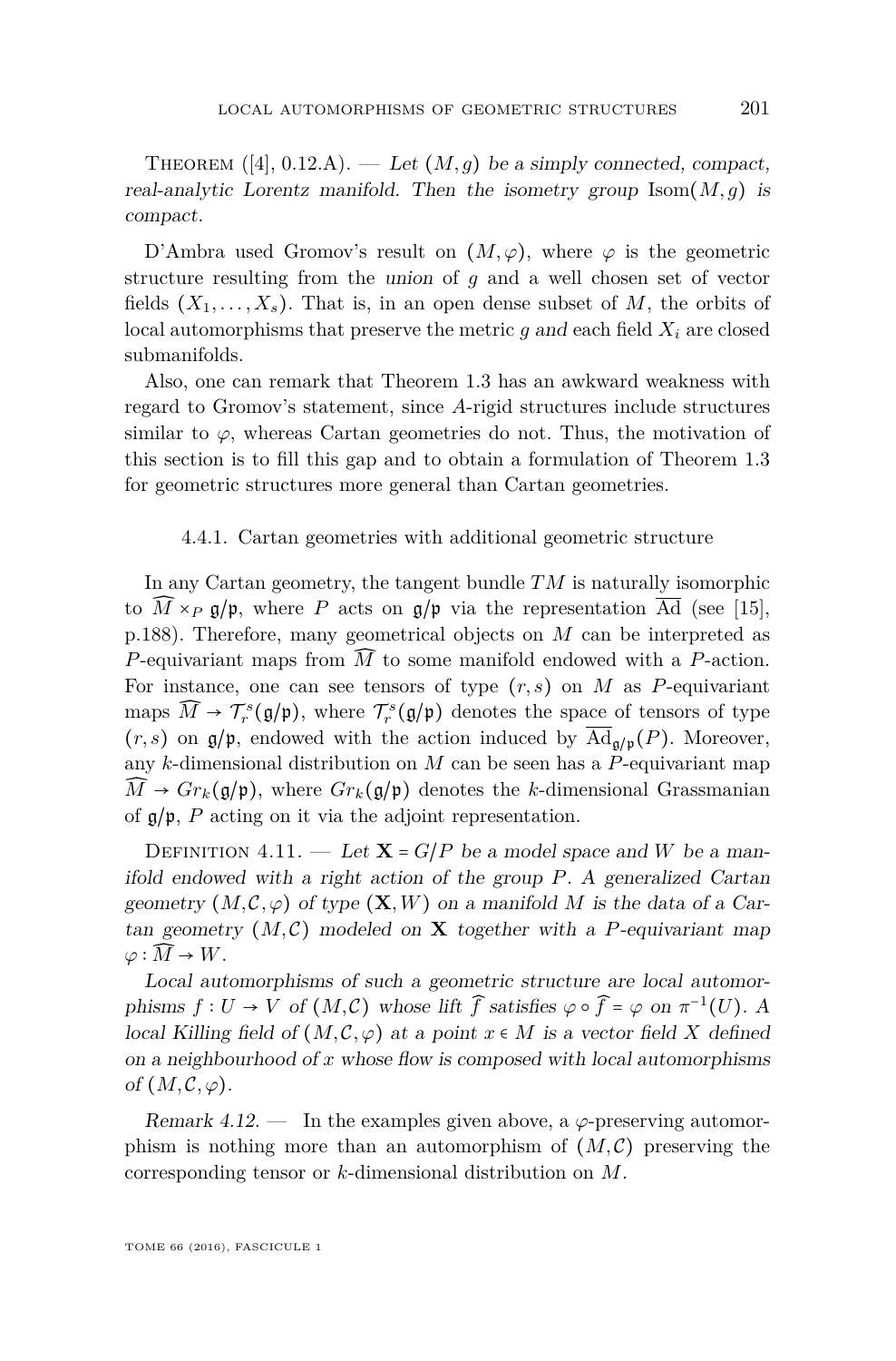In what follows,  $\mathrm{Aut}^{loc}_{\varphi}$  will denote the local automorphisms of a generalized Cartan geometry  $(M, \mathcal{C}, \varphi)$ , and Kill $_{\varphi}^{loc}(x)$  its local Killing fields defined near  $x \in M$ . If  $X \in \text{Kill}_{\varphi}^{loc}(x)$  is defined on  $U \subset M$ ,  $X$  admits a lift  $\widehat{X}$  to  $\pi^{-1}(U)$  such that

- (1)  $\widehat{X}$  commutes with the right *P*-action ;
- $(2)$   $\mathcal{L}_{\widehat{\mathbf{Y}}} \omega = 0$ ;
- (3) and, if  $\phi_{\widehat{X}}^t$  denotes its local flow,  $\varphi \circ \phi_{\widehat{X}}^t = \varphi$  on  $\pi^{-1}(U)$ .

Conversely, a vector field on  $\pi^{-1}(U)$  satisfying these three conditions is the lift of a local Killing field of  $(M, \mathcal{C}, \varphi)$ .

#### 4.4.2. Generalization of the results

Theorem [1.3](#page-5-1) naturally extends to this kind of geometric structures, when we assume *P* and *W* algebraic and the *P*-action on *W* algebraic.

<span id="page-28-0"></span>THEOREM 4.13. — Let  $(M, \mathcal{C}, \varphi)$  be a generalized Cartan geometry of type  $(X, W)$ . Assume that  $X$  is of algebraic type, the group P is algebraic, *W* is algebraic and the *P*-action on *W* is algebraic. Then, there exists an open dense subset  $\Omega$  of  $M$  on which the Aut<sup>loc</sup>-orbits are closed submanifolds.

More precisely,  $\Omega$  admits a decomposition  $\Omega = \Omega_1 \cup \cdots \cup \Omega_k$  where each  $\Omega_i$  is an open subset, preserved by local automorphisms, and in which the  $\mathrm{Aut}^{loc}_{\varphi}$ -orbits are closed submanifolds which all have the same dimension.

The proof of this result will also be based on an integrability result. Before starting it, we need some additional definitions.

Definition 4.14. — Let *W* be a manifold endowed with a right *P*action. We associate to it a vector bundle  $B(W)$  over *W* defined by

$$
B(W) = \{ (w, \alpha), \ w \in W, \ \alpha \in \text{Hom}(\mathfrak{g}, T_w W) \}.
$$

If  $\varphi : \widehat{M} \to W$  is a *P*-equivariant map, we define a map  $\mathcal{T}\varphi : \widehat{M} \to B(W)$ setting for all  $\widehat{x} \in \widehat{M}$ 

$$
\mathcal{T}\varphi(\widehat{x})=(\varphi(\widehat{x}),T_{\widehat{x}}\varphi\circ\omega_{\widehat{x}}^{-1})\in B(W).
$$

The map  $\mathcal{T}\varphi$  is *P*-equivariant if we endowed  $B(W)$  with the *P*-action given by

$$
(w, \alpha).p = (w.p, T_w R_p \circ \alpha \circ \mathrm{Ad}(p^{-1})),
$$

ANNALES DE L'INSTITUT FOURIER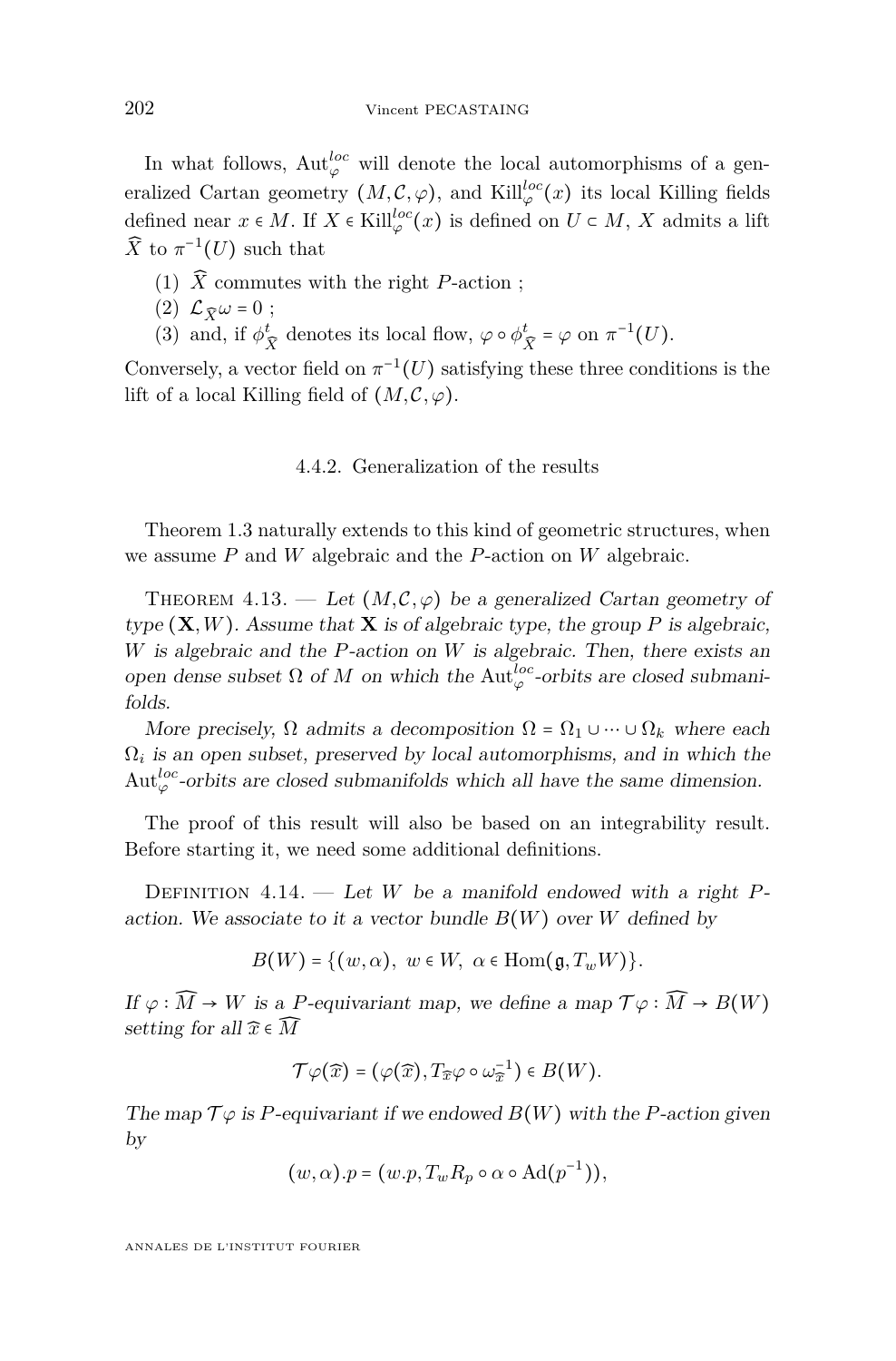where  $R_p$  denotes the right action of  $P$  on  $W$ . We then define recursively for  $r \geq 0$ 

$$
B^0(W) = W
$$
 and  $\mathcal{T}^0 \varphi = \varphi$   
 $B^{r+1}(W) = B(B^r(W))$  and  $\mathcal{T}^{r+1} \varphi = \mathcal{T}(\mathcal{T}^r \varphi)$ .

The group *P* acts on the right on each  $B^r(W)$  and the map  $\mathcal{T}^r\varphi : \widehat{M} \to$ *B r* (*W*) is *P*-equivariant.

Remark  $4.15.$  — In the special case where *W* is a vector space, we have, after natural identifications,  $T^r \varphi = \mathcal{D}^r \varphi$  (see Definition [2.6\)](#page-11-1).

Remark 4.16. — Note that  $B(W) = (W \times \mathfrak{g}^*) \otimes TW$ . Since the tangent bundle of a smooth quasi-projective variety is itself smooth and quasiprojective, if we assume that *W* is algebraic and the *P*-action algebraic, then for all  $r \ge 1$ ,  $B^r(W)$  will be algebraic and  $P$  will act on it algebraically.

Remark 4.17. — If f is a local automorphism of  $(M, \mathcal{C}, \varphi)$ , we verify that for all  $r \ge 1$ ,  $\mathcal{T}^r \Phi \circ \widehat{f} = \mathcal{T}^r \Phi$ , where  $\Phi = (K, \varphi)$  and  $\widehat{f}$  denotes the lift of  $f(K)$  is the curvature map of  $(M, \mathcal{C})$ ).

DEFINITION 4.18 (Killing generators). — Let  $(M, \mathcal{C}, \varphi)$  be a generalized Cartan geometry of type  $(\mathbf{X}, W)$ . Note  $K : \widehat{M} \to V = \text{Hom}(\Lambda^2(\mathfrak{g}/\mathfrak{p}), \mathfrak{g})$  the curvature map of  $(M, \mathcal{C})$  and  $\Phi = (K, \varphi) : \widehat{M} \to V \times W$ . For  $r \geq 1$  and  $\widehat{x} \in \widehat{M}$ , we define the space of Killing generators of order  $r$  at  $\hat{x}$  as

$$
\operatorname{Kill}^r_\varphi(\widehat{x}) = \omega_{\widehat{x}}\left(\operatorname{Ker} T_{\widehat{x}}(\mathcal{T}^{r-1}\Phi)\right).
$$

These spaces satisfy for all  $p \in P$  the relation  $\mathrm{Kill}_{\varphi}^r(\widehat{x}.p) = \mathrm{Ad}(p^{-1})\,\mathrm{Kill}_{\varphi}^r(\widehat{x})$ and we define for  $x \in M$ ,  $k_r(x) = \dim \text{Kill}_{\varphi}^r(\widehat{x})$ , for all  $\widehat{x} \in \pi^{-1}(x)$ .

We then have  $k_{r+1}(x) \leq k_r(x)$  for all  $x \in M$  and  $r \geq 1$  and the map  $\{x \mapsto k_r(x)\}\$ is upper semi-continuous and  $\text{Aut}^{loc}_{\varphi}$ -invariant for all  $r \geq 1$ . Let  $\text{Int}(M, \mathcal{C}, \varphi)$  be the open dense  $\text{Aut}^{loc}_{\varphi}$ -invariant subset

Int
$$
(M, C, \varphi) = M_{\varphi}^{int} = \{x \in M \mid k_1, \ldots, k_{m+2} \text{ are locally constant at } x\}.
$$

We then have an integrability result, similar to Theorem [1.2.](#page-5-0)

<span id="page-29-0"></span>THEOREM  $4.19.$  — If  $x_0 \in M_{\varphi}^{int}$  and  $A \in \text{Kill}_{\varphi}^{m+1}(\widehat{x}_0)$  for  $\widehat{x}_0 \in \pi^{-1}(x_0)$ , then there exists a local Killing field at  $x_0$  whose lift  $\widehat{A}$  is such that  $\omega(A(\widehat{x}_0)) = A$ .

As we will see, the proof reuses essentially the same arguments.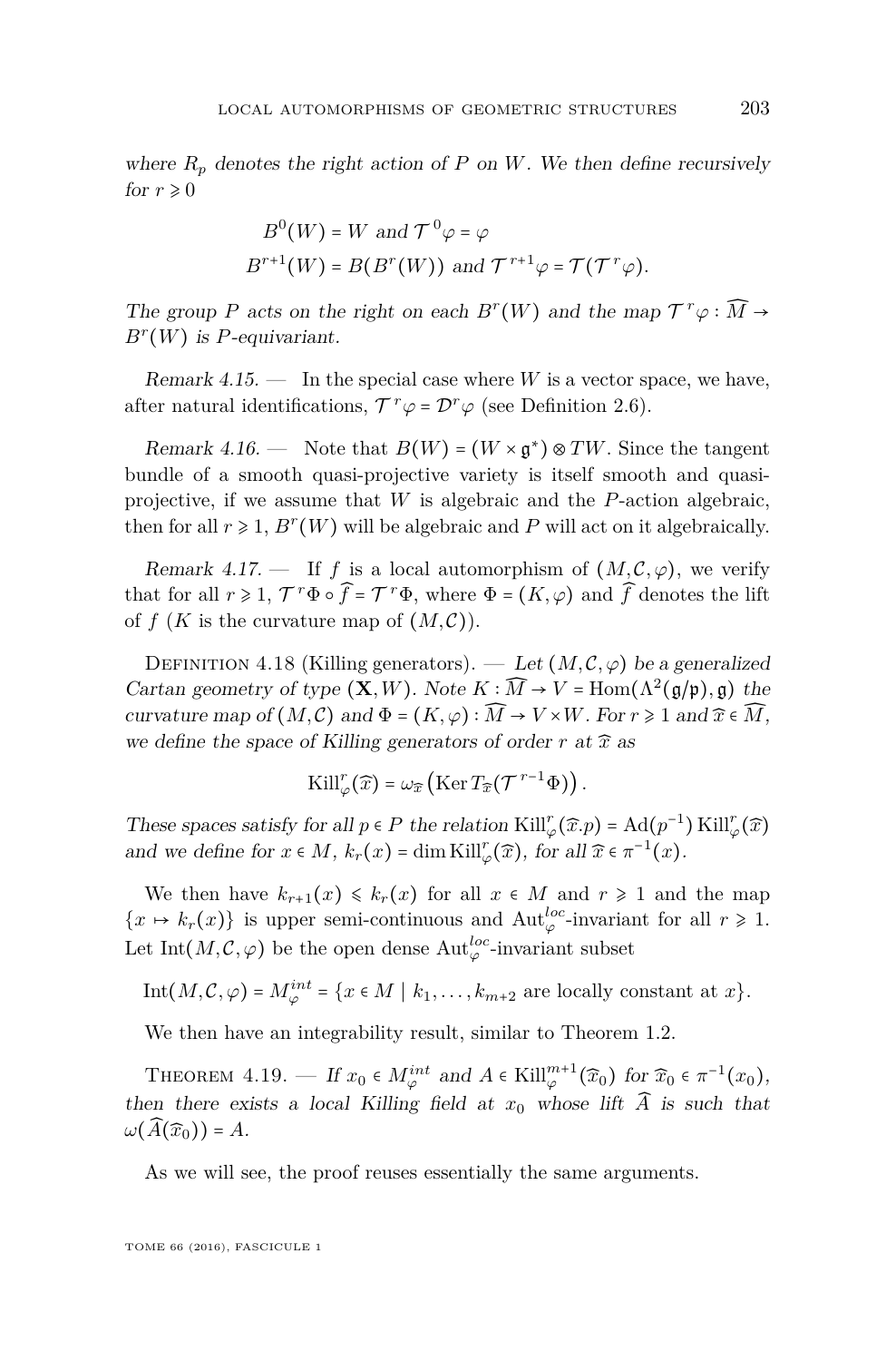#### 4.4.3. Sketch of proof

Proof of Theorem  $4.19$ . — It is enough to find a field  $\widehat{A}$  defined on a convex exponential neighbourhood of  $\hat{x}_0$  that is a local Killing field of  $(\widehat{M}, \mathcal{P}_{\omega})$  and whose local flow preserves  $\varphi$ . We then treat the case of an absolute parallelism.

Assume  $(M, \mathcal{C})$  is the Cartan geometry associated to an absolute parallelism  $(M, \mathcal{P})$ . Then,  $\widehat{M} = M$  and  $\varphi$  is a smooth map  $M \to W$ . Take  $x_0$  ∈  $M_{\varphi}^{int}$  and  $A \in$  Kill $_{\varphi}^{n+1}(x_0)$ . As in Section [4.2.1,](#page-19-0) we can assume  $M = U$ is an open subset of  $\mathbb{R}^n$  on which the functions  $k_1, \ldots, k_{n+2}$  are constant. We work in the trivialization of  $TM$  given by  $P$  and if  $f$  is a local diffeomorphism of *M*, we note  $f_* : M \times \mathbb{R}^n \to M \times \mathbb{R}^n$  its differential action read in the trivialization given by the Cartan connection  $\omega$ . There exists  $1 \le s \le n+1$  such that  $k_s = k_{s+1}$  on M.

<span id="page-30-0"></span>LEMMA 4.20. — Let  $x_0 \in M$ . Assume, for some  $s \ge 1$ , the maps  $k_s$  and  $k_{s+1}$  locally constant and equal in a neighbourhood of  $x_0$ . Then, for  $X \in \mathfrak{g}$ small enough and  $t \in [-1, 1]$ , we have

$$
(\phi_{\widetilde{X}}^t)_* \mathrm{Kill}_{\varphi}^s(x_0) = \mathrm{Kill}_{\varphi}^s(\phi_{\widetilde{X}}^t(x_0)).
$$

Proof. — This result is local. If we fix a chart  $\psi$  of W in a neighbourhood of  $\varphi(x_0)$  taking values in  $\mathbb{R}^{\dim W}$  and if we set  $\overline{\varphi} = \psi \circ \varphi$  in a small enough neighbourhood of  $x_0$ , then we can prove, using local trivializations of  $B^{r}(W)$ , that  $\text{Kill}^{r}_{\varphi} = \text{Kill}^{r}_{\overline{\varphi}}$  on this neighbourhood. This shows that it is enough to prove the lemma in the special case where *W* is a vector space.

In this situation,  $\Phi = (K, \varphi)$  takes values in a vector space. Up to natural identifications, the maps  $\mathcal{T}^r \Phi$  correspond to the covariant derivatives  $\mathcal{D}^r \Phi$ . One can then verify that the proof of Lemma [4.6](#page-20-0) can directly be adapted when we replace the curvature map  $K$  by  $\Phi$  and the spaces Kill<sup>r</sup>(*x*) by  $\text{Kill}_{\varphi}^r(x).$  $\bigcup_{\varphi}^r(x).$ 

Define

$$
\Sigma_{\varphi} = \{(x, u) \in M \times \mathbb{R}^n \mid u \in \text{Kill}_{\varphi}^s(x)\}\
$$

and let  $\Delta$  be the distribution on  $M \times \mathbb{R}^n$  defined in Lemma [4.5:](#page-20-1)

$$
\Delta_{(x,u)} = \text{Span}(X_i - \sum_{jk} u_j \gamma_{ij}^k \partial_k, \ 1 \le i \le n).
$$

Lemma [4.20](#page-30-0) gives us that  $\Sigma_{\varphi}$  is a submanifold of  $M \times \mathbb{R}^n$  and that  $\Delta$  is everywhere tangent to  $\Sigma_{\varphi}$  (the proof is exactly the same than Lemmas [4.7](#page-21-0) and [4.8\)](#page-21-1). The same calculation than in Lemma [4.9](#page-22-0) gives that  $\Delta|_{T\Sigma_{\varphi}}$  is involutive since for every  $(x, u) \in \Sigma_{\varphi}$ ,  $u \in$  Kill<sup>1</sup> $(x)$  is a Killing generator of order 1 of  $(M, \mathcal{P})$ .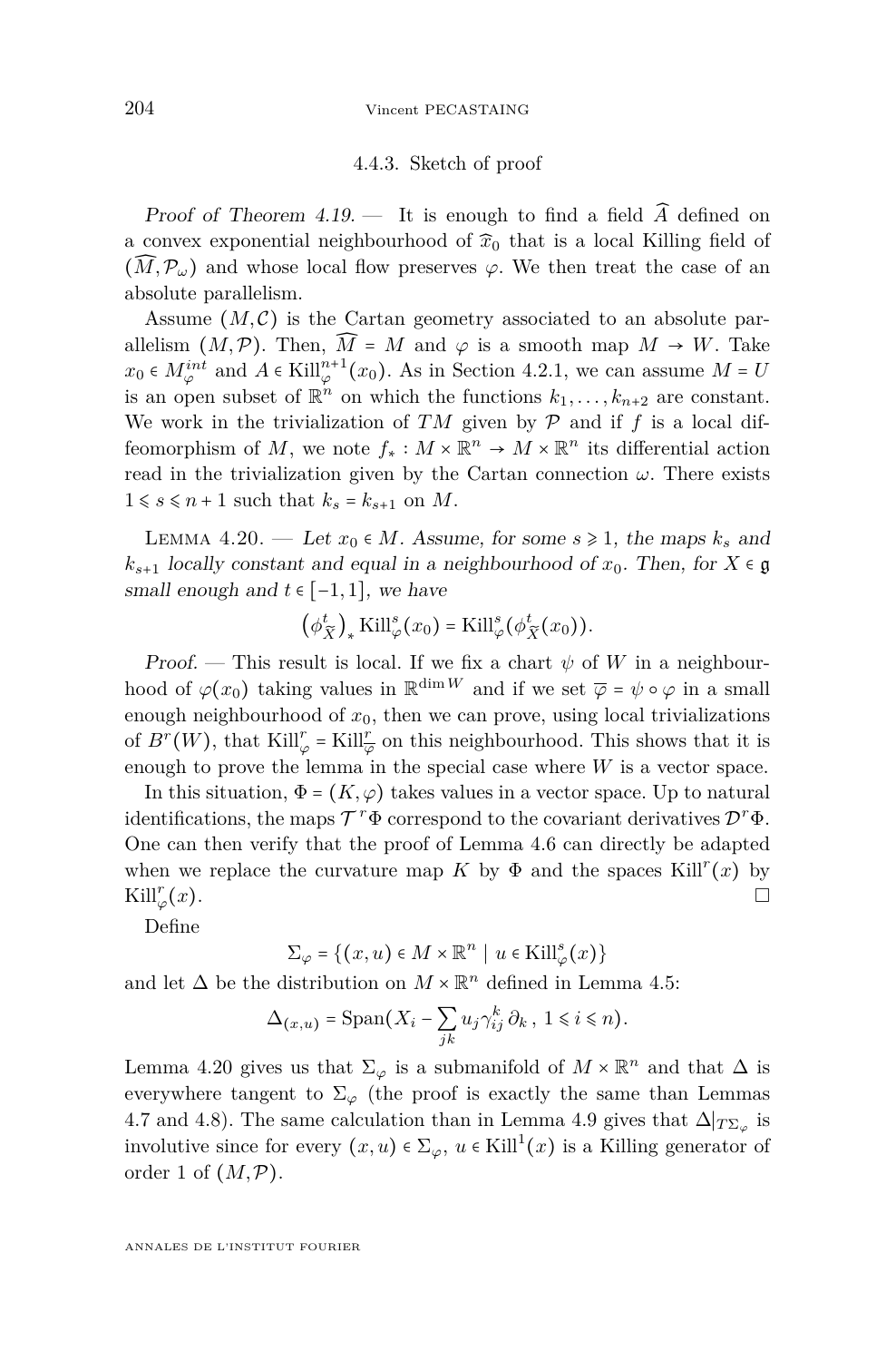The distribution  $\Delta$  can be integrated into a foliation of  $\Sigma_{\varphi}$ . Let  $\mathcal{F}_0$  be the leaf in  $\Sigma_{\varphi}$  that contains  $(x_0, A)$ . Note  $p : \Sigma \to M$  the projection on the first factor. The map  $p|_{\mathcal{F}_0}$  is a local diffeomorphism from  $\mathcal{F}_0$  to *M* by the inverse mapping theorem. In a small enough neighbourhood of  $x_0$ , set  $\widehat{A}(x) = p|_{\mathcal{F}_0}^{-1}(x)$ . Then,  $\widehat{A}$  satisfies:

- (1) The graph of  $\widehat{A}$  integrates the distribution  $\Delta$ , ie  $\widehat{A}$  is a local Killing field of  $(M, \mathcal{P})$ , according to Lemma [4.5.](#page-20-1)
- (2) For every *x* where  $\widehat{A}$  is defined,  $T_x\varphi(\widehat{A}(x)) = 0$ , since  $(x, \widehat{A}(x)) \in$  $\Sigma_{\varphi} \Rightarrow \widehat{A}(x) \in \text{Kill}_{\varphi}^{1}(x).$

The second point implies that  $\varphi(\phi^t)$  $\frac{d}{d\lambda}(x)$ ) does not depend on *t* and  $\varphi \circ \phi_{\widehat{A}}^t = \varphi$ for small *t* and in a neighbourhood of  $x_0$ . Then,  $\widehat{A} \in$  Kill<sup>l<sub> $\varphi$ </sub><sup>*c*</sup> $(x_0)$  and the</sup> theorem is proved.

This last theorem ensures that for all  $\widehat{x} \in \pi^{-1}(M_{\varphi}^{int}),$ 

$$
\mathrm{Kill}_{\varphi}^{m+1}(\widehat{x}) = \omega_{\widehat{x}}\left(\mathrm{Kill}_{\varphi}^{loc}(x)|_{\widehat{x}}\right) := \omega_{\widehat{x}}\left(\{\widehat{X}(\widehat{x}), X \in \mathrm{Kill}_{\varphi}^{loc}(x)\}\right).
$$

Proof of Theorem [4.13.](#page-28-0) — Let  $\Phi = (K, \varphi)$  and  $\Psi = \mathcal{T}^m \Phi : \widehat{M} \to B^m(V \times$ *W*), where  $V = \text{Hom}(\Lambda^2(\mathfrak{g}/\mathfrak{p}), \mathfrak{g})$  denotes the target space of the curvature map *K*. By assumption, *P* acts algebraically on  $V \times W$ , and then it also acts algebraically on  $B^m(V \times W)$ . This map  $\Psi$  has locally constant rank over  $\pi^{-1}(M^{int}_{\varphi})$  since  $\text{Kill}_{\varphi}^{m+1}(\widehat{x}) = \omega_{\widehat{x}}(\text{Ker }T_{\widehat{x}}(\mathcal{T}^m\Phi))$  and  $k_{m+1}$  is locally constant over  $M_{\varphi}^{int}$ . Define  $d : M \to \mathbb{N}$  by  $d(x) = \dim P.\Psi(\widehat{x})$  for all  $\widehat{x}$ lying over *x*. The map *d* is upper semi-continuous and  $\text{Aut}_{\varphi}^{loc}$ -invariant. Consequently, there exists an  $\mathrm{Aut}^{loc}_{\varphi}$ -invariant open dense subset  $\Omega \subset M^{int}_{\varphi}$ on which *d* and  $k_{m+1}$  are locally constant. This set splits into a minimal decomposition  $\Omega = \Omega_1 \cup \cdots \cup \Omega_k$  such that every  $\Omega_i$  is an open Aut<sup>loc</sup> invariant set on which  $k_{m+1}$  and *d* are constant equal to  $k_{m+1}^i$  and  $d_i$ . Then, for  $\widehat{x} \in \widehat{\Omega}_i$ , if  $w = \Psi(\widehat{x})$ ,  $\Psi^{-1}(P.w)$  is a closed submanifold of  $\widehat{\Omega}_i$  (according to Proposition [4.10\)](#page-25-0), saturated by the *P*-action. Then,  $\pi(\Psi^{-1}(P.w))$  is a closed submanifold of  $\Omega_i$ . By construction, we have

$$
\forall \widehat{x} \in \Psi^{-1}(P.w), \ T_{\widehat{x}}(\Psi^{-1}(P.w)) = \{\widehat{X}(\widehat{x}), \ X \in \text{Kill}_{\varphi}^{loc}(x)\}.
$$

Then, we can apply the same reasoning as in Section [4.3.2](#page-25-1) and conclude that the Aut<sup>loc</sup>-orbits in  $\Omega_i$  are union of connected components of  $\pi(\Phi^{-1}(P.w))$ , and then are closed submanifolds which all have the same dimension.  $\Box$ 

 $\Box$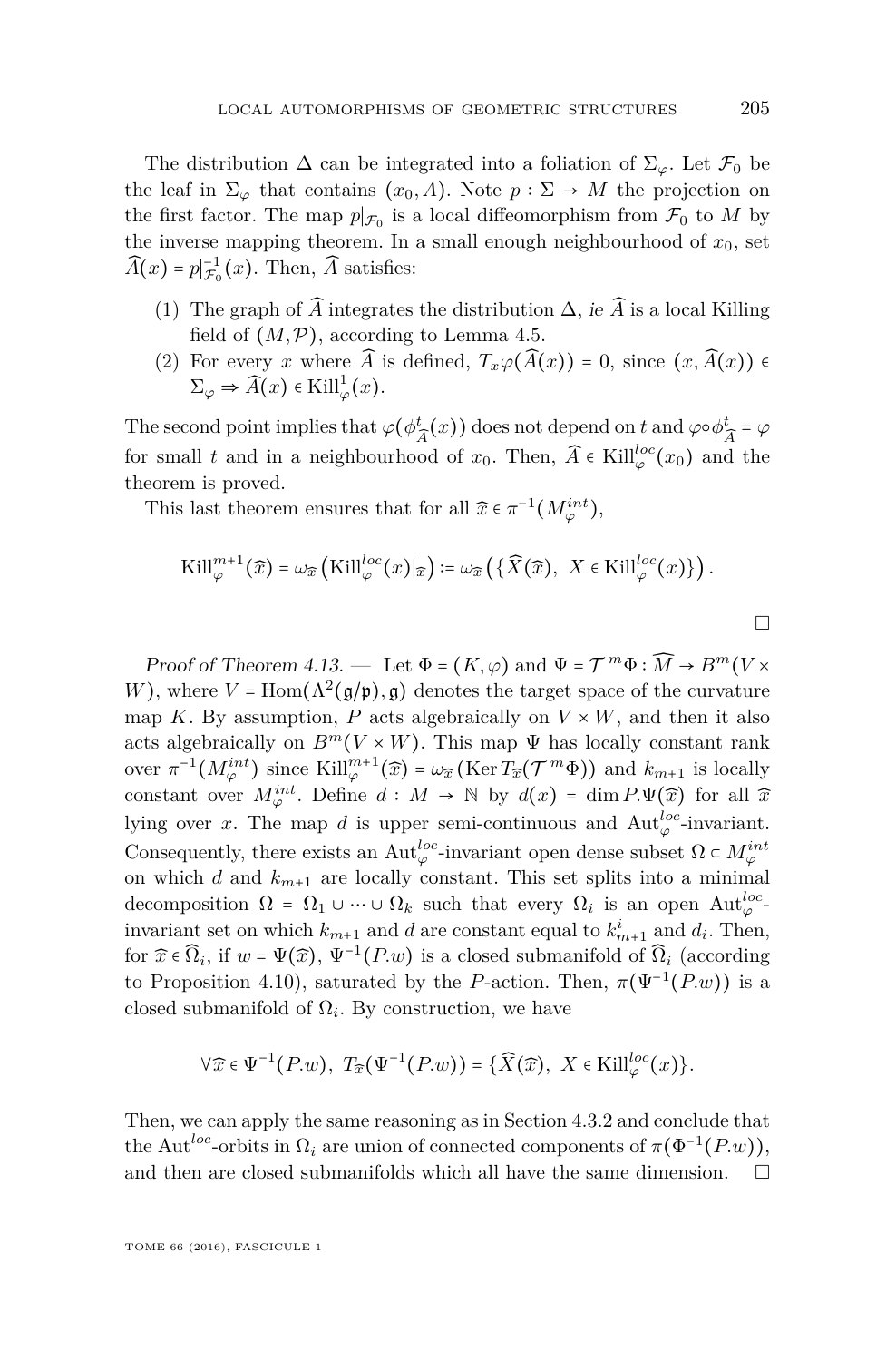#### **4.5. Another approach of Singer's theorem**

We finish this article by proving that we can view Singer's generalized theorem as a corollary of Theorem [1.3,](#page-5-1) if we assume infinitesimal homogeneity with a higher degree.

Let  $(M, \mathcal{C})$  be a Cartan geometry, modeled on  $\mathbf{X} = G/P$ , and  $m = \dim G$ . Assume that *M* is connected and  $(M, \mathcal{C})$  is  $(m + 1)$ -infinitesimally homogeneous, that is  $\mathcal{D}^{m+1}K : \widehat{M} \to \mathcal{W}^{m+1}$  takes values in a single orbit. Then, for all  $r \leq m$ ,  $\mathcal{D}^r K$  takes also values in a single *P*-orbit in  $\mathcal{W}^r$ . Therefore, all the maps  $K, \mathcal{D}^1 K, \ldots, \mathcal{D}^{m+1} K$  have constant rank on  $\widehat{M}$ <sup>\*</sup>, or equivalently  $M = M^{int}$ . Since  $\mathcal{D}^{m+1}K$  is *P*-equivariant, for all  $\hat{x} \in \widehat{M}$ ,  $Ker(T_{\widehat{x}}\mathcal{D}^{m+1}K) + T_{\widehat{x}}(\widehat{x}.P) = T_{\widehat{x}}\widehat{M}$ , implying  $\pi_* Ker(T_{\widehat{x}}\mathcal{D}^{m+1}K) = T_xM$ . Then, Theorem [1.2](#page-5-0) gives us  $T_xM = \{X(x), X \in \text{Kill}^{loc}(x)\}\$ and  $(M, C)$  is locally homogeneous.

#### <span id="page-32-0"></span>**Appendix: Technical proof**

We give here a detailed proof of Lemma [4.6.](#page-20-0) Recall its statement

LEMMA [4.6.](#page-20-0) — Let  $x \in \text{Int}(M, \mathcal{P})$ . Let  $X \in \mathbb{R}^n$  in the injectivity domain of  $\exp_x$ ,  $A \in$ Kill<sup>s</sup> $(x)$  and  $\gamma(t) = \exp_x(tX) = \phi^t$  $\frac{t}{\widetilde{X}}(x), t$  ∈ [−1, 1]. Assume that for some  $s \geq 1$ , the maps  $k_s$  and  $k_{s+1}$  are constant and equal in a neighbourhood of *γ*. Then, we have for all *t*

$$
\left(\phi_{\widetilde{X}}^t\right)_*A\in \mathrm{Kill}^s(\gamma(t)).
$$

By assumption, Kill<sup>s</sup>( $\gamma(t)$ ) = Kill<sup>s+1</sup>( $\gamma(t)$ ) and these spaces have constant dimension. Set  $A_t = (\phi_t^t)$  $\left(\frac{t}{\tilde{X}}\right)$ ∗*A*. Let  $\mathcal{U} \subset \mathfrak{g}$  be a neighbourhood of 0 on which  $\exp_x$  realizes a diffeomorphism onto its image. We define a vector field  $\check{A}$  on  $\exp(x, \mathcal{U})$  setting  $\check{A}(\exp(x, Y)) = (\phi_{\hat{Y}}^1)$  $\frac{1}{\tilde{Y}}$ <sup>2</sup><sup>∗</sup>*A*. Note that for all  $f \in C^{\infty}(M)$  and *t* we have

$$
(\widetilde{A_t}.f)(\gamma(t)) = (\check{A}.f)(\gamma(t)).
$$

Our aim is to prove that for  $1 \leq r \leq s$  the map  $t \mapsto D^r K(\gamma(t)) \sqcup A_t$  identically vanishes. We first compute its derivatives:

$$
\frac{d}{dt}\Big|_{t=t_0} D^r K(\gamma(t)) \sqcup A_t = \frac{d}{dt}\Big|_{t=t_0} (\widetilde{A}_t \cdot D^{r-1} K)(\gamma(t))
$$
\n
$$
= \frac{d}{dt}\Big|_{t=t_0} (\check{A} \cdot D^{r-1} K)(\phi_{\widetilde{X}}^t(x))
$$
\n
$$
= (\widetilde{X} \cdot \check{A} \cdot D^{r-1} K)(\gamma(t_0))
$$
\n
$$
= (\check{A} \cdot \widetilde{X} \cdot D^{r-1} K)(\gamma(t_0))
$$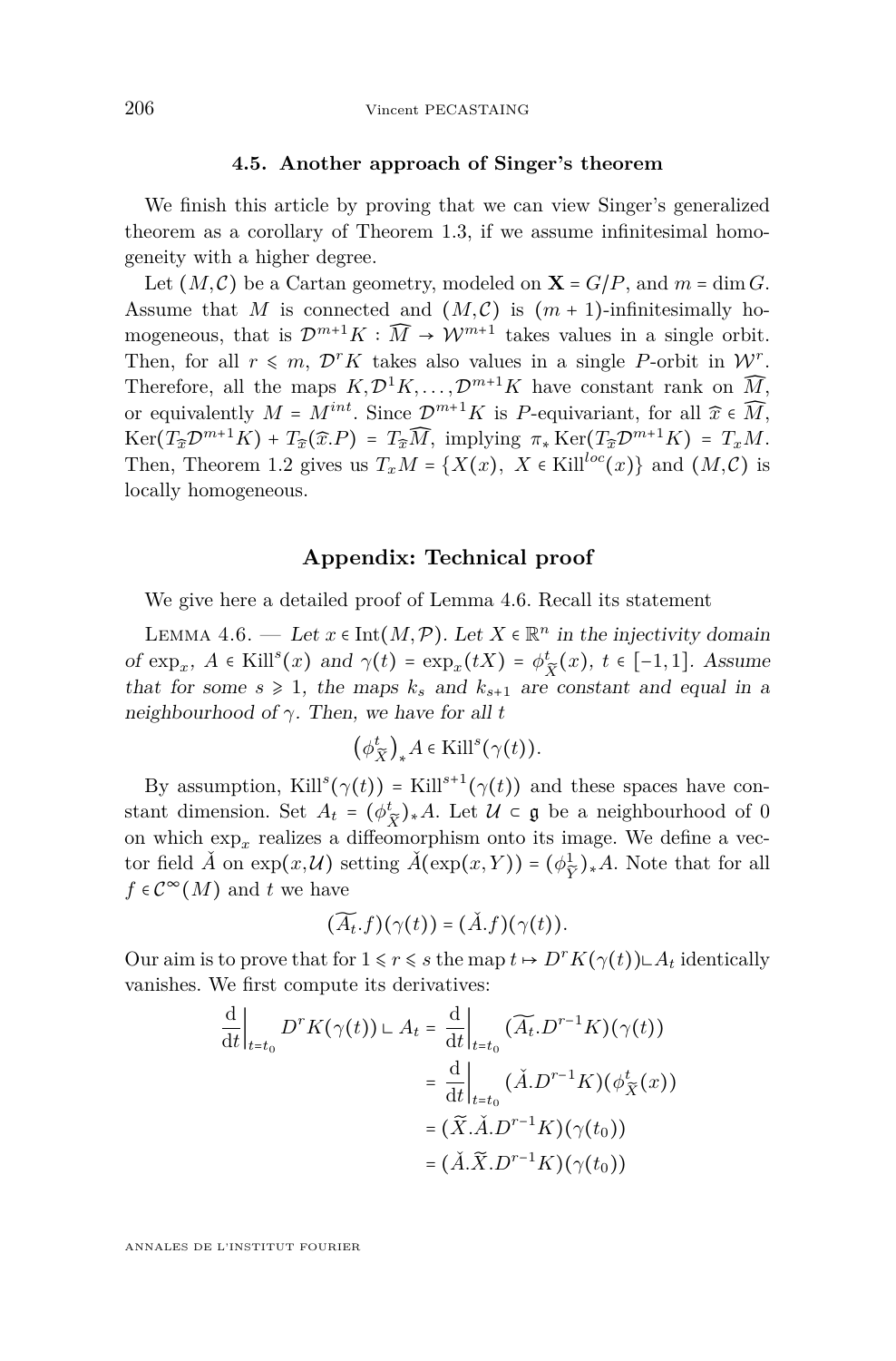since  $[\check{A}, \widetilde{X}](\gamma(t)) = 0 \Rightarrow (\mathcal{L}_{\widetilde{X}} \mathcal{L}_{\check{A}} f)(\gamma(t)) = (\mathcal{L}_{\check{A}} \mathcal{L}_{\widetilde{X}} f)(\gamma(t))$  for all  $f \in$  $\mathcal{C}^{\infty}(M)$ . Then, we have

$$
\frac{d}{dt}D^r K(\gamma(t)) \subset A_t = (\check{A}.\widetilde{X}.D^{r-1}K)(\gamma(t))
$$

$$
= (\widetilde{A_t}.\widetilde{X}.D^{r-1}K)(\gamma(t))
$$

$$
= (D^{r+1}K(\gamma(t)) \subset A_t) \subset X
$$

For  $r \ge 1$ , let  $\mathcal{C}_x^r : \mathfrak{g} \to \mathcal{W}^{r-1}$  be the linear map  $\{X \mapsto \mathcal{D}^r K(x) \sqcup X\}$ . We finally get

$$
\frac{\mathrm{d}}{\mathrm{d}t}\mathcal{C}_{\gamma(t)}^r(A_t) = \mathcal{C}_{\gamma(t)}^{r+1}(A_t) \sqcup X.
$$

d

Note  $n_s$  = dim Hom( $\otimes^s \mathbb{R}^n$ , V) and consider a basis  $(w_{s,1}, \ldots, w_{s,n_s})$  of Hom( $\otimes^s \mathbb{R}^n$ , *V*), for  $s \ge 0$ . There exists linear forms  $f_x^{i,j} \in (\mathbb{R}^n)^*$ ,  $i \ge 0$ ,  $1 \leq j \leq n_i$  such that for  $r \geq 1$ ,

<span id="page-33-3"></span>
$$
\mathcal{C}_x^r = \sum_{\substack{0 \le i \le r-1 \\ 1 \le j \le n_i}} f_x^{i,j} w_{i,j}.
$$

Since Kill<sup>*r*</sup> = Ker  $C^r$  for all *r* and Kill<sup>*s*</sup> has constant dimension along  $\gamma$ , the rank of the family  $(f_{\gamma}^{ij})$  $\gamma(t)$ ,  $0 \le i \le s-1$ ,  $1 \le j \le n_i$ ) ⊂ ( $\mathbb{R}^n$ )<sup>\*</sup>, does not depend on *t*. At last, Kill<sup>s</sup>( $\gamma$ (*t*)) = Kill<sup>s+1</sup>( $\gamma$ (*t*)) implies that for all  $0 \leq j \leq n_s$ ,

$$
\operatorname{Ker} f_{\gamma(t)}^{s,j} \supset \bigcap_{\substack{0 \le i \le s-1 \\ 1 \le j \le n_i}} \operatorname{Ker} f_{\gamma(t)}^{ij}.
$$

Consequently, the maps  $f_{\gamma(t)}^{s,j}$  $\gamma(t)$  are linear combinations with  $\mathcal{C}^{\infty}$  coefficients of the  $f_{\sim}^{i,j}$  $\gamma^{i,j}, i \leq s-1, 1 \leq j \leq n_i$  (this is a consequence of the constant rank theorem). Therefore, the equations [\(.1\)](#page-33-3) for  $1 \leq r \leq s$  give us a system of differential linear equations of order 1 involving the  $f_{\gamma(i)}^{i,j}$  $v_{\gamma(t)}^{i,j}(A_t), 0 \le i \le s-1,$ 1 ≤  $j$  ≤  $n_i$ . Since  $A \in$  Kill<sup>s</sup>(*x*), the initial condition of this system is 0,  $\text{implying } A_t \in \text{Kill}^s(\gamma(t)) \text{ for all } t.$ 

#### BIBLIOGRAPHY

- <span id="page-33-0"></span>[1] Y. Benoist, "Orbites des structures rigides (d'après M. Gromov)", in Integrable systems and foliations/Feuilletages et systèmes intégrables (Montpellier, 1995), Progr. Math., vol. 145, Birkhäuser Boston, Boston, MA, 1997, p. 1-17.
- <span id="page-33-1"></span>[2] A. ČAP & H. SCHICHL, "Parabolic geometries and canonical Cartan connections". Hokkaido Math. J. **29** (2000), no. 3, p. 453-505.
- <span id="page-33-2"></span>[3] A. Čap & J. Slovák, Parabolic geometries. I, Mathematical Surveys and Monographs, vol. 154, American Mathematical Society, Providence, RI, 2009, Background and general theory, x+628 pages.

TOME 66 (2016), FASCICULE 1